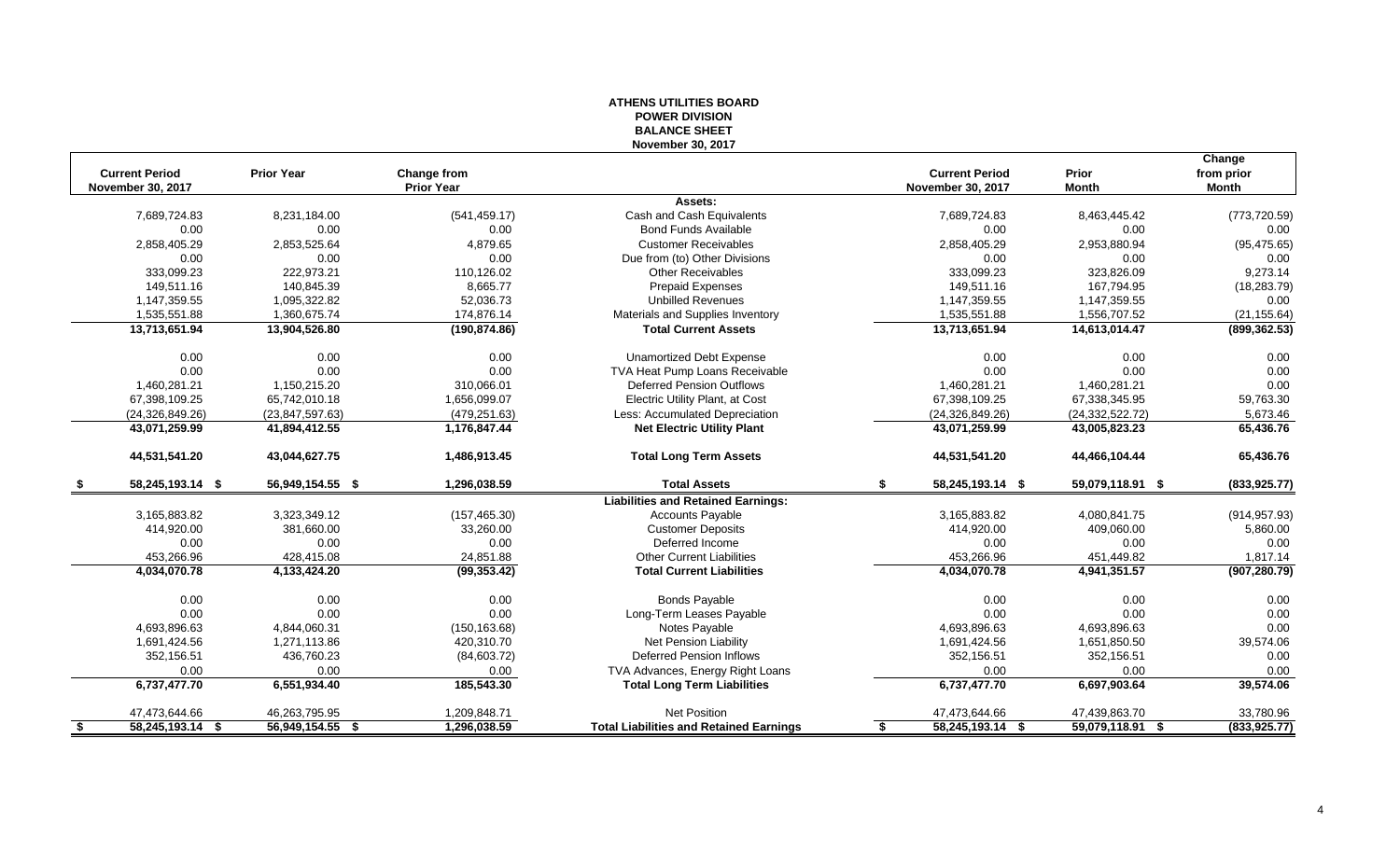|                                   |                                   |                             | AUICIIS UUIIUCS DUAIU<br>Profit and Loss Statement - Power |                   |                           |                         |
|-----------------------------------|-----------------------------------|-----------------------------|------------------------------------------------------------|-------------------|---------------------------|-------------------------|
| Year-to-Date<br>November 30, 2017 | Year-to-Date<br><b>Prior Year</b> | Variance<br>Favorable       | <b>November 30, 2017</b><br><b>Description</b>             | Current<br>Month  | Current<br><b>Month</b>   | Variance<br>Favorable   |
|                                   |                                   | (Unfavorable)               | <b>REVENUE:</b>                                            | November 30, 2017 | <b>Prior Year</b>         | (Unfavorable)           |
| 6,365,092.34                      | 7,114,767.17                      | (749, 674.83)               | <b>Residential Sales</b>                                   | 1,052,210.73      | 991,426.10                | 60,784.63               |
| 1,791,941.56                      | 1,936,813.22                      | (144, 871.66)               | <b>Small Commercial Sales</b>                              | 314,898.57        | 304,596.44                | 10,302.13               |
| 12,775,714.37                     | 13,783,721.27                     | (1,008,006.90)              | Large Commercial Sales                                     | 2,325,682.49      | 2,442,431.03              | (116, 748.54)           |
| 173,143.20                        | 174,710.09                        |                             | Street and Athletic Lighting                               | 33,670.12         | 34,345.35                 | (675.23)                |
| 242,001.55                        | 242,900.16                        | (1,566.89)<br>(898.61)      | Outdoor Lighting                                           | 47,537.40         | 48,238.46                 | (701.06)                |
|                                   |                                   |                             | Revenue from Fees                                          | 49.939.25         |                           |                         |
| 276,202.03<br>21,624,095.05       | 264,824.75<br>23,517,736.66       | 11,377.28<br>(1,893,641.61) | <b>Total Revenue</b>                                       | 3,823,938.56      | 46,246.01<br>3,867,283.39 | 3,693.24<br>(43,344.83) |
|                                   |                                   |                             |                                                            |                   |                           |                         |
| 17,717,916.28                     | 19,167,109.46                     | 1,449,193.18                | <b>Power Costs</b>                                         | 3,143,928.42      | 3, 195, 350. 35           | 51,421.93               |
| 3,906,178.77                      | 4,350,627.20                      | (444, 448.43)               | <b>Contribution Margin</b>                                 | 680,010.14        | 671,933.04                | 8,077.10                |
|                                   |                                   |                             | <b>OPERATING EXPENSES:</b>                                 |                   |                           |                         |
| 603.72                            | 239.00                            | (364.72)                    | <b>Transmission Expense</b>                                | 59.75             | 59.75                     | 0.00                    |
| 394,976.12                        | 352,375.08                        | (42,601.04)                 | <b>Distribution Expense</b>                                | 81,131.98         | 66,618.86                 | (14, 513.12)            |
| 322,587.24                        | 308,226.96                        | (14, 360.28)                | Customer Service and Customer Acct. Expense                | 58,155.85         | 59,308.54                 | 1,152.69                |
| 794,850.47                        | 703,026.70                        | (91, 823.77)                | Administrative and General Expenses                        | 162,043.68        | 145,897.47                | (16, 146.21)            |
| 1,513,017.55                      | 1,363,867.74                      | (149, 149.81)               | <b>Total operating expenses</b>                            | 301,391.26        | 271,884.62                | (29, 506.64)            |
|                                   |                                   |                             | <b>Maintenance Expenses</b>                                |                   |                           |                         |
| 0.00                              | 99.14                             | 99.14                       | <b>Transmission Expense</b>                                | 0.00              | 0.00                      | 0.00                    |
| 510,827.33                        | 515,373.36                        | 4,546.03                    | <b>Distribution Expense</b>                                | 105,686.60        | 122, 151.12               | 16,464.52               |
| 23,498.70                         | 8,670.74                          | (14, 827.96)                | Administrative and General Expense                         | 1,797.77          | 1,919.85                  | 122.08                  |
| 534,326.03                        | 524,143.24                        | (10, 182.79)                | <b>Total Maintenance Expenses</b>                          | 107,484.37        | 124,070.97                | 16,586.60               |
|                                   |                                   |                             | <b>Other Operating Expense</b>                             |                   |                           |                         |
| 729,355.60                        | 674,569.39                        | (54, 786.21)                | <b>Depreciation Expense</b>                                | 157, 155.27       | 141,642.31                | (15, 512.96)            |
| 393,592.50                        | 396,645.80                        | 3,053.30                    | <b>Tax Equivalents</b>                                     | 78,718.50         | 79,329.16                 | 610.66                  |
| 1,122,948.10                      | 1,071,215.19                      | (51, 732.91)                | <b>Total Other Operating Expenses</b>                      | 235,873.77        | 220,971.47                | (14,902.30)             |
| 20,888,207.96                     | 22,126,335.63                     | 1,238,127.67                | <b>Total Operating and Maintenance Expenses</b>            | 3,788,677.82      | 3,812,277.41              | 23,599.59               |
| 735,887.09                        | 1,391,401.03                      | (655, 513.94)               | <b>Operating Income</b>                                    | 35,260.74         | 55,005.98                 | (19,745.24)             |
| 11,856.53                         | 15,413.81                         | (3,557.28)                  | Other Income                                               | 3,112.82          | 2,867.13                  | 245.69                  |
| 747,743.62                        | 1,406,814.84                      | (659.071.22)                | <b>Total Income</b>                                        | 38,373.56         | 57,873.11                 | (19, 499.55)            |
| 8,776.13                          | 8,630.88                          | (145.25)                    | Miscellaneous Income Deductions                            | 609.10            | 466.00                    | (143.10)                |
| 738,967.49                        | 1,398,183.96                      | (659, 216.47)               | <b>Net Income Before Debt Expenses</b>                     | 37,764.46         | 57,407.11                 | (19,642.65)             |
|                                   |                                   |                             | <b>DEBT RELATED EXPENSES:</b>                              |                   |                           |                         |
| 0.00                              | 0.00                              | 0.00                        | Amortization of Debt Related Expenses                      | 0.00              | 0.00                      | 0.00                    |
| 18,560.71                         | 13,244.39                         | (5,316.32)                  | <b>Interest Expense</b>                                    | 4,033.50          | 2,668.29                  | (1,365.21)              |
| 18,560.71                         | 13,244.39                         | (5,316.32)                  | <b>Total debt related expenses</b>                         | 4,033.50          | 2,668.29                  | (1,365.21)              |
| 720,406.78                        | 1,384,939.57                      | (664, 532.79)               | Net Income before Extraordinary Exp.                       | 33,730.96         | 54,738.82                 | (21,007.86)             |
| 34,653.67                         | 46,182.57                         | (11,528.90)                 | Extraordinary Income (Expense)                             | 50.00             | 5,210.23                  | (5, 160.23)             |
| 755,060.45 \$<br><u>_s</u>        | 1,431,122.14 \$                   | (676,061.69)                | <b>CHANGE IN NET ASSETS</b>                                | 33,780.96 \$      | $59,949.05$ \$            | (26, 168.09)            |

# **Athens Utilities Board**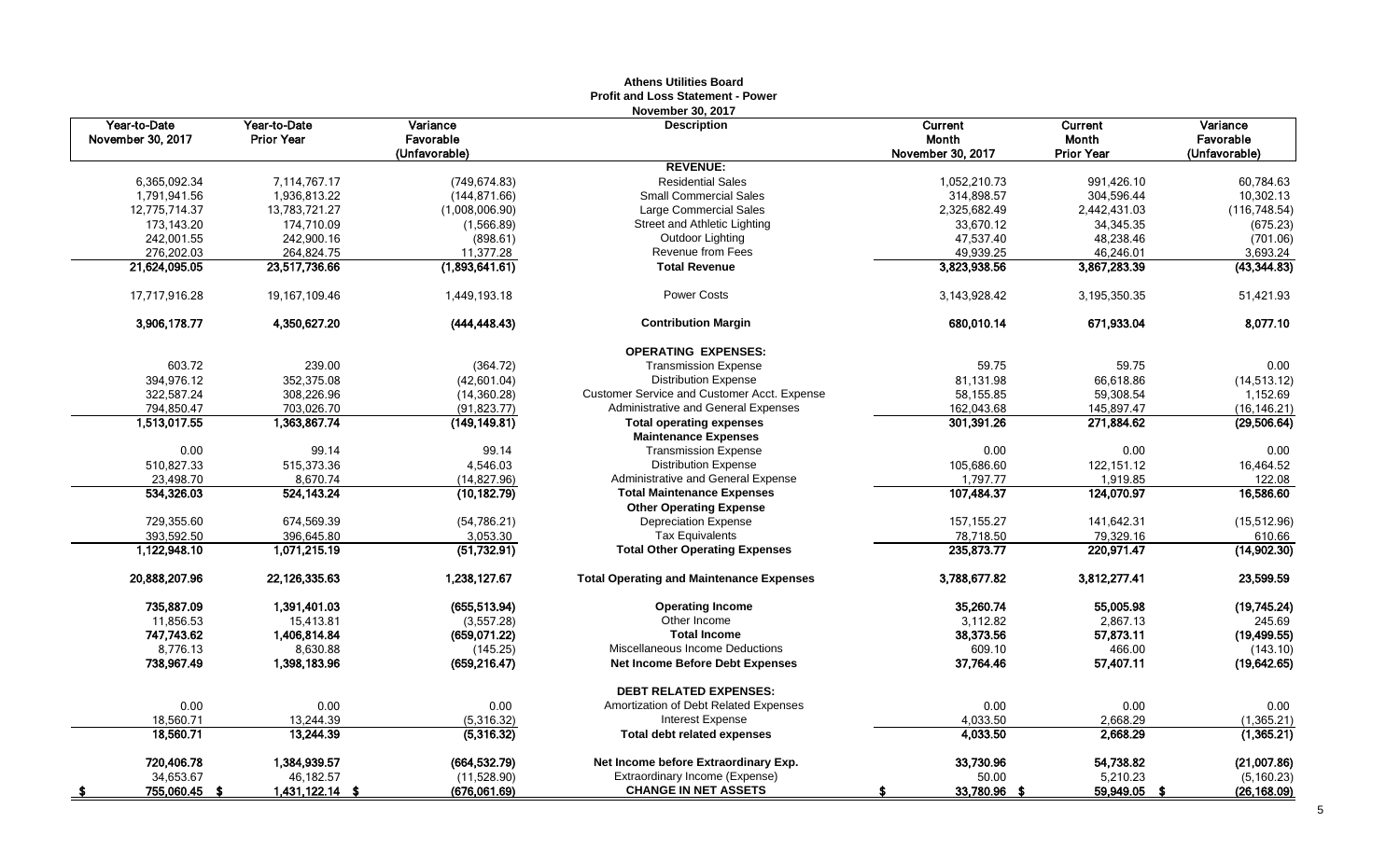|                                   |                               |                     | Aurors Ounuos Doard<br><b>Budget Comparison - Power</b>          |                                           |                                 |                           |
|-----------------------------------|-------------------------------|---------------------|------------------------------------------------------------------|-------------------------------------------|---------------------------------|---------------------------|
| Year-to-Date<br>November 30, 2017 | Year-to-Date<br><b>Budget</b> | $Y-T-D$<br>Variance | November 30, 2017<br><b>Description</b>                          | <b>Current Month</b><br>November 30, 2017 | <b>Monthly</b><br><b>Budget</b> | <b>Budget</b><br>Variance |
|                                   |                               |                     | <b>REVENUE:</b>                                                  |                                           |                                 |                           |
| 6,365,092.34                      | 7,024,453.80                  | (659, 361.46)       | <b>Residential Sales</b>                                         | 1,052,210.73                              | 977,659.86                      | 74,550.87                 |
| 1,791,941.56                      | 1,912,915.77                  | (120, 974.21)       | <b>Small Commercial Sales</b>                                    | 314,898.57                                | 297,166.10                      | 17,732.47                 |
| 12,775,714.37                     | 13,164,042.96                 | (388, 328.59)       | Large Commercial Sales                                           | 2,325,682.49                              | 2,386,845.16                    | (61, 162.67)              |
| 173,143.20                        | 179,796.41                    | (6,653.21)          | Street and Athletic Lighting                                     | 33,670.12                                 | 34,449.57                       | (779.45)                  |
| 242,001.55                        | 223,599.55                    | 18,402.00           | Outdoor Lighting                                                 | 47,537.40                                 | 44,000.00                       | 3,537.40                  |
| 276,202.03                        | 281,390.27                    | (5, 188.24)         | Revenue from Fees                                                | 49,939.25                                 | 49,717.87                       | 221.38                    |
| 21,624,095.05                     | 22,786,198.76                 | (1,162,103.71)      | <b>Total Revenue</b>                                             | 3,823,938.56                              | 3,789,838.56                    | 34,100.00                 |
| 17,717,916.28                     | 18,313,477.97                 | 595,561.69          | <b>Power Costs</b>                                               | 3,143,928.42                              | 3,179,102.59                    | 35,174.17                 |
| 3,906,178.77                      | 4,472,720.79                  | (566, 542.02)       | <b>Contribution Margin</b><br><b>OPERATING EXPENSES:</b>         | 680,010.14                                | 610,735.97                      | 69,274.17                 |
| 603.72                            | 187.56                        | (416.16)            | <b>Transmission Expense</b>                                      | 59.75                                     | 21.39                           | (38.36)                   |
| 394,976.12                        | 353,312.40                    | (41,663.72)         | <b>Distribution Expense</b>                                      | 81,131.98                                 | 71,865.34                       | (9,266.64)                |
| 322,587.24                        | 301,293.15                    | (21, 294.09)        | Customer Service and Customer Acct. Expense                      | 58,155.85                                 | 60,627.37                       | 2,471.52                  |
| 794,850.47                        | 737,704.92                    | (57, 145.55)        | Administrative and General Expenses                              | 162,043.68                                | 151,056.69                      | (10,986.99)               |
| 1,513,017.55                      | 1,392,498.03                  | (120, 519.52)       | <b>Total operating expenses</b><br><b>Maintenance Expenses</b>   | 301,391.26                                | 283,570.78                      | (17, 820.48)              |
| 0.00                              | 0.00                          | 0.00                | <b>Transmission Expense</b>                                      | 0.00                                      | 0.00                            | 0.00                      |
| 510,827.33                        | 492,696.64                    | (18, 130.69)        | <b>Distribution Expense</b>                                      | 105,686.60                                | 87,624.74                       | (18,061.86)               |
| 23,498.70                         | 15,374.35                     | (8, 124.35)         | Administrative and General Expense                               | 1,797.77                                  | 2,971.30                        | 1,173.53                  |
| 534,326.03                        | 508,070.99                    | (26, 255.04)        | <b>Total Maintenance Expenses</b>                                | 107,484.37                                | 90,596.04                       | (16, 888.33)              |
|                                   |                               |                     |                                                                  |                                           |                                 |                           |
|                                   |                               |                     | <b>Other Operating Expense</b>                                   |                                           |                                 |                           |
| 729,355.60                        | 681,731.21                    | (47, 624.39)        | <b>Depreciation Expense</b>                                      | 157, 155. 27                              | 138,053.76                      | (19, 101.51)              |
| 393,592.50                        | 392,192.49                    | (1,400.01)          | <b>Tax Equivalents</b>                                           | 78,718.50                                 | 79,881.74                       | 1,163.24                  |
| 1,122,948.10                      | 1,073,923.70                  | (49, 024.40)        | <b>Total Other Operating Expenses</b>                            | 235,873.77                                | 217,935.50                      | (17, 938.27)              |
| 20,888,207.96                     | 21,287,970.70                 | 399,762.74          | <b>Total Operating and Maintenance Expenses</b>                  | 3,788,677.82                              | 3,771,204.91                    | (17, 472.91)              |
| 735,887.09                        | 1,498,228.07                  | (762, 340.98)       | <b>Operating Income</b>                                          | 35,260.74                                 | 18,633.64                       | 16,627.10                 |
| 11,856.53                         | 11,463.46                     | 393.07              | Other Income                                                     | 3,112.82                                  | 1,594.69                        | 1,518.13                  |
| 747,743.62                        | 1,509,691.52                  | (761, 947.90)       | <b>Total Income</b>                                              | 38,373.56                                 | 20,228.33                       | 18,145.23                 |
| 8,776.13                          | 9,877.97                      | 1,101.84            | Miscellaneous Income Deductions                                  | 609.10                                    | 1,691.65                        | 1,082.55                  |
| 738,967.49                        | 1,499,813.56                  | (760, 846.07)       | Net Income Before Debt Expenses<br><b>DEBT RELATED EXPENSES:</b> | 37,764.46                                 | 18,536.68                       | 19,227.78                 |
| 0.00                              | 0.00                          | 0.00                | Amortization of Debt Related Expenses                            | 0.00                                      | 0.00                            | 0.00                      |
| 18,560.71                         | 16,117.34                     | (2,443.37)          | <b>Interest Expense</b>                                          | 4,033.50                                  | 3,083.59                        | (949.91)                  |
| 18,560.71                         | 16,117.34                     | (2, 443.37)         | <b>Total debt related expenses</b>                               | 4,033.50                                  | 3,083.59                        | (949.91)                  |
| 720,406.78                        | 1,483,696.21                  | (763, 289.43)       | Net Income before Extraordinary Exp.                             | 33,730.96                                 | 15,453.10                       | 18,277.86                 |
| 34,653.67                         | 14,583.33                     | 20,070.34           | <b>Extraordinary Income (Expense)</b>                            | 50.00                                     | 2,916.67                        | (2,866.67)                |
| 755,060.45 \$<br>- \$             | 1,498,279.55 \$               | (743, 219.10)       | <b>CHANGE IN NET ASSETS</b>                                      | 33,780.96 \$                              | 18,369.76 \$                    | 15,411.20                 |

# Athens Utilities Board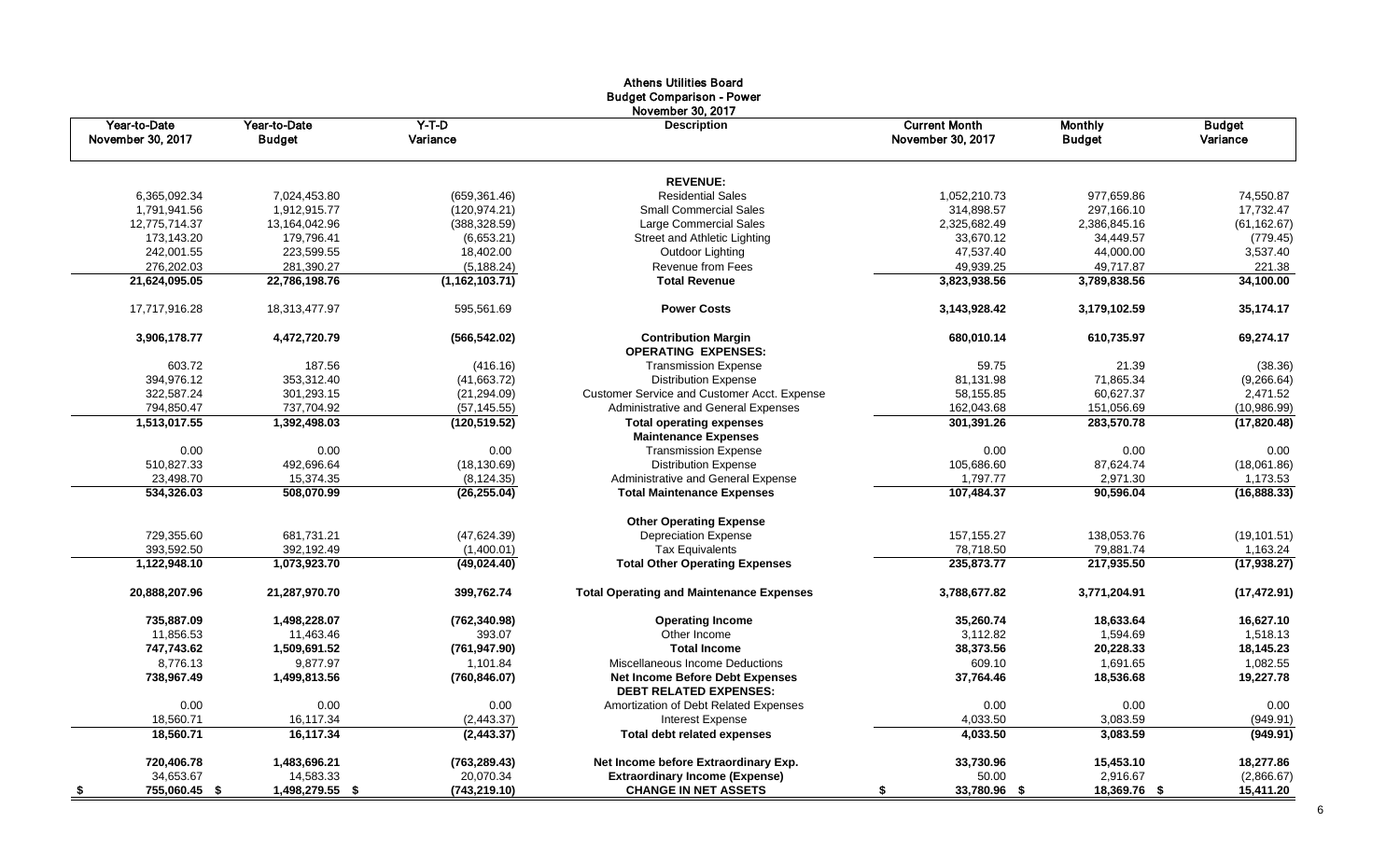# **Athens Utilities Board Power Division STATEMENTS OF CASH FLOWS November 30, 2017**

|     | Year-to-Date             | Year-to-Date      | Variance      |                                                                                     | <b>Month to Date</b>     | <b>Month to Date</b> | Variance         |
|-----|--------------------------|-------------------|---------------|-------------------------------------------------------------------------------------|--------------------------|----------------------|------------------|
|     | <b>November 30, 2017</b> | <b>Prior Year</b> |               |                                                                                     | November 30, 2017        | <b>Prior Year</b>    |                  |
|     |                          |                   |               | <b>CASH FLOWS FROM OPERATION ACTIVITIES:</b>                                        |                          |                      |                  |
|     | 755,060.45               | 1,431,122.14      | (676,061.69)  | Net Operating Income                                                                | 33,780.96                | 59,949.05            | (26, 168.09)     |
|     |                          |                   |               | Adjustments to reconcile operating income                                           |                          |                      |                  |
|     |                          |                   |               | to net cash provided by operations:                                                 |                          |                      |                  |
|     | 729,355.60               | 674,569.39        | 54,786.21     | Depreciation                                                                        | 157, 155.27              | 141,642.31           | 15,512.96        |
|     |                          |                   |               | <b>Changes in Assets and Liabilities:</b>                                           |                          |                      |                  |
|     | (329, 723.72)            | 258,541.88        | (588, 265.60) | <b>Accounts Receivable</b>                                                          | 86,202.51                | 450,798.92           | (364, 596.41)    |
|     | 0.00                     | 0.00              | 0.00          | Due from (to) Other Divisions                                                       | 0.00                     | 0.00                 | 0.00             |
|     | 92,348.26                | 96,803.49         | (4,455.23)    | <b>Prepaid Expenses</b>                                                             | 18,283.79                | 16,858.34            | 1,425.45         |
|     | 0.00                     | 132,571.19        | (132, 571.19) | <b>Deferred Pension Outflows</b>                                                    | 0.00                     | 0.00                 | 0.00             |
|     | 0.00                     | 0.00              | 0.00          | Accrued, Unbilled Revenue                                                           | 0.00                     | 0.00                 | 0.00             |
|     | (87, 734.04)             | 52,330.04         | (140,064.08)  | <b>Materials and Supplies</b>                                                       | 21,155.64                | (45, 568.23)         | 66,723.87        |
|     | (895, 972.04)            | (1,204,494.45)    | 308,522.41    | <b>Accounts Payable</b>                                                             | (914, 957.93)            | (14,996.34)          | (899, 961.59)    |
|     | (29,001.71)              | (42, 570.77)      | 13,569.06     | <b>Other Current Liabilities</b>                                                    | 2,828.18                 | (1, 184.26)          | 4,012.44         |
|     | 7,980.00                 | 19,280.00         | (11,300.00)   | <b>Customer Deposits</b>                                                            | 5,860.00                 | 4,360.00             | 1,500.00         |
|     | (244, 114.70)            | (420, 781.87)     | 176,667.17    | Net Pension Liability                                                               | 39,574.06                | 38,029.90            | 1,544.16         |
|     | 0.00                     | 0.00              | 0.00          | <b>Deferred Pension Inflows</b>                                                     | 0.00                     | 0.00                 | 0.00             |
|     | 42,175.05                | 8,864.25          | 33,310.80     | <b>Retirements and Salvage</b>                                                      | (42,001.39)              | (7,579.09)           | (34, 422.30)     |
|     | 0.00                     | 0.00              | 0.00          | Deferred Income                                                                     | 0.00                     | 0.00                 | 0.00             |
|     | 40,373.15                | 1,006,235.29      | (965, 862.14) | <b>Net Cash from Operating Activities</b><br><b>CASH FROM NONCAPITAL FINANCING:</b> | (592, 118.91)            | 642,310.60           | (1, 234, 429.51) |
|     | 0.00                     | 0.00              | 0.00          | Changes in Long-Term Lease Payable                                                  | 0.00                     | 0.00                 | 0.00             |
|     | (4,044.16)               | 0.00              | (4,044.16)    | Changes in Notes Payable                                                            | (1,011.04)               | 0.00                 | (1,011.04)       |
|     | 0.00                     | 0.00              | 0.00          | Changes in Bonds Payable                                                            | 0.00                     | 0.00                 | 0.00             |
|     | 0.00                     | 0.00              | 0.00          | Changes in TVA Loan Program                                                         | 0.00                     | 0.00                 | 0.00             |
|     | (4,044.16)               | 0.00              | (4,044.16)    | <b>Net Cash from Noncapital Financing Activities</b>                                | (1,011.04)               | 0.00                 | (1,011.04)       |
|     |                          |                   |               | <b>CASH FLOWS FROM CAPITAL AND RELATED</b><br><b>INVESTING ACTIVITIES</b>           |                          |                      |                  |
|     | 0.00                     | 0.00              | 0.00          | Adj.Retained Earnings - TVA loss Adjustment                                         | 0.00                     | 0.00                 | 0.00             |
|     | 0.00                     | 0.00              | 0.00          | Prior Period Adjustment                                                             | 0.00                     | 0.00                 | 0.00             |
|     | (863, 486.96)            | (1, 164, 844.66)  | 301,357.70    | Changes in Electric Plant                                                           | (180, 590.64)            | (144, 024.37)        | (36, 566.27)     |
|     | (863, 486.96)            | (1, 164, 844.66)  | 301,357.70    | <b>Capital and Related Investing Activities</b>                                     | (180, 590.64)            | (144, 024.37)        | (36, 566.27)     |
|     | $(827, 157.97)$ \$       | $(158,609.37)$ \$ | (668, 548.60) | <b>Net Changes in Cash Position</b>                                                 | $(773, 720.59)$ \$       | 498,286.23 \$        | (1,272,006.82)   |
|     |                          |                   |               |                                                                                     |                          |                      |                  |
|     | 8,516,882.80             | 8,389,793.37      | 127,089.43    | Cash at Beginning of Period                                                         | 8,463,445.42             | 7,732,897.77         | 730,547.65       |
|     | 7,689,724.83             | 8,231,184.00      | (541, 459.17) | Cash at end of Period                                                               | 7,689,724.83             | 8,231,184.00         | (541, 459.17)    |
| -\$ | $(827, 157.97)$ \$       | $(158,609.37)$ \$ | (668, 548.60) | <b>Changes in Cash and Equivalents</b>                                              | $(773, 720.59)$ \$<br>\$ | 498,286.23 \$        | (1,272,006.82)   |

Long-Term Debt \$4,693,896.63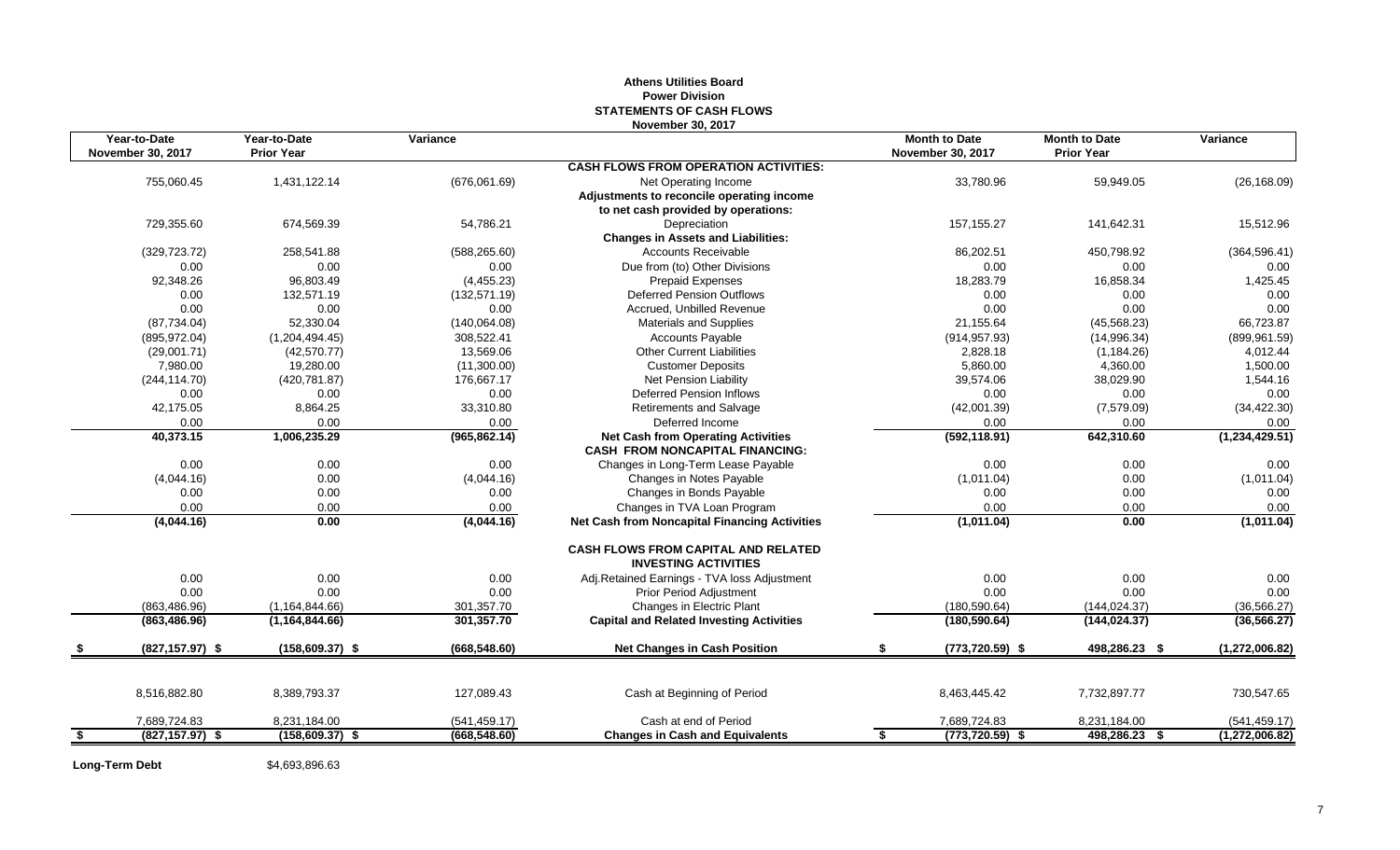### Athens Utilities Board Statistics Report November 30, 2017

| Power:                       |         |        |           |            |
|------------------------------|---------|--------|-----------|------------|
|                              | Current | Prior  |           | # Accounts |
| Number of services:          | Month   | Year   | Change    | Change     |
| Residential                  | 10,865  | 10,907 | $-0.39\%$ | $-42$      |
| Small Commercial             | 1,976   | 1,958  | 0.92%     | 18         |
| Large Commercial             | 265     | 271    | $-2.21%$  | $-6$       |
| Street and Athletic Lighting | 21      | 21     | 0.00%     |            |
| Outdoor Lighting             | 60      | 60     | $0.00\%$  |            |
| <b>Total Services</b>        | 13.187  | 13,217 | $-0.23%$  | -30        |

| <b>Sales Volumes:</b>      |            | <b>Current Month</b> |          |             | Year-to-Date      |           |  |
|----------------------------|------------|----------------------|----------|-------------|-------------------|-----------|--|
| Kwh                        | 11/30/2017 | <b>Prior Year</b>    | Change   | 11/30/2017  | <b>Prior Year</b> | Change    |  |
| Residential                | 10,267,757 | 9,372,050            | 9.56%    | 62,098,740  | 69.405.136        | $-10.53%$ |  |
| <b>I</b> Small Commercial  | 2,628,425  | 2,458,297            | 6.92%    | 15,016,107  | 16,269,723        | $-7.71%$  |  |
| Large Commercial           | 36,712,997 | 35,700,197           | 2.84%    | 196,566,949 | 195.644.708       | 0.47%     |  |
| <b>Street and Athletic</b> | 253,575    | 266,229              | $-4.75%$ | 1,281,797   | 1,320,639         | $-2.94%$  |  |
| Outdoor Lighting           | 258,086    | 276.797              | $-6.76%$ | 1.312.987   | 1.384.276         | $-5.15%$  |  |
| Total                      | 50.120.840 | 48,073,570           | 4.26%    | 276.276.580 | 284.024.482       | $-2.73%$  |  |

| Employment         |                   |                   |                   |
|--------------------|-------------------|-------------------|-------------------|
|                    | November 30, 2017 | <b>Same Month</b> | <b>Difference</b> |
|                    |                   | <b>Prior Year</b> |                   |
| Employee Headcount | 57.00             | 54.00             | 3.00              |
| <b>IFTE</b>        | 61.08             | 56.20             | 4.88              |
| Y-T-D FTE          | 61.31             | 56.54             | 4.77              |

| Heating/Cooling Degree Days (Calendar Month): |                   |                   |                   |
|-----------------------------------------------|-------------------|-------------------|-------------------|
|                                               | November 30, 2017 | <b>Prior Year</b> | <b>Difference</b> |
| <b>Heating Degree Days</b>                    | 443               | 387               | 56                |
| Cooling Degree Days                           |                   |                   |                   |

| Heating/Cooling Degree Days (Billing Period): |                   |                   |                   |
|-----------------------------------------------|-------------------|-------------------|-------------------|
|                                               | November 30, 2017 | <b>Prior Year</b> | <b>Difference</b> |
| <b>Heating Degree Days</b>                    | 334               | 190               | 145               |
| Cooling Degree Days                           | 19                | 50                | -31               |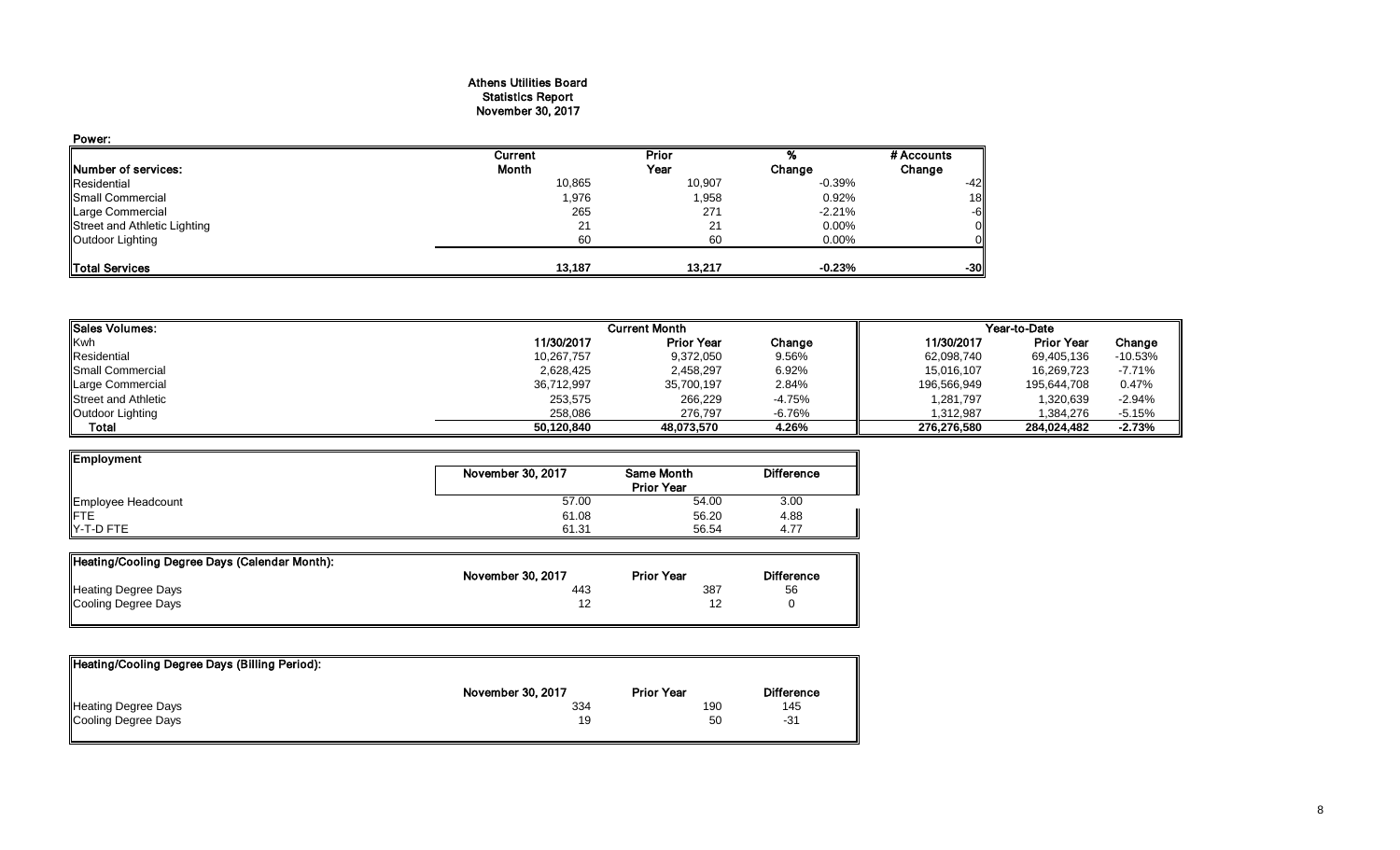# **Athens Utilities Board Power Division Capital Budget Month Ending as of November 30, 2017**

|                                                | <b>Budget</b>                           | <b>Actual</b>    | Variance to date<br>Favorable | <b>Estimated</b><br>% Project | % of Budget<br><b>Expended</b> |
|------------------------------------------------|-----------------------------------------|------------------|-------------------------------|-------------------------------|--------------------------------|
| <b>Planned Capital Improvements:</b>           |                                         |                  | (Unfavorable)                 | <b>Completion</b>             |                                |
| Replace Truck 69                               | 210,000                                 |                  | 210,000                       |                               |                                |
| Replace Truck 11                               | 51,000                                  |                  | 51,000                        |                               |                                |
| Capacitor System (Continue)                    | 150,000                                 | 6,000            | 144,000                       |                               | 4.00%                          |
| <b>SCADA</b>                                   | 200,000                                 | 5,742            | 194,258                       |                               | 2.87%                          |
| Covered Storage (Place Holder)                 | 150,000                                 |                  | 150,000                       |                               |                                |
| Urg conversion Ervin Rd to CR 666              | 200,000                                 |                  | 200,000                       |                               |                                |
| Distribution #6 upgrade                        | 300,000                                 |                  | 300,000                       |                               |                                |
| <b>LED Purchases</b>                           | 300,000                                 | 135,012          | 164,988                       | 10.00%                        | 45.00%                         |
| Bohanan Addition change out/upgrade            | 200,000                                 |                  | 200,000                       |                               |                                |
| <b>Build out Fiber</b>                         | 80,000                                  | 20,538           | 59,462                        | 20.00%                        | 25.67%                         |
| West Athens PTs, relaying, and 161 kv switches | 250,000                                 |                  | 250,000                       |                               |                                |
| Backup Generator at Main Office                | 65,000                                  |                  | 65,000                        |                               |                                |
| Backup Radio                                   | 75,000                                  |                  | 75,000                        |                               |                                |
| Nort Athens 69 kv Bus Breaker                  | 100,000                                 | 36,307           | 63,693                        | 50.00%                        | 36.31%                         |
| Purchase Etowah Switching Station              | 1,000,000                               |                  | 1,000,000                     |                               |                                |
| Etowah Switching Station Renovation            | 1,000,000                               | 4,283            | 995,717                       |                               | 0.43%                          |
| Voltage Management                             | 272,724                                 | 6,560            | 266,164                       |                               | 2.41%                          |
| <b>Building Improvements</b>                   | 40,000                                  | 27,075           | 12,925                        |                               | 67.69%                         |
| Mpower                                         | 20,000                                  | 10,944           | 9,057                         | 60.00%                        | 54.72%                         |
| Other System Improvements                      | 347,782                                 | 137,968          | 209,814                       |                               | 39.67% Continuous              |
| Poles                                          | 313,004                                 | 63,677           | 249,327                       |                               | 20.34% Continuous              |
| Primary Wire and Underground                   | 500,000                                 | 186,550          | 313,450                       |                               | 37.31% Continuous              |
| Transformers                                   | 463,710                                 | 149,154          | 314,556                       |                               | 32.17% Continuous              |
| Services                                       | 289,819                                 | 155,863          | 133,956                       |                               | 53.78% Continuous              |
| <b>Total Planned Capital Improvements:</b>     | 6,578,039                               | 945,671          | 5,632,368                     |                               |                                |
| <b>Other Assets:</b>                           |                                         |                  |                               |                               |                                |
| Other                                          |                                         | 53,377           | (53, 377)                     |                               |                                |
| NIS Upgrade                                    |                                         | 14,445           | (14, 445)                     |                               |                                |
| <b>Total Other Assets:</b>                     |                                         | 67,822           | (67, 822)                     |                               |                                |
| Totals:                                        | 6,578,039                               | 1,013,493<br>- 5 | 5,564,546                     |                               |                                |
|                                                | Percentage of Budget Spent Year-to-date |                  | 15.41%                        |                               |                                |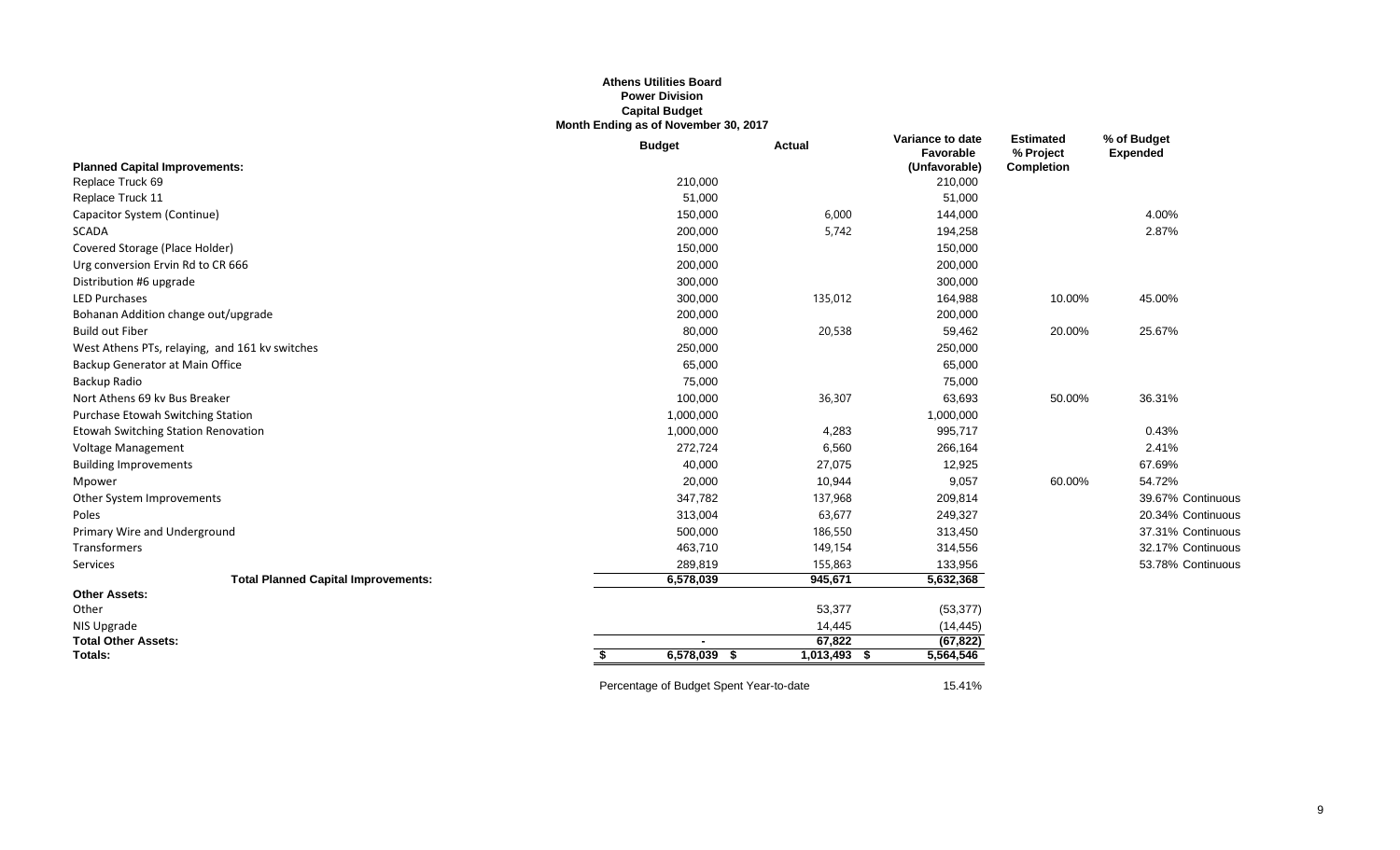# **ATHENS UTILITIES BOARD WATER DIVISION BALANCE SHEET November 30, 2017**

|      | <b>Current Period</b>    | <b>Prior Year</b> | Change from       |                                                | <b>Current Period</b>    | Prior             | Change<br>from prior |
|------|--------------------------|-------------------|-------------------|------------------------------------------------|--------------------------|-------------------|----------------------|
|      | <b>November 30, 2017</b> |                   | <b>Prior Year</b> |                                                | <b>November 30, 2017</b> | <b>Month</b>      | <b>Month</b>         |
|      |                          |                   |                   | Assets:                                        |                          |                   |                      |
|      | 5,340,264.04             | 4,725,341.62      | 614,922.42        | Cash and Cash Equivalents                      | 5,340,264.04             | 5,284,764.56      | 55,499.48            |
|      | 288,909.01               | 261,588.98        | 27,320.03         | <b>Customer Receivables</b>                    | 288,909.01               | 264,483.24        | 24,425.77            |
|      | 0.00                     | 0.00              | 0.00              | Due to/from Other Divisions                    | 0.00                     | 0.00              | 0.00                 |
|      | 15,660.48                | 15,545.25         | 115.23            | <b>Other Receivables</b>                       | 15,660.48                | 15,588.06         | 72.42                |
|      | 147,064.30               | 162,873.54        | (15,809.24)       | <b>Prepaid Expenses</b>                        | 147,064.30               | 154,332.72        | (7,268.42)           |
|      | 245,370.97               | 190,873.93        | 54,497.04         | Materials and Supplies Inventory               | 245,370.97               | 250,175.49        | (4,804.52)           |
|      | 6,037,268.80             | 5,356,223.32      | 681,045.48        | <b>Total Current Assets</b>                    | 6,037,268.80             | 5,969,344.07      | 67,924.73            |
|      | 0.00                     | 0.00              | 0.00              | Reserve and Other                              | 0.00                     | 0.00              | 0.00                 |
|      | 0.00                     | 0.00              | 0.00              | <b>Total Restricted Assets</b>                 | 0.00                     | 0.00              | 0.00                 |
|      | 0.00                     | 0.00              | 0.00              | Debt Issue Costs, Net of Amortization          | 0.00                     | 0.00              | 0.00                 |
|      | 417,740.31               | 319,681.30        | 98,059.01         | <b>Deferred Pension Outflows</b>               | 417,740.31               | 417,740.31        | 0.00                 |
|      | 33,465,826.93            | 31,850,025.11     | 1,615,801.82      | Water Utility Plant, at cost                   | 33,465,826.93            | 33,428,659.31     | 37,167.62            |
|      | (13, 223, 365.92)        | (12,786,584.02)   | (436, 781.90)     | Less: Accumulated Depreciation                 | (13, 223, 365.92)        | (13, 109, 804.13) | (113, 561.79)        |
|      | 20,242,461.01            | 19,063,441.09     | 1,179,019.92      | <b>Net Water Utility Plant</b>                 | 20,242,461.01            | 20,318,855.18     | (76, 394.17)         |
|      | 20,660,201.32            | 19,383,122.39     | 1,277,078.93      | <b>Total Long Term Assets</b>                  | 20,660,201.32            | 20,736,595.49     | (76, 394.17)         |
| - \$ | 26,697,470.12 \$         | 24,739,345.71 \$  | 1,958,124.41      | <b>Total Assets</b>                            | \$<br>26,697,470.12 \$   | 26,705,939.56 \$  | (8,469.44)           |
|      |                          |                   |                   | <b>Liabilities and Retained Earnings:</b>      |                          |                   |                      |
|      | 50,833.69                | 109,816.90        | (58,983.21)       | <b>Accounts Payable</b>                        | 50,833.69                | 56,455.42         | (5,621.73)           |
|      | 51,465.00                | 46,185.00         | 5,280.00          | <b>Customer Deposits</b>                       | 51,465.00                | 49,860.00         | 1,605.00             |
|      | 82,660.44                | 113,881.48        | (31, 221.04)      | <b>Other Current Liabilities</b>               | 82,660.44                | 89,160.98         | (6,500.54)           |
|      | 184,959.13               | 269,883.38        | (84, 924.25)      | <b>Total Current Liabilities</b>               | 184,959.13               | 195,476.40        | (10, 517.27)         |
|      | 489,473.98               | 350,111.38        | 139,362.60        | <b>Net Pension Liability</b>                   | 489,473.98               | 477,927.52        | 11,546.46            |
|      | 100,740.85               | 120.006.40        | (19, 265.55)      | Deferred Pension Inflows                       | 100,740.85               | 100.740.85        | 0.00                 |
|      | 0.00                     | 0.00              | 0.00              | <b>Bonds Payable</b>                           | 0.00                     | 0.00              | 0.00                 |
|      | 4,697,180.60             | 3,576,965.11      | 1,120,215.49      | Note Payable                                   | 4,697,180.60             | 4,711,189.11      | (14,008.51)          |
|      | 5,287,395.43             | 4,047,082.89      | 1,240,312.54      | <b>Total Long Term Liabilities</b>             | 5,287,395.43             | 5,289,857.48      | (2,462.05)           |
|      |                          |                   |                   |                                                |                          |                   |                      |
|      | 21,225,115.56            | 20,422,379.44     | 802,736.12        | Net Position                                   | 21,225,115.56            | 21,220,605.68     | 4,509.88             |
| - \$ | 26,697,470.12 \$         | 24,739,345.71 \$  | 1,958,124.41      | <b>Total Liabilities and Retained Earnings</b> | \$<br>26,697,470.12 \$   | 26,705,939.56 \$  | (8,469.44)           |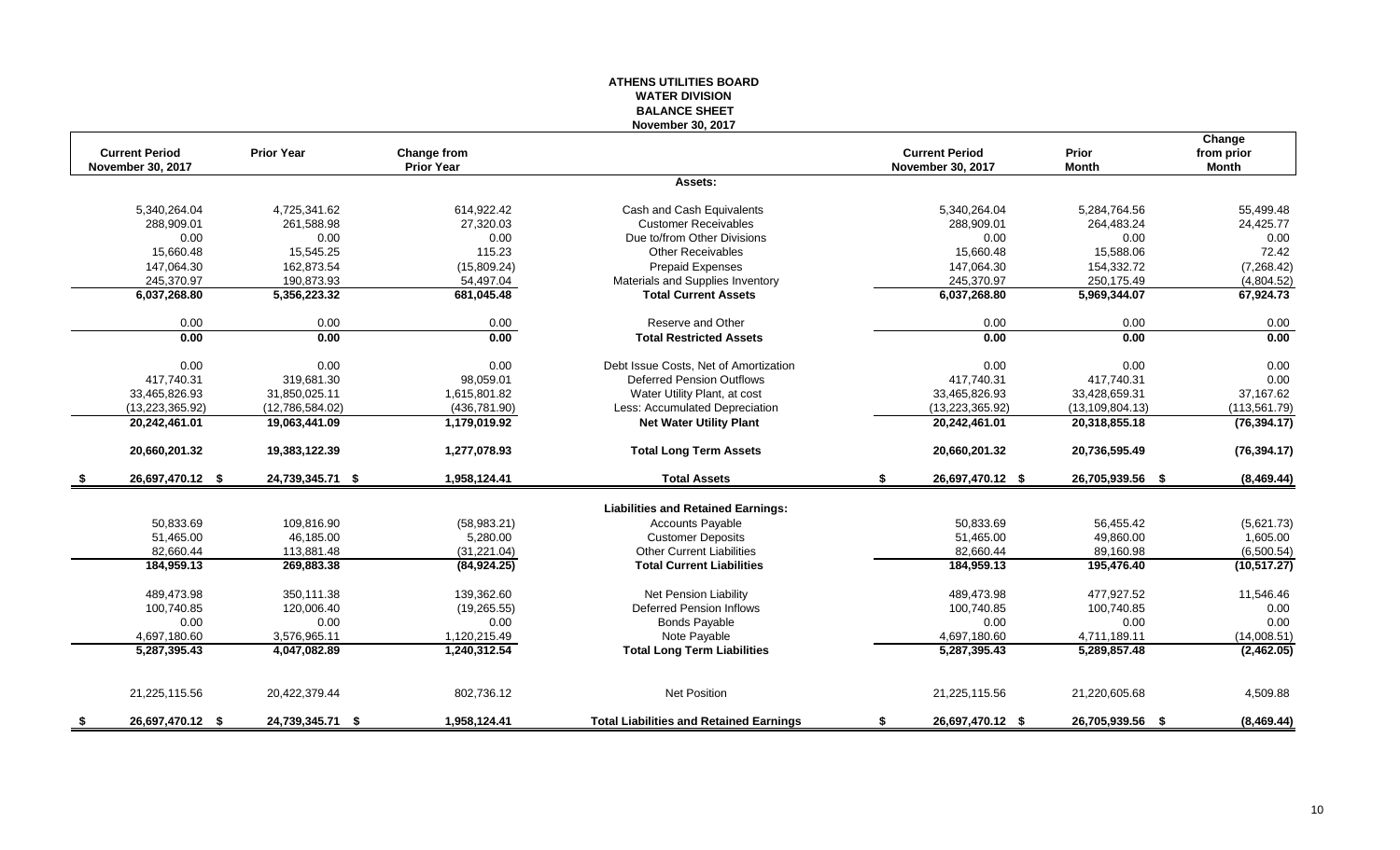|                                   |                            | Variance                   | November 30, 2017                              | <b>Current</b>             | Current                    | Variance                   |
|-----------------------------------|----------------------------|----------------------------|------------------------------------------------|----------------------------|----------------------------|----------------------------|
| Year-to-Date<br>November 30, 2017 | Year-to-Date<br>Prior Year | Favorable<br>(Unfavorable) | <b>Description</b>                             | Month<br>November 30, 2017 | Month<br><b>Prior Year</b> | Favorable<br>(Unfavorable) |
|                                   |                            |                            | <b>REVENUE:</b>                                |                            |                            |                            |
| 750,257.85                        | 779.840.32                 | (29, 582.47)               | Residential                                    | 145,579.88                 | 153.126.76                 | (7,546.88)                 |
| 809,087.32                        | 863,223.13                 | (54, 135.81)               | <b>Small Commercial</b>                        | 156,673.15                 | 165,786.09                 | (9, 112.94)                |
| 177,406.43                        | 185,341.96                 | (7,935.53)                 | Large Commercial                               | 37,719.70                  | 35,591.84                  | 2,127.86                   |
| 48,751.85                         | 59,789.39                  | (11, 037.54)               | Other                                          | 8,276.09                   | 13,971.40                  | (5,695.31)                 |
| 1,785,503.45                      | 1,888,194.80               | (102, 691.35)              | <b>Total Revenue</b>                           | 348,248.82                 | 368,476.09                 | (20, 227.27)               |
| 241,971.04                        | 285,907.48                 | 43,936.44                  | <b>Purchased Supply</b>                        | 44,144.99                  | 49,397.78                  | 5,252.79                   |
| 1,543,532.41                      | 1,602,287.32               | (58, 754.91)               | <b>Contribution Margin</b>                     | 304,103.83                 | 319,078.31                 | (14,974.48)                |
|                                   |                            |                            | <b>OPERATING EXPENSES:</b>                     |                            |                            |                            |
| 152,014.65                        | 139,938.23                 | (12,076.42)                | Source and Pump Expense                        | 26,570.19                  | 28,708.07                  | 2,137.88                   |
| 58,068.42                         | 69,703.57                  | 11,635.15                  | <b>Distribution Expense</b>                    | 12,381.56                  | 12,072.39                  | (309.17)                   |
| 181,250.51                        | 176,065.48                 | (5, 185.03)                | Customer Service and Customer Acct. Expense    | 33,310.40                  | 30,874.53                  | (2,435.87)                 |
| 367,786.21                        | 326,457.07                 | (41, 329.14)               | Administrative and General Expense             | 66,606.56                  | 59,274.97                  | (7, 331.59)                |
| 759,119.79                        | 712,164.35                 | (46,955.44)                | <b>Total operating expenses</b>                | 138,868.71                 | 130,929.96                 | (7,938.75)                 |
|                                   |                            |                            | <b>Maintenance Expenses</b>                    |                            |                            |                            |
| 35.807.25                         | 38.384.84                  | 2.577.59                   | Source and Pump Expense                        | 6.184.52                   | 6.489.12                   | 304.60                     |
| 143,641.94                        | 123,832.02                 | (19,809.92)                | <b>Distribution Expense</b>                    | 30,007.13                  | 24,156.52                  | (5,850.61)                 |
| 3,776.95                          | 2,289.48                   | (1,487.47)                 | Administrative and General Expense             | 172.93                     | 293.16                     | 120.23                     |
| 183,226.14                        | 164,506.34                 | (18,719.80)                | <b>Total Maintenance Expense</b>               | 36,364.58                  | 30.938.80                  | (5,425.78)                 |
|                                   |                            |                            | <b>Other Operating Expenses</b>                |                            |                            |                            |
| 376,817.17                        | 307,542.55                 | (69, 274.62)               | <b>Depreciation Expense</b>                    | 115,957.11                 | 66,921.68                  | (49, 035.43)               |
| 376,817.17                        | 307,542.55                 | (69, 274.62)               | <b>Total Other Operating Expenses</b>          | 115,957.11                 | 66,921.68                  | (49,035.43)                |
| 1,561,134.14                      | 1,470,120.72               | (91, 013.42)               | <b>Total Operating and Maintenance Expense</b> | 335,335.39                 | 278,188.22                 | (57, 147.17)               |
| 224,369.31                        | 418,074.08                 | (193, 704.77)              | <b>Operating Income</b>                        | 12,913.43                  | 90,287.87                  | (77, 374.44)               |
| 10,069.86                         | 7,883.54                   | 2,186.32                   | Other Income                                   | 2,035.18                   | 1,577.81                   | 457.37                     |
| 234,439.17                        | 425,957.62                 | (191, 518.45)              | <b>Total Income</b>                            | 14,948.61                  | 91,865.68                  | (76, 917.07)               |
| 517.58                            | 4,141.25                   | 3,623.67                   | Other Expense                                  | 99.80                      | 0.00                       | (99.80)                    |
| 233,921.59                        | 421,816.37                 | (187, 894.78)              | Net Income Before Debt Expense                 | 14,848.81                  | 91,865.68                  | (77,016.87)                |
|                                   |                            |                            | <b>DEBT RELATED EXPENSES:</b>                  |                            |                            |                            |
| 0.00                              | 0.00                       | 0.00                       | Amortization of Debt Discount                  | 0.00                       | 0.00                       | 0.00                       |
| 50,882.76                         | 39.292.81                  | (11,589.95)                | Interest on Long Term Debt                     | 10,338.93                  | 7.934.29                   | (2,404.64)                 |
| 50,882.76                         | 39,292.81                  | (11,589.95)                | <b>Total debt related expenses</b>             | 10,338.93                  | 7,934.29                   | (2,404.64)                 |
| 183,038.83                        | 382,523.56                 | (199, 484.73)              | Net Income Before Extraordinary Income         | 4,509.88                   | 83,931.39                  | (79, 421.51)               |
| 0.00                              | 124,274.33                 | (124, 274.33)              | Grants, Contributions, Extraordinary           | 0.00                       | 0.00                       | 0.00                       |
| 183,038.83 \$                     | 506,797.89 \$              | (323,759.06)               | <b>CHANGE IN NET ASSETS</b>                    | 4,509.88 \$                | 83,931.39<br>- \$          | (79, 421.51)               |

# Athens Utilities Board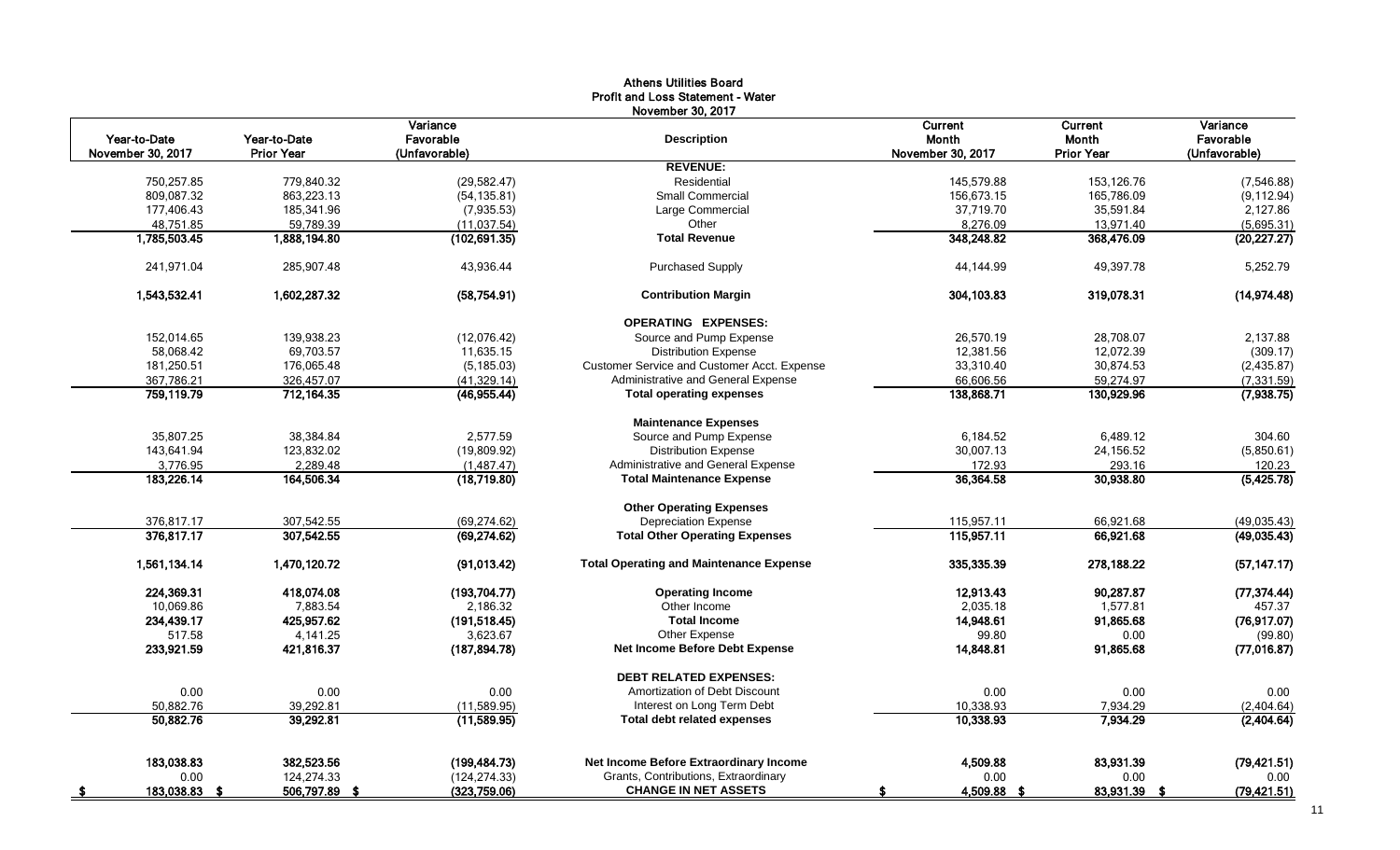|                                   |                               |                     | <b>Athens Utilities Board</b>                   |                                           |                                 |                           |
|-----------------------------------|-------------------------------|---------------------|-------------------------------------------------|-------------------------------------------|---------------------------------|---------------------------|
|                                   |                               |                     | <b>Budget Comparison - Water</b>                |                                           |                                 |                           |
|                                   |                               |                     | November 30, 2017                               |                                           |                                 |                           |
| Year-to-Date<br>November 30, 2017 | Year-to-Date<br><b>Budget</b> | $Y-T-D$<br>Variance | <b>Description</b>                              | <b>Current Month</b><br>November 30, 2017 | <b>Monthly</b><br><b>Budget</b> | <b>Budget</b><br>Variance |
|                                   |                               |                     |                                                 |                                           |                                 |                           |
|                                   |                               |                     | <b>REVENUE:</b>                                 |                                           |                                 |                           |
| 750,257.85                        | 758.910.34                    | (8,652.49)          | Residential                                     | 145.579.88                                | 144,528.39                      | 1,051.49                  |
| 809,087.32                        | 856,574.07                    | (47, 486.75)        | <b>Small Commercial</b>                         | 156,673.15                                | 164,318.68                      | (7,645.53)                |
| 177,406.43                        | 172,276.82                    | 5,129.61            | Large Commercial                                | 37,719.70                                 | 33,548.14                       | 4,171.56                  |
| 48,751.85                         | 44,600.30                     | 4,151.55            | Other                                           | 8,276.09                                  | 8,146.68                        | 129.41                    |
| 1,785,503.45                      | 1,832,361.52                  | (46, 858.07)        | <b>Total Revenue</b>                            | 348,248.82                                | 350,541.89                      | (2, 293.07)               |
| 241,971.04                        | 250,654.56                    | 8,683.52            | <b>Purchased Supply</b>                         | 44,144.99                                 | 48,242.04                       | 4,097.05                  |
| 1,543,532.41                      | 1,581,706.96                  | (38, 174.55)        | <b>Contribution Margin</b>                      | 304,103.83                                | 302,299.84                      | 1,803.99                  |
|                                   |                               |                     | <b>OPERATING EXPENSES:</b>                      |                                           |                                 |                           |
| 152,014.65                        | 148,568.93                    | (3,445.72)          | Source and Pump Expense                         | 26,570.19                                 | 28,491.58                       | 1,921.39                  |
| 58,068.42                         | 71,165.45                     | 13,097.03           | <b>Distribution Expense</b>                     | 12,381.56                                 | 14,389.78                       | 2,008.22                  |
| 181,250.51                        | 179,714.98                    | (1,535.53)          | Customer Service and Customer Acct. Expense     | 33,310.40                                 | 35,500.37                       | 2,189.97                  |
| 367,786.21                        | 342,345.98                    | (25, 440.23)        | Administrative and General Expense              | 66,606.56                                 | 66,123.61                       | (482.95)                  |
| 759,119.79                        | 741,795.33                    | (17, 324.46)        | <b>Total operating expenses</b>                 | 138,868.71                                | 144,505.34                      | 5,636.63                  |
|                                   |                               |                     | <b>Maintenance Expenses</b>                     |                                           |                                 |                           |
| 35,807.25                         | 39,644.39                     | 3,837.14            | Source and Pump Expense                         | 6,184.52                                  | 7,941.05                        | 1,756.53                  |
| 143,641.94                        | 132,554.74                    | (11,087.20)         | <b>Distribution Expense</b>                     | 30,007.13                                 | 30,315.56                       | 308.43                    |
| 3,776.95                          | 2,479.78                      | (1, 297.17)         | Administrative and General Expense              | 172.93                                    | 525.06                          | 352.13                    |
| 183,226.14                        | 174,678.91                    | (8, 547.23)         | <b>Total Maintenance Expense</b>                | 36.364.58                                 | 38,781.67                       | 2.417.09                  |
|                                   |                               |                     | <b>Other Operating Expenses</b>                 |                                           |                                 |                           |
| 376.817.17                        | 302.699.17                    | (74, 118.00)        | <b>Depreciation Expense</b>                     | 115.957.11                                | 60,923.68                       | (55,033.43)               |
| 376,817.17                        | 302,699.17                    | (74, 118.00)        | <b>Total Other Operating Expenses</b>           | 115,957.11                                | 60,923.68                       | (55,033.43)               |
| 1,561,134.14                      | 1,469,827.98                  | (91, 306.16)        | <b>Total Operating and Maintenance Expenses</b> | 335,335.39                                | 292,452.73                      | (42,882.66)               |
| 224,369.31                        | 362,533.54                    | (138, 164.23)       | <b>Operating Income</b>                         | 12,913.43                                 | 58,089.16                       | (45, 175.73)              |
| 10,069.86                         | 3,680.02                      | 6,389.84            | Other Income                                    | 2,035.18                                  | 855.19                          | 1,179.99                  |
| 234,439.17                        | 366,213.56                    | (131, 774.39)       | <b>Total Income</b>                             | 14,948.61                                 | 58,944.34                       | (43,995.73)               |
| 517.58                            | 6,432.00                      | 5,914.42            | Other Expense                                   | 99.80                                     | 14.62                           | (85.18)                   |
| 233,921.59                        | 359,781.56                    | (125, 859.97)       | Net Income Before Debt Expense                  | 14,848.81                                 | 58,929.72                       | (44,080.91)               |
|                                   |                               |                     | <b>DEBT RELATED EXPENSES:</b>                   |                                           |                                 |                           |
| 0.00                              | 0.00                          | 0.00                | Amortization of Debt Discount                   | 0.00                                      | 0.00                            | 0.00                      |
| 50,882.76                         | 51,215.59                     | 332.83              | Interest on Long Term Debt                      | 10,338.93                                 | 10,742.18                       | 403.25                    |
| 50,882.76                         | 51,215.59                     | 332.83              | <b>Total debt related expenses</b>              | 10,338.93                                 | 10,742.18                       | 403.25                    |
| 183,038.83                        | 308,565.97                    | (125, 527.14)       | Net Income Before Extraordinary Income          | 4,509.88                                  | 48,187.55                       | (43, 677.67)              |
| 0.00                              | 10.416.67                     | (10, 416.67)        | Grants, Contributions, Extraordinary            | 0.00                                      | 2,083.33                        | (2,083.33)                |
| 183,038.83 \$<br><u>\$</u>        | 318,982.64 \$                 | (135,943.81)        | <b>CHANGE IN NET ASSETS</b>                     | 4,509.88 \$<br>\$                         | 50,270.88 \$                    | (45,761.00)               |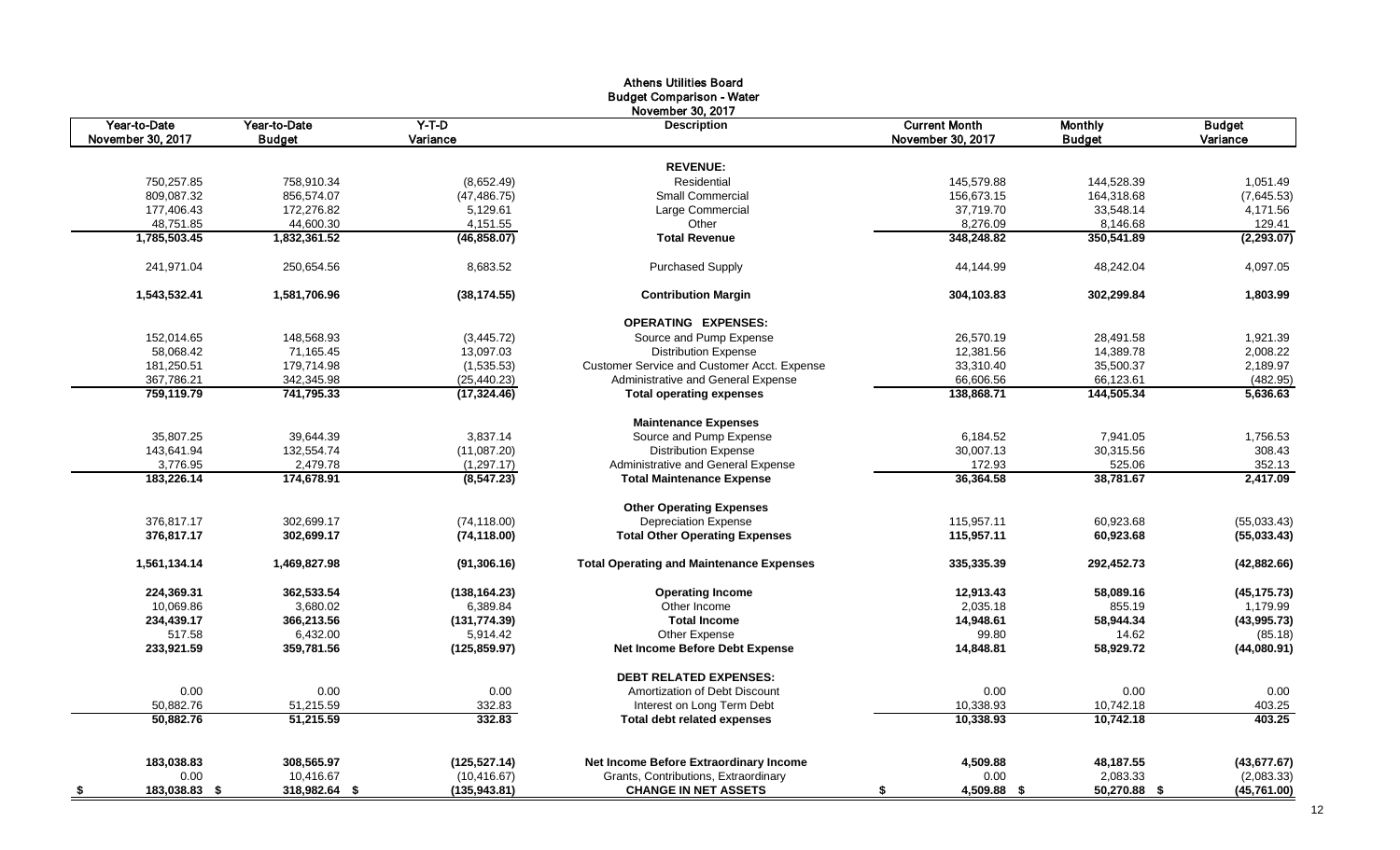# **Athens Utilities Board Water Division STATEMENTS OF CASH FLOWS November 30, 2017**

|      | Year-to-Date             | Year-to-Date      | Variance      |                                                                                                      | <b>Month to Date</b> | <b>Month to Date</b> | Variance     |
|------|--------------------------|-------------------|---------------|------------------------------------------------------------------------------------------------------|----------------------|----------------------|--------------|
|      | <b>November 30, 2017</b> | <b>Prior Year</b> |               |                                                                                                      | November 30, 2017    | <b>Prior Year</b>    |              |
|      |                          |                   |               | <b>CASH FLOWS FROM OPERATING ACTIVITIES:</b>                                                         |                      |                      |              |
|      | 183,038.83               | 382,523.56        | (199, 484.73) | Net Operating Income                                                                                 | 4,509.88             | 83,931.39            | (79, 421.51) |
|      |                          |                   |               | <b>Adjustments to Reconcile Operating Income</b>                                                     |                      |                      |              |
|      |                          |                   |               | to Net Cash Provided by Operations                                                                   |                      |                      |              |
|      | 376,817.17               | 307,542.55        | 69,274.62     | Depreciation                                                                                         | 115,957.11           | 66,921.68            | 49,035.43    |
|      |                          |                   |               | <b>Changes in Assets and Liabilities:</b>                                                            |                      |                      |              |
|      | (31,606.85)              | 60.563.58         | (92, 170.43)  | Receivables                                                                                          | (24, 425.77)         | 17.659.80            | (42,085.57)  |
|      | 0.00                     | 0.00              | 0.00          | Due from Other Divisions                                                                             | 0.00                 | 0.00                 | 0.00         |
|      | 320.56                   | 475.14            | (154.58)      | <b>Other Receivables</b>                                                                             | (72.42)              | 868.60               | (941.02)     |
|      | 56.071.71                | 38,905.48         | 17.166.23     | <b>Prepaid Expenses</b>                                                                              | 7.268.42             | 6,330.10             | 938.32       |
|      | 0.00                     | 36,425.91         | (36, 425.91)  | <b>Deferred Pension Outflows</b>                                                                     | 0.00                 | 0.00                 | 0.00         |
|      | (48, 407.04)             | 15,280.60         | (63, 687.64)  | Materials and Supplies Inventory                                                                     | 4,804.52             | 3,754.57             | 1,049.95     |
|      | 0.00                     | 0.00              | 0.00          | <b>Other Assets</b>                                                                                  | 0.00                 | 0.00                 | 0.00         |
|      | (277, 657.33)            | (22, 370.70)      | (255, 286.63) | <b>Current Liabilities</b>                                                                           | (12, 122.27)         | 156.15               | (12, 278.42) |
|      | (64, 222.64)             | (114, 762.24)     | 50.539.60     | Net Pension Liability                                                                                | 11.546.46            | 10.993.94            | 552.52       |
|      | 0.00                     | 0.00              | 0.00          | <b>Deferred Pension Inflows</b>                                                                      | 0.00                 | 0.00                 | 0.00         |
|      | (47, 011.87)             | 14,212.48         | (61, 224.35)  | <b>Retirements and Salvage</b>                                                                       | (728.55)             | 5,515.54             | (6,244.09)   |
|      | 1,505.00                 | 2,465.00          | (960.00)      | <b>Customer Deposits</b>                                                                             | 1,605.00             | 70.00                | 1,535.00     |
|      | 148,847.54               | 721,261.36        | (572, 413.82) | <b>Net Cash from Operating Activities</b><br><b>CASH FLOWS FROM NONCAPITAL FINANCING ACTIVITIES:</b> | 108,342.38           | 196,201.77           | (87, 859.39) |
|      | 0.00                     | 0.00              | 0.00          | <b>Bonds Payable</b>                                                                                 | 0.00                 | 0.00                 | 0.00         |
|      | (62, 907.02)             | 462,506.87        | (525, 413.89) | Notes Payable                                                                                        | (14,008.51)          | (6,862.89)           | (7, 145.62)  |
|      | (62, 907.02)             | 462,506.87        | (525, 413.89) | <b>Net Cash from Financing Activities</b>                                                            | (14,008.51)          | (6,862.89)           | (7, 145.62)  |
|      |                          |                   |               |                                                                                                      |                      |                      |              |
|      |                          |                   |               | <b>CASH FLOW FROM CAPITAL AND INVESTING ACTIVITIES:</b>                                              |                      |                      |              |
|      | 0.00                     | 0.00              | 0.00          | <b>Adjust Net Pension Obligation</b>                                                                 | 0.00                 | 0.00                 | 0.00         |
|      | 0.00                     | 0.00              | 0.00          | <b>Prior Period Adjustment</b>                                                                       | 0.00                 | 0.00                 | 0.00         |
|      | 0.00                     | 124,274.33        | (124, 274.33) | Grants, Contributions & Other Extraordinary                                                          | 0.00                 | 0.00                 | 0.00         |
|      | (141, 071.88)            | (1,249,758.40)    | 1,108,686.52  | <b>Water Utility Plant</b>                                                                           | (38, 834.39)         | (383, 657.06)        | 344,822.67   |
|      | (141, 071.88)            | (1, 125, 484.07)  | 984,412.19    | <b>Net from Capital and Investing Activities</b>                                                     | (38, 834.39)         | (383, 657.06)        | 344,822.67   |
|      | $(55, 131.36)$ \$        | 58,284.16 \$      | (113, 415.52) | <b>Net Changes in Cash Position</b>                                                                  | \$<br>55,499.48 \$   | $(194, 318.18)$ \$   | 249,817.66   |
|      |                          |                   |               |                                                                                                      |                      |                      |              |
|      | 5,395,395.40             | 4,667,057.46      | 728,337.94    | Cash at Beginning of Period                                                                          | 5,284,764.56         | 4,919,659.80         | 365,104.76   |
|      | 5,340,264.04             | 4,725,341.62      | 614,922.42    | Cash at End of Period                                                                                | 5,340,264.04         | 4,725,341.62         | 614,922.42   |
| - \$ | $(55, 131.36)$ \$        | $58,284.16$ \$    | (113, 415.52) | <b>Changes in Cash and Equivalents</b>                                                               | 55,499.48 \$<br>\$   | $(194, 318.18)$ \$   | 249,817.66   |

**Long-Term Debt** 4,697,180.60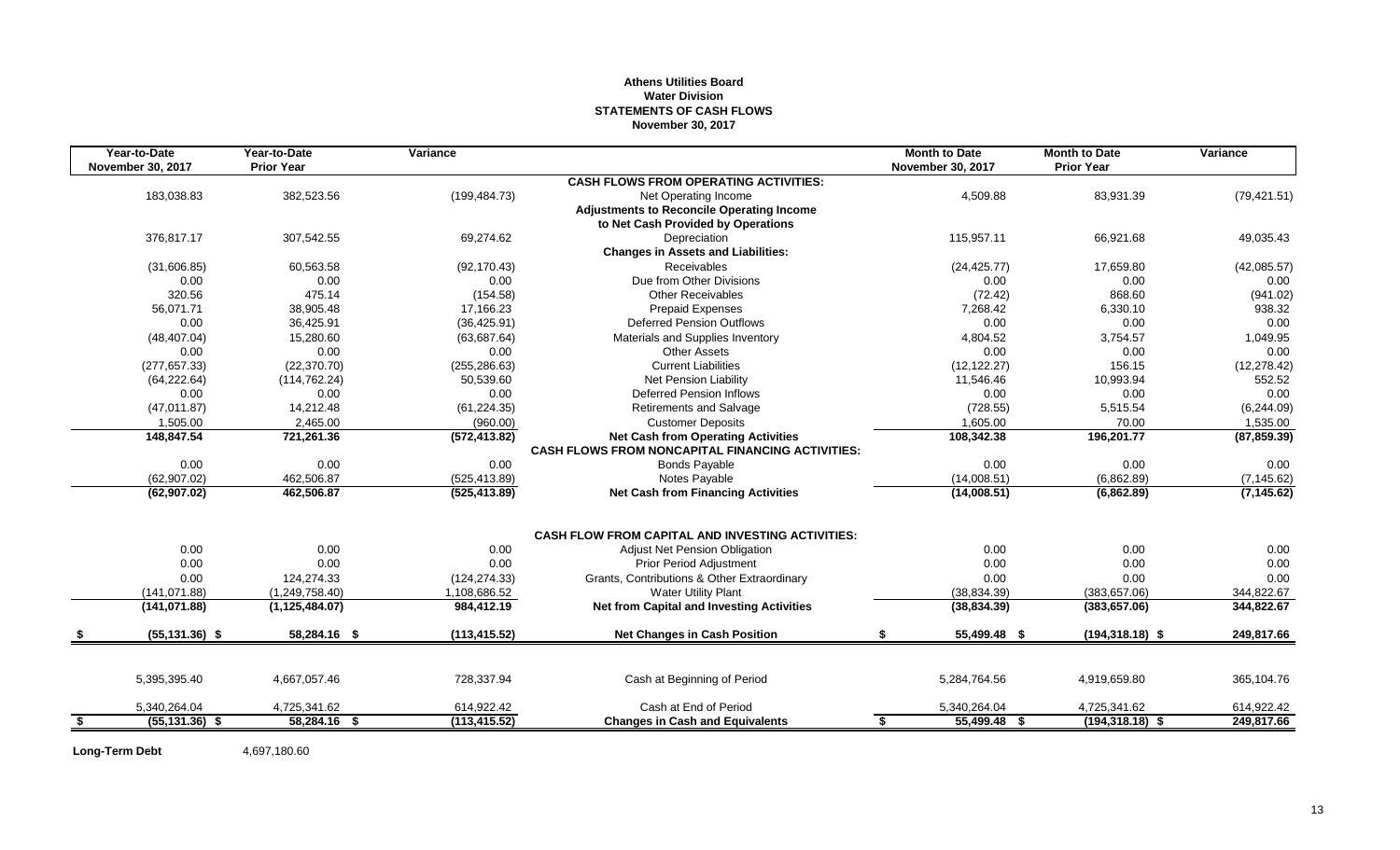# Athens Utilities Board Statistics Report November 30, 2017

| Water:                      |              |       |           |            |
|-----------------------------|--------------|-------|-----------|------------|
|                             | Current      | Prior | %         | # Accounts |
| <b>INumber of services:</b> | <b>Month</b> | Year  | Change    | Change     |
| Residential                 | 6,812        | 6,827 | $-0.22\%$ | (15)       |
| Small Commercial            | 1,237        | 1,222 | 1.23%     | 15         |
| <b>Large Commercial</b>     | 36           | 35    | 2.86%     |            |
|                             | 8,085        | 8,084 | 0.01%     |            |

| 'ISales Volumes: |                   | <b>Current Month</b> |           |            | Year-to-Date      |           |  |  |
|------------------|-------------------|----------------------|-----------|------------|-------------------|-----------|--|--|
| Gallonsx100      | November 30, 2017 | <b>Prior Year</b>    | Change    | 11/30/2017 | <b>Prior Year</b> | Change    |  |  |
| Residential      | 259,913           | 278,938              | $-6.82\%$ | 1,347,173  | ,428,141          | $-5.67%$  |  |  |
| Small Commercial | 401,115           | 426,270              | $-5.90\%$ | 2,057,843  | 2,224,109         | $-7.48%$  |  |  |
| Large Commercial | 96,859            | 91.130               | 6.29%     | 454.343    | 475.328           | $-4.41\%$ |  |  |
|                  | 757.887           | 796.338              | $-4.83%$  | 3,859,359  | 4.127.578         | $-6.50%$  |  |  |

| <b>Employment</b>  |                   |                   |                   |
|--------------------|-------------------|-------------------|-------------------|
|                    | November 30, 2017 | <b>Prior Year</b> | <b>Difference</b> |
| Employee Headcount | 14.00             | 14.00             | 0.00              |
| <b>FTE</b>         | 14.85             | 14.62             | 0.23              |
| Y-T-D FTE          | 14.72             | 14.61             | 0.11              |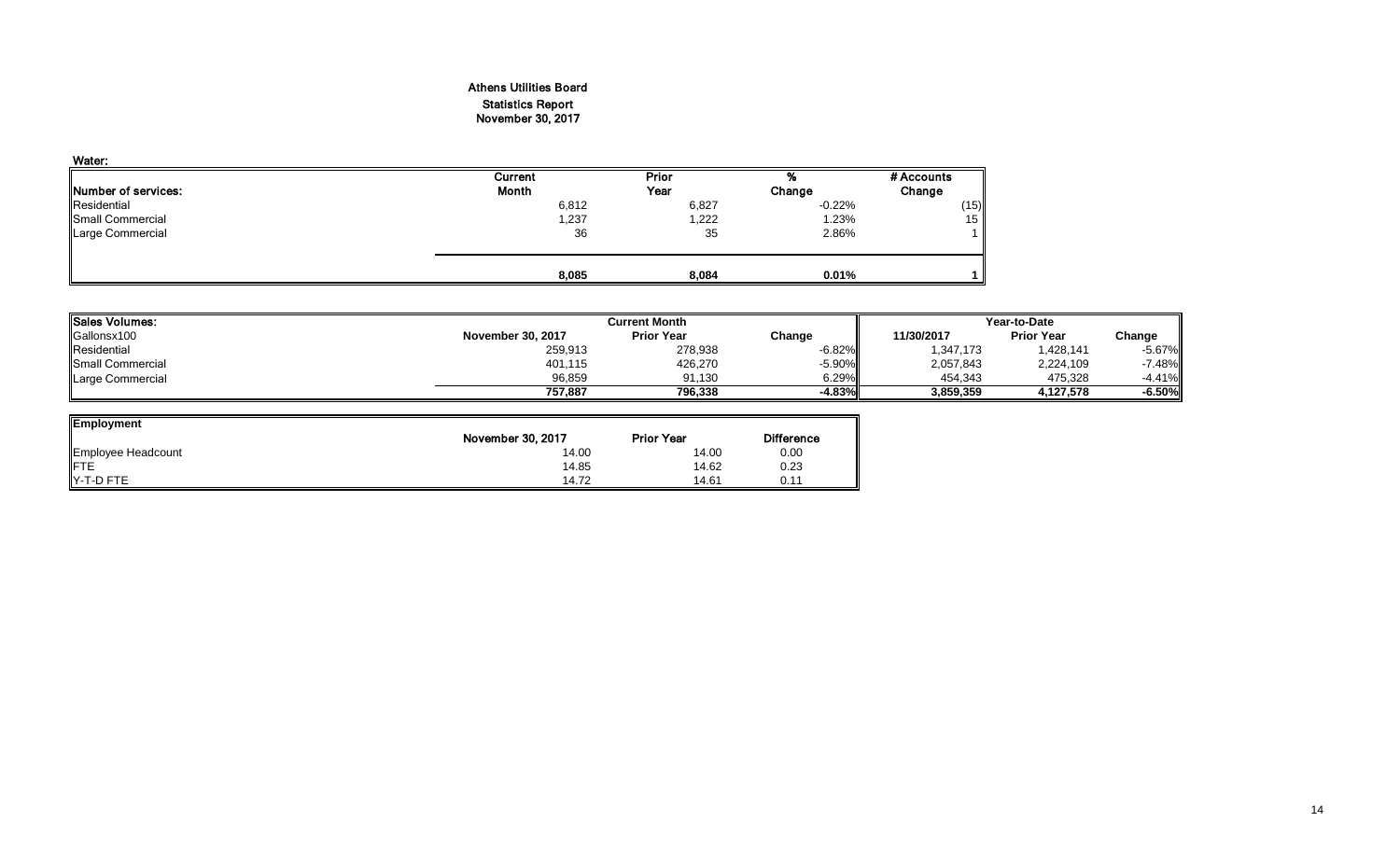|                                              |                                         | <b>Athens Utilities Board</b><br><b>Water Division</b><br><b>Capital Budget</b><br>Month Ending as of November 30, 2017 |                                                |                                                    |                                          |
|----------------------------------------------|-----------------------------------------|-------------------------------------------------------------------------------------------------------------------------|------------------------------------------------|----------------------------------------------------|------------------------------------------|
|                                              | <b>Budget</b>                           | Actual                                                                                                                  | Variance to date<br>Favorable<br>(Unfavorable) | <b>Estimated</b><br>% Project<br><b>Completion</b> | <b>Percent Budget</b><br><b>Expended</b> |
| <b>Planned Capital Improvements:</b>         |                                         |                                                                                                                         |                                                |                                                    |                                          |
| Replace Truck 18 (2011 F150)                 | 45,000                                  |                                                                                                                         | 45,000                                         |                                                    |                                          |
| Miniexcavator                                | 50,000                                  |                                                                                                                         | 50,000                                         |                                                    |                                          |
| Replace Truck 29 (Meter Reading)             | 40,000                                  |                                                                                                                         | 40,000                                         |                                                    |                                          |
| Water Project #3 (CR186, 185)                | 275,000                                 |                                                                                                                         | 275,000                                        |                                                    |                                          |
| Water Plant - Replace Flash Mixers           | 100,000                                 |                                                                                                                         | 100,000                                        |                                                    |                                          |
| <b>Reservoir Maintenance</b>                 | 100,000                                 | 2,500                                                                                                                   | 97,500                                         |                                                    | 2.50%                                    |
| Water Plant Raw Water Storage                | 200,000                                 |                                                                                                                         | 200,000                                        |                                                    |                                          |
| Regrade Water Plant Front & Replace Fence    | 50,000                                  |                                                                                                                         | 50,000                                         |                                                    |                                          |
| Remove Backwash Tank                         | 50,000                                  |                                                                                                                         | 50,000                                         |                                                    |                                          |
| TDOT Hwy 30 Project                          | 145,000                                 | 16,257                                                                                                                  | 128,743                                        |                                                    | 11.21%                                   |
| <b>Building Improvements</b>                 | 15,000                                  |                                                                                                                         | 15,000                                         |                                                    |                                          |
| Water Plant Building Maint and Lab Equipment | 50,000                                  | 3,958                                                                                                                   | 46,042                                         |                                                    | 7.92% Continuous                         |
| Meter Change Out (Large, Small and Testing)  | 30,000                                  | 7,513                                                                                                                   | 22,487                                         |                                                    | 25.04% Continuous                        |
| Reservoir and Pump Maintenance               | 10,000                                  |                                                                                                                         | 10,000                                         |                                                    | Continuous                               |
| <b>Water Line Extensions</b>                 | 200,000                                 | 12,616                                                                                                                  | 187,384                                        |                                                    | 6.31% Continuous                         |
| <b>Distribution Rehabilitation</b>           | 100,000                                 | 17,122                                                                                                                  | 82,878                                         |                                                    | 17.12% Continuous                        |
| Field and Safety Equipment                   | 25,000                                  | 1,156                                                                                                                   | 23,844                                         |                                                    | 4.62% Continuous                         |
| <b>Water Services</b>                        | 80,000                                  | 68,291                                                                                                                  | 11,709                                         |                                                    | 85.36% Continuous                        |
| Technology (SCADA, Computers)                | 30,000                                  | 17,299                                                                                                                  | 12,701                                         |                                                    | 57.66% Continuous                        |
| <b>Total Planned Capital Improvements:</b>   | \$<br>1,595,000 \$                      | 146,712 \$                                                                                                              | 1,448,288                                      |                                                    |                                          |
| <b>Other Assets:</b>                         |                                         |                                                                                                                         |                                                |                                                    |                                          |
| Other                                        |                                         | 45,104                                                                                                                  | (45, 104)                                      |                                                    |                                          |
| Replace Truck 17                             | 45,000.00                               | 19,756                                                                                                                  | 25,244                                         |                                                    |                                          |
| <b>Total Other Assets:</b>                   | $\overline{45,000.00}$ \$               | 64,860 \$                                                                                                               | (19, 860)                                      |                                                    |                                          |
| Totals:                                      | $1,640,000$ \$                          | $211,572$ \$                                                                                                            | 1,428,428                                      |                                                    |                                          |
|                                              | Percentage of Budget Spent Year-to-date |                                                                                                                         | 12.90%                                         |                                                    |                                          |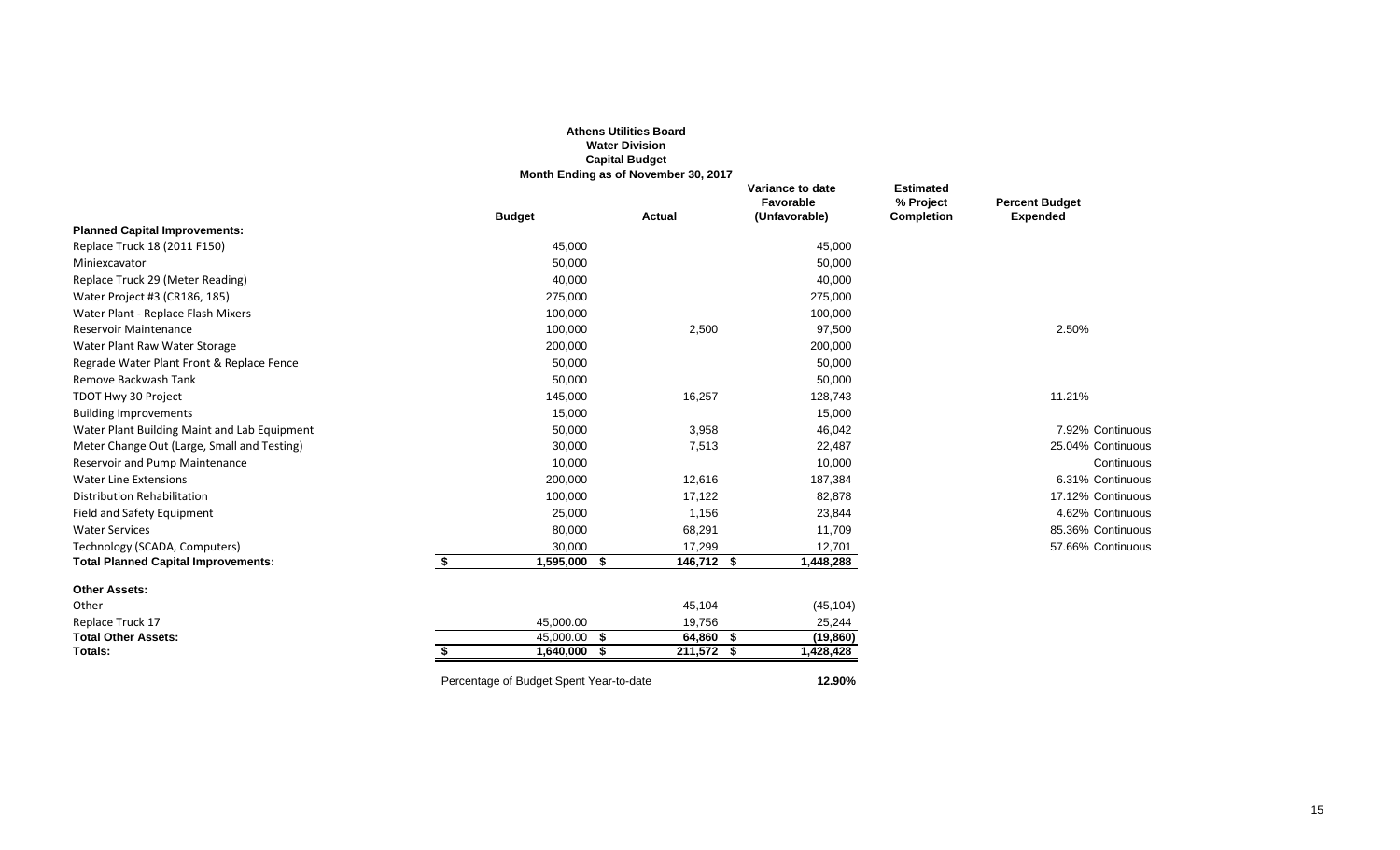### **ATHENS UTILITIES BOARD GAS DIVISION BALANCE SHEET November 30, 2017**

| <b>Current Period</b>    | <b>Prior Year</b> |                                  |                                                | <b>Current Period</b>    | Prior            | Change              |
|--------------------------|-------------------|----------------------------------|------------------------------------------------|--------------------------|------------------|---------------------|
| <b>November 30, 2017</b> |                   | Change from<br><b>Prior Year</b> |                                                | <b>November 30, 2017</b> | <b>Month</b>     | from prior<br>Month |
|                          |                   |                                  | Assets:                                        |                          |                  |                     |
| 3,766,390.09             | 4,881,571.25      | (1, 115, 181.16)                 | Cash and Cash Equivalents                      | 3,766,390.09             | 3,877,845.45     | (111, 455.36)       |
| 389.310.95               | 252.494.24        | 136.816.71                       | <b>Receivables</b>                             | 389,310.95               | 259.771.35       | 129,539.60          |
| 468.071.42               | 469,872.23        | (1,800.81)                       | Prepaid Expenses                               | 468.071.42               | 543.145.02       | (75,073.60)         |
| 0.00                     | 0.00              | 0.00                             | Gas Unit Loans                                 | 0.00                     | 0.00             | 0.00                |
| 119,728.96               | 102,394.01        | 17,334.95                        | Materials and Supplies Inventory               | 119.728.96               | 114,344.73       | 5,384.23            |
| 4,743,501.42             | 5,706,331.73      | (962, 830.31)                    | <b>Total Current Assets</b>                    | 4,743,501.42             | 4,795,106.55     | (51,605.13)         |
| 23,081,781.55            | 21,847,045.84     | 1,234,735.71                     | Gas Utility Plant, at Cost                     | 23,081,781.55            | 22,986,221.89    | 95,559.66           |
| (8,338,277.75)           | (7,824,282.71)    | (513, 995.04)                    | Less: Accumulated Depreciation                 | (8,338,277.75)           | (8, 285, 955.86) | (52, 321.89)        |
| 14,743,503.80            | 14,022,763.13     | 720,740.67                       | <b>Net Gas Utility Plant</b>                   | 14,743,503.80            | 14,700,266.03    | 43,237.77           |
| 314,828.46               | 235,366.32        | 79,462.14                        | <b>Deferred Pension Outflows</b>               | 314,828.46               | 314,828.46       | 0.00                |
| 19,801,833.68 \$         | 19,964,461.18 \$  | (162, 627.50)                    | <b>Total Assets</b>                            | \$<br>19,801,833.68 \$   | 19,810,201.04 \$ | (8,367.36)          |
|                          |                   |                                  |                                                |                          |                  |                     |
|                          |                   |                                  | <b>Liabilities and Retained Earnings:</b>      |                          |                  |                     |
| 0.00                     | 0.00              | 0.00                             | Short Term Notes Payable                       | 0.00                     | 0.00             | 0.00                |
| 334.626.61               | 414.305.35        | (79, 678.74)                     | <b>Accounts Payable</b>                        | 334.626.61               | 271,566.82       | 63,059.79           |
| 123,600.00               | 103,145.00        | 20,455.00                        | <b>Customer Deposits</b>                       | 123,600.00               | 98,465.00        | 25,135.00           |
| 61.048.03                | 62,890.19         | (1,842.16)                       | <b>Accrued Liabilities</b>                     | 61,048.03                | 58.354.21        | 2,693.82            |
| 519,274.64               | 580,340.54        | (61,065.90)                      | <b>Total Current Liabilities</b>               | 519,274.64               | 428,386.03       | 90,888.61           |
| 366,974.18               | 264.882.67        | 102.091.51                       | Net Pension Liability                          | 366,974.18               | 359.730.25       | 7,243.93            |
| 75,922.97                | 90,709.04         | (14,786.07)                      | Deferred Pension Inflows                       | 75,922.97                | 75,922.97        | 0.00                |
| 18,839,661.89            | 19,028,528.93     | (188, 867.04)                    | Net Position                                   | 18,839,661.89            | 18,946,161.79    | (106, 499.90)       |
| 19,801,833.68 \$         | 19,964,461.18 \$  | (162, 627.50)                    | <b>Total Liabilities and Retained Earnings</b> | 19,801,833.68 \$         | 19,810,201.04 \$ | (8,367.36)          |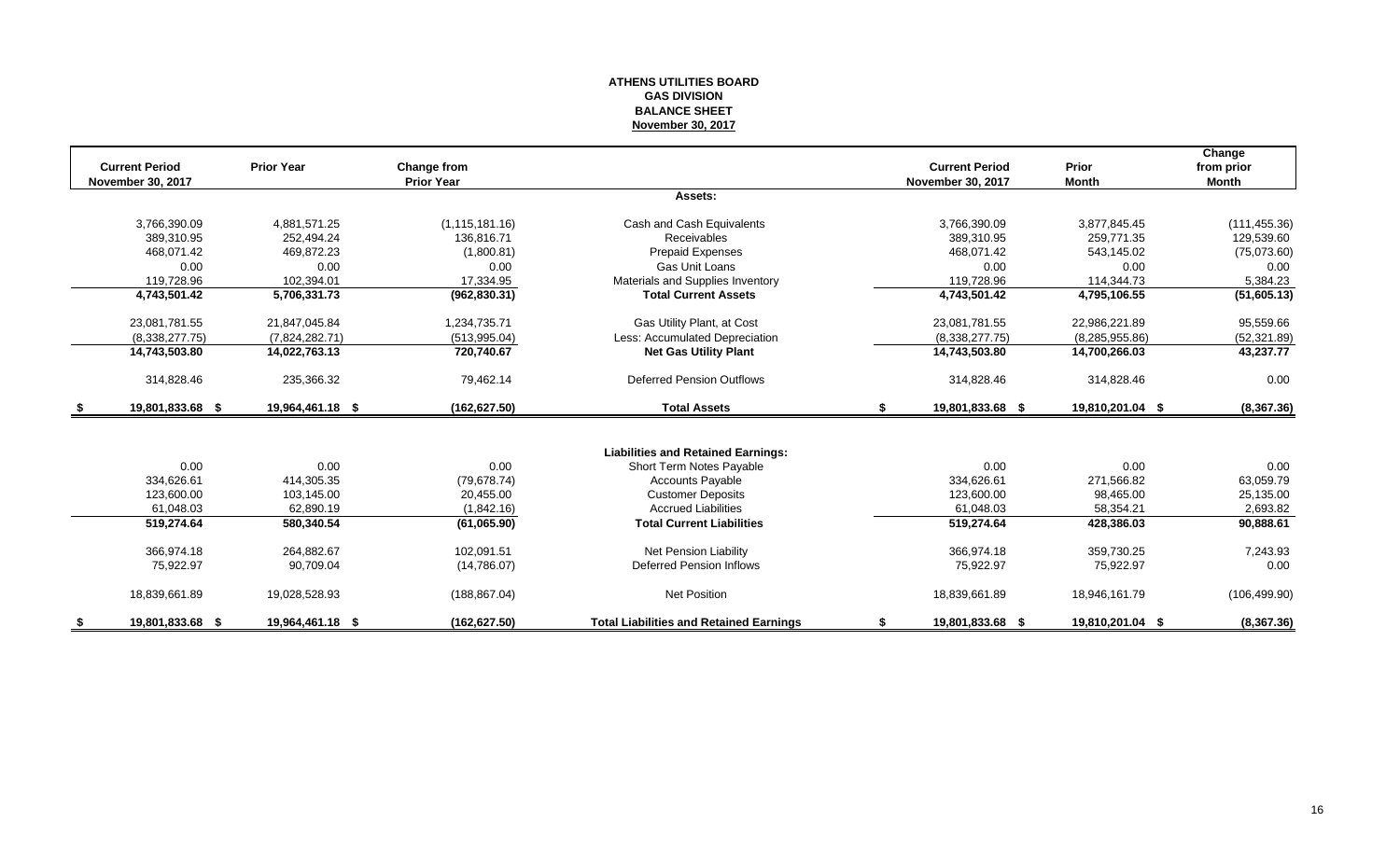# Athens Utilities Board Profit and Loss Statement - Gas November 30, 2017

|                    |                    | Variance      |                                           | Current            | Current            | Variance      |
|--------------------|--------------------|---------------|-------------------------------------------|--------------------|--------------------|---------------|
| Year-to-Date       | Year-to-Date       | Favorable     |                                           | Month              | Month              | Favorable     |
| November 30, 2017  | <b>Prior Year</b>  | (Unfavorable) | <b>REVENUE:</b>                           | November 30, 2017  | <b>Prior Year</b>  | (Unfavorable) |
| 350,303.57         | 291.123.79         | 59.179.78     | Residential                               | 127.561.48         | 83,292.32          | 44,269.16     |
| 379,050.90         | 307,268.72         | 71,782.18     | <b>Small Commercial</b>                   | 115,444.07         | 81,715.60          | 33,728.47     |
| 278,489.88         | 244,015.44         | 34,474.44     | Large Commercial                          | 73,337.33          | 54,280.06          | 19,057.27     |
| 441,406.00         | 395,470.10         | 45,935.90     | Interruptible                             | 103,703.93         | 97,251.82          | 6,452.11      |
| 6,965.59           | 9,281.11           | (2,315.52)    | <b>CNG</b>                                | 1.390.07           | 1,045.12           | 344.95        |
| 32,287.49          | 21,304.00          | 10,983.49     | Fees and Other Gas Revenues               | 7,569.25           | 5,706.70           | 1,862.55      |
| 1,488,503.43       | 1,268,463.16       | 220,040.27    | <b>Total Revenue</b>                      | 429,006.13         | 323,291.62         | 105,714.51    |
|                    |                    |               |                                           |                    |                    |               |
| 1,110,176.09       | 980,750.33         | (129, 425.76) | Purchased supply                          | 344,835.72         | 304,326.53         | (40, 509.19)  |
| 378,327.34         | 287.712.83         | 90.614.51     | <b>Contribution Margin</b>                | 84,170.41          | 18,965.09          | 65,205.32     |
|                    |                    |               | <b>OPERATING EXPENSES:</b>                |                    |                    |               |
| 130,856.67         | 130,990.19         | 133.52        | <b>Distribution Expense</b>               | 32,329.14          | 28,944.46          | (3,384.68)    |
| 138.940.98         | 129,590.58         | (9,350.40)    | Customer Service and Customer Acct. Exp.  | 24,198.35          | 21,892.69          | (2,305.66)    |
| 292,084.19         | 269,466.50         | (22, 617.69)  | Administrative and General Expense        | 50,716.04          | 42,239.92          | (8, 476.12)   |
| 561,881.84         | 530,047.27         | (31, 834.57)  | <b>Total operating expenses</b>           | 107,243.53         | 93,077.07          | (14, 166.46)  |
|                    |                    |               | <b>Maintenance Expense</b>                |                    |                    |               |
| 83.391.42          | 124.198.98         | 40.807.56     | <b>Distribution Expense</b>               | 11.940.77          | 15,798.51          | 3,857.74      |
| 5,215.02           | 2,600.13           | (2,614.89)    | Administrative and General Expense        | 978.93             | 853.45             | (125.48)      |
| 88,606.44          | 126,799.11         | 38,192.67     | <b>Total Maintenance Expense</b>          | 12,919.70          | 16,651.96          | 3,732.26      |
|                    |                    |               | <b>Other Operating Expenses</b>           |                    |                    |               |
| 240,410.16         | 190,970.99         | (49, 439.17)  | Depreciation                              | 48,315.16          | 38,193.80          | (10, 121.36)  |
| 118,240.75         | 102,748.55         | (15, 492.20)  | <b>Tax Equivalents</b>                    | 23,648.15          | 20,549.71          | (3,098.44)    |
| 358,650.91         | 293,719.54         | (64, 931.37)  | <b>Total Other Operating Expenses</b>     | 71,963.31          | 58,743.51          | (13,219.80)   |
| 2.119,315.28       | 1,931,316.25       | (187, 999.03) | <b>Operating and Maintenance Expenses</b> | 536,962.26         | 472,799.07         | (64, 163.19)  |
| (630, 811.85)      | (662, 853.09)      | 32,041.24     | <b>Operating Income</b>                   | (107, 956.13)      | (149, 507.45)      | 41,551.32     |
| 9,006.97           | 10,215.84          | (1,208.87)    | Other Income                              | 1,558.54           | 1,704.27           | (145.73)      |
| (621, 804.88)      | (652, 637.25)      | 30,832.37     | <b>Total Income</b>                       | (106, 397.59)      | (147, 803.18)      | 41,405.59     |
| 17,113.34          | 9,277.14           | (7,836.20)    | Miscellaneous Income Deductions           | 102.31             | 38.17              | (64.14)       |
| (638, 918.22)      | (661, 914.39)      | 22,996.17     | Net Income Before Extraordinary           | (106, 499.90)      | (147, 841.35)      | 41,341.45     |
| 0.00               | 0.00               | 0.00          | Grants, Contributions, Extraordinary      | 0.00               | 0.00               | 0.00          |
| $(638, 918.22)$ \$ | $(661, 914.39)$ \$ | 22,996.17     | <b>Change in Net Assets</b>               | $(106, 499.90)$ \$ | $(147, 841.35)$ \$ | 41,341.45     |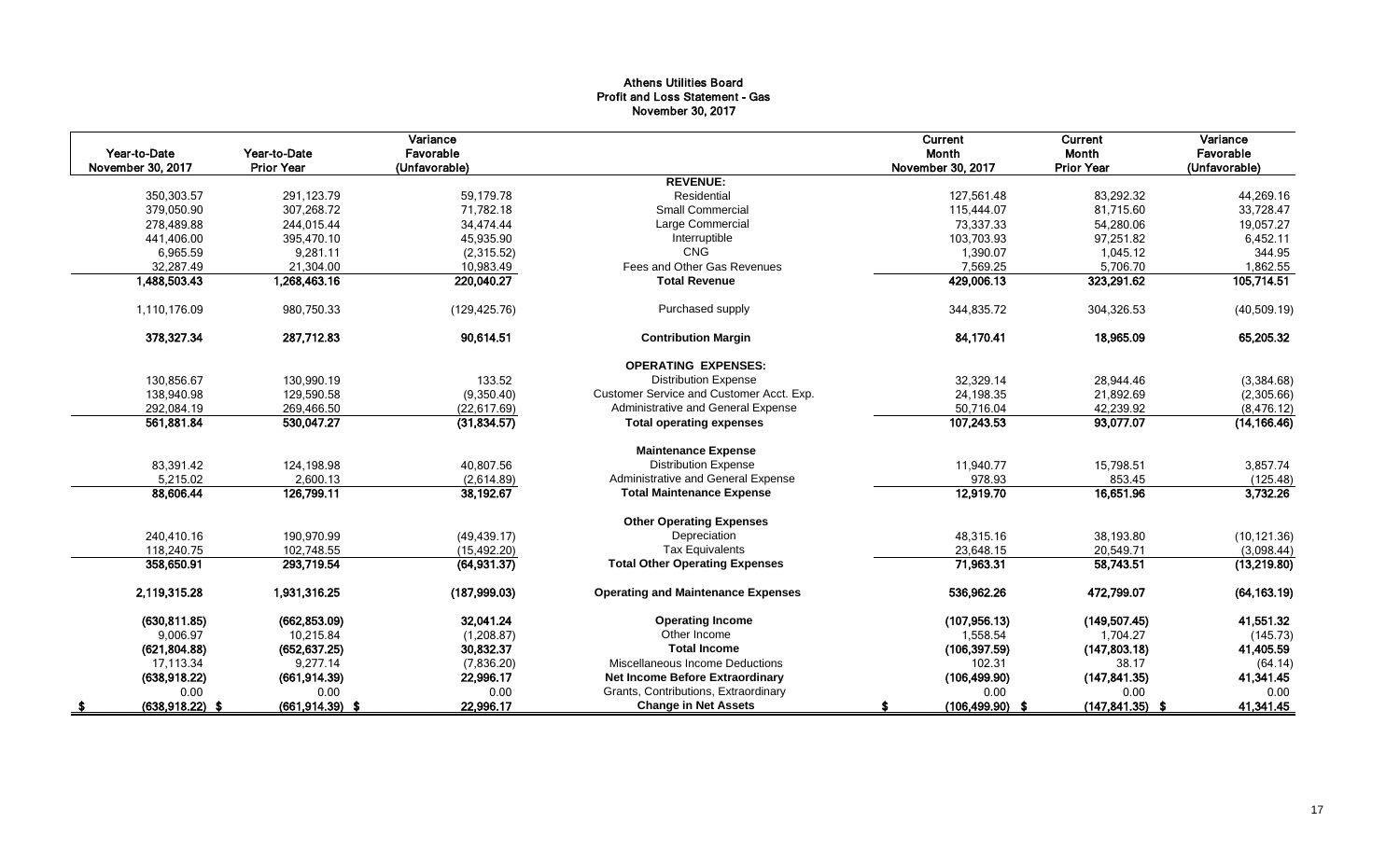# Athens Utilities Board Budget Comparison - Gas November 30, 2017

| Year-to-Date               | Year-to-Date       | $Y-T-D$      | <b>Description</b>                        | <b>Current Month</b>     | <b>Monthly</b>     | <b>Budget</b> |
|----------------------------|--------------------|--------------|-------------------------------------------|--------------------------|--------------------|---------------|
| November 30, 2017          | <b>Budget</b>      | Variance     |                                           | November 30, 2017        | <b>Budget</b>      | Variance      |
|                            |                    |              | <b>REVENUE:</b>                           |                          |                    |               |
| 350,303.57                 | 336,170.31         | 14,133.26    | Residential                               | 127,561.48               | 126,746.34         | 815.14        |
| 379,050.90                 | 321,095.24         | 57,955.66    | <b>Small Commercial</b>                   | 115,444.07               | 101,458.03         | 13,986.04     |
| 278,489.88                 | 223,391.72         | 55,098.16    | Large Commercial                          | 73,337.33                | 66,412.56          | 6,924.77      |
| 441,406.00                 | 458,017.31         | (16,611.31)  | Interruptible                             | 103,703.93               | 108,266.36         | (4, 562.43)   |
| 6,965.59                   | 7,916.67           | (951.08)     | <b>CNG</b>                                | 1,390.07                 | 1,583.33           | (193.26)      |
| 32,287.49                  | 26,371.66          | 5,915.83     | Fees and Other Gas Revenues               | 7,569.25                 | 4,937.67           | 2,631.58      |
| 1,488,503.43               | 1,372,962.90       | 115,540.53   | <b>Total Revenue</b>                      | 429,006.13               | 409,404.30         | 19,601.83     |
| 1,110,176.09               | 1,151,349.54       | 41,173.45    | Purchased supply                          | 344,835.72               | 404,692.27         | 59,856.55     |
| 378,327.34                 | 221,613.37         | 156,713.97   | <b>Contribution Margin</b>                | 84,170.41                | 4,712.03           | 79,458.38     |
|                            |                    |              | <b>OPERATING EXPENSES:</b>                |                          |                    |               |
| 130,856.67                 | 142,828.07         | 11,971.40    | <b>Distribution Expense</b>               | 32,329.14                | 35,832.41          | 3,503.27      |
| 138,940.98                 | 128,488.28         | (10, 452.70) | Cust. Service and Cust. Acct. Expense     | 24,198.35                | 23,853.38          | (344.97)      |
| 292,084.19                 | 285,525.33         | (6,558.86)   | Administrative and General Expense        | 50,716.04                | 53,858.87          | 3,142.83      |
| 561,881.84                 | 556,841.69         | (5,040.15)   | <b>Total operating expenses</b>           | 107,243.53               | 113,544.66         | 6,301.13      |
|                            |                    |              | <b>Maintenance Expense</b>                |                          |                    |               |
| 83,391.42                  | 111,216.28         | 27,824.86    | <b>Distribution Expense</b>               | 11,940.77                | 21,347.85          | 9,407.08      |
| 5,215.02                   | 2,745.46           | (2,469.56)   | Administrative and General Expense        | 978.93                   | 519.61             | (459.32)      |
| 88,606.44                  | 113,961.74         | 25,355.30    | <b>Total Maintenance Expense</b>          | 12,919.70                | 21,867.46          | 8,947.76      |
|                            |                    |              | <b>Other Operating Expenses</b>           |                          |                    |               |
| 240.410.16                 | 197,637.66         | (42, 772.50) | Depreciation                              | 48.315.16                | 39,955.93          | (8,359.23)    |
| 118,240.75                 | 96,083.12          | (22, 157.63) | <b>Tax Equivalents</b>                    | 23,648.15                | 19,220.91          | (4, 427.24)   |
| 358,650.91                 | 293,720.78         | (64, 930.13) | <b>Total Other Operating Expenses</b>     | 71,963.31                | 59,176.83          | (12,786.48)   |
| 2,119,315.28               | 2,115,873.74       | (3,441.54)   | <b>Operating and Maintenance Expenses</b> | 536,962.26               | 599,281.22         | 62,318.96     |
| (630, 811.85)              | (742, 910.84)      | 112,098.99   | <b>Operating Income</b>                   | (107, 956.13)            | (189, 876.92)      | 81,920.79     |
| 9,006.97                   | 6,035.89           | 2,971.08     | Other Income                              | 1,558.54                 | 349.40             | 1,209.14      |
| (621, 804.88)              | (736, 874.94)      | 115,070.06   | <b>Total Income</b>                       | (106, 397.59)            | (189, 527.52)      | 83,129.93     |
| 17,113.34                  | 4,747.82           | (12, 365.52) | Miscellaneous Income Deductions           | 102.31                   | 788.97             | 686.66        |
| (638, 918.22)              | (741, 622.76)      | 102,704.54   | <b>Net Before Extraordinary</b>           | (106, 499.90)            | (190, 316.48)      | 83,816.58     |
| 0.00                       | 0.00               | 0.00         | Grants, Contributions, Extraordinary      | 0.00                     | 0.00               | 0.00          |
| $(638, 918.22)$ \$<br>- \$ | $(741, 622.76)$ \$ | 102,704.54   | <b>Change in Net Assets</b>               | $(106, 499.90)$ \$<br>\$ | $(190, 316.48)$ \$ | 83,816.58     |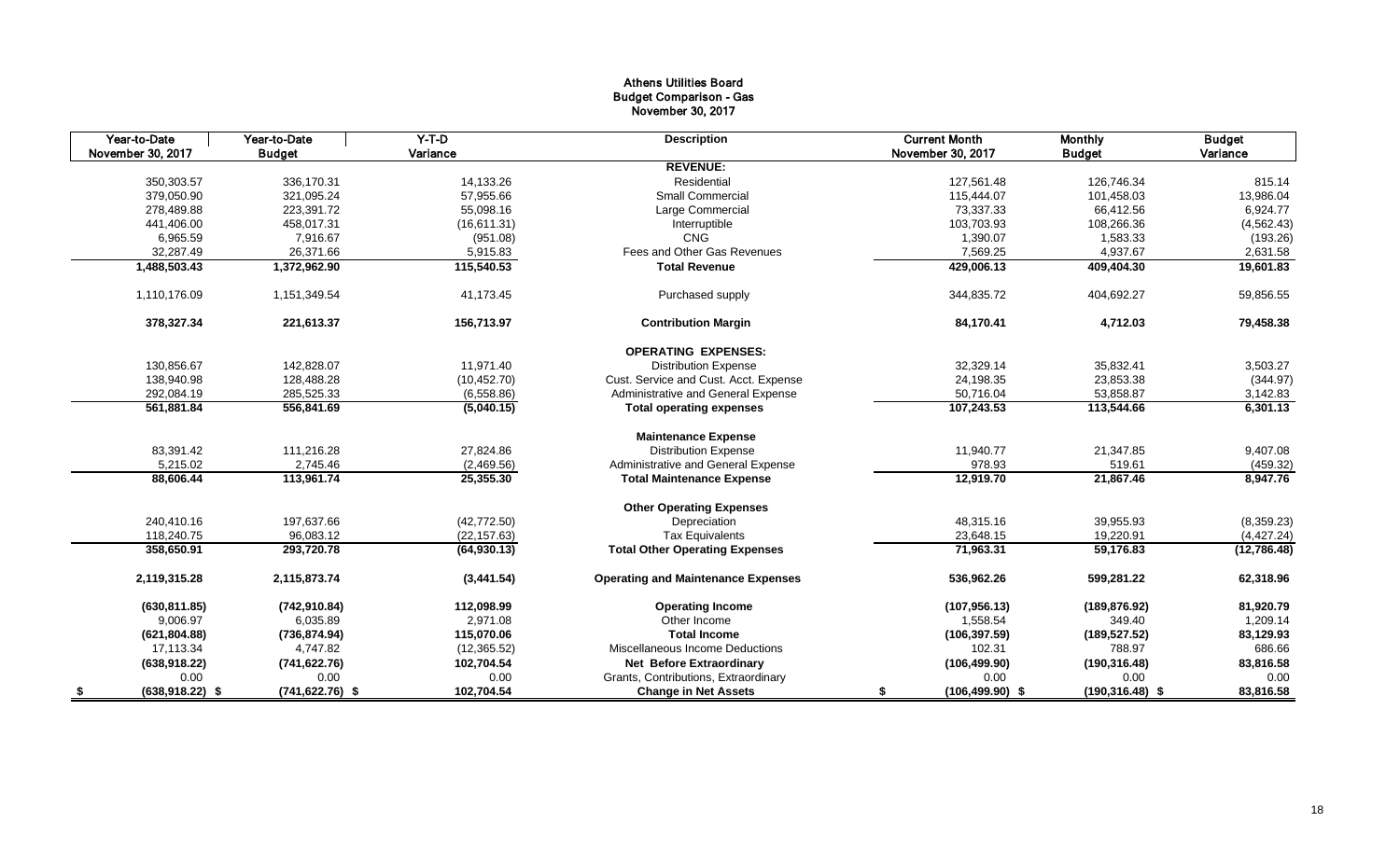# **Athens Utilities Board Gas Division STATEMENTS OF CASH FLOWS November 30, 2017**

| Year-to-Date             | Year-to-Date       | Variance         |                                                              | <b>Month to Date</b>     | <b>Month to Date</b> | Variance         |
|--------------------------|--------------------|------------------|--------------------------------------------------------------|--------------------------|----------------------|------------------|
| <b>November 30, 2017</b> | <b>Prior Year</b>  |                  | <b>CASH FLOWS FROM OPERATING ACTIVITIES:</b>                 | <b>November 30, 2017</b> | <b>Prior Year</b>    |                  |
| (638, 918.22)            | (661, 914.39)      | 22,996.17        | Net Operating Income                                         | (106, 499.90)            | (147, 841.35)        | 41,341.45        |
|                          |                    |                  | <b>Adjustments to Reconcile Operating Income</b>             |                          |                      |                  |
|                          |                    |                  | to Net Cash Provided by Operations:                          |                          |                      |                  |
| 240,410.16               | 190,970.99         | 49,439.17        | Depreciation                                                 | 48,315.16                | 38,193.80            | 10,121.36        |
|                          |                    |                  | <b>Changes in Assets and Liabilities:</b>                    |                          |                      |                  |
| (126, 105.94)            | (38, 286.98)       | (87, 818.96)     | <b>Receivables</b>                                           | (129, 539.60)            | (47, 615.91)         | (81,923.69)      |
| 87,384.41                | (124, 670.20)      | 212,054.61       | <b>Prepaid Expenses</b>                                      | 75,073.60                | 32,954.14            | 42,119.46        |
| 0.00                     | 27,533.20          | (27, 533.20)     | <b>Deferred Pension Outflows</b>                             | 0.00                     | 0.00                 | 0.00             |
| (8,999.36)               | 4,213.34           | (13, 212.70)     | Materials and Supplies Inventories                           | (5,384.23)               | 187.20               | (5,571.43)       |
| (515, 519.93)            | 100,451.34         | (615, 971.27)    | Accounts Payable and Accrued Liabilities                     | 65,753.61                | 34,340.67            | 31,412.94        |
| 24.360.00                | 155.00             | 24.205.00        | <b>Customer Deposits</b>                                     | 25,135.00                | 4.265.00             | 20,870.00        |
| (50, 317.25)             | (86,500.58)        | 36,183.33        | Net Pension Liabilities                                      | 7,243.93                 | 8,237.54             | (993.61)         |
| 0.00                     | 0.00               | 0.00             | <b>Deferred Pension Inflows</b>                              | 0.00                     | 0.00                 | 0.00             |
| 39,679.59                | 34,740.56          | 4,939.03         | <b>Retirements and Salvage</b>                               | 4,006.73                 | 6,801.41             | (2,794.68)       |
| 0.00                     | 0.00               | 0.00             | Gas Unit Loans                                               | 0.00                     | 0.00                 | 0.00             |
| (948, 026.54)            | (553, 307.72)      | (394, 718.82)    | <b>Net Cash from Operating Activities</b>                    | (15,895.70)              | (70, 477.50)         | 54,581.80        |
|                          |                    |                  |                                                              |                          |                      |                  |
|                          |                    |                  | <b>CASH FROM CAPITAL AND INVESTING ACTIVITIES:</b>           |                          |                      |                  |
| 0.00                     | 0.00               | 0.00             | Adjust Net Pension Obligation                                | 0.00                     | 0.00                 | 0.00             |
| 0.00                     | 0.00               | 0.00             | <b>Prior Period Adjustment</b>                               | 0.00                     | 0.00                 | 0.00             |
| 0.00                     | 0.00               | 0.00             | Grants, Contributions & Other Extraordinary Income (Expense) | 0.00                     | 0.00                 | 0.00             |
| (263, 076.44)            | (347, 655.85)      | 84,579.41        | Changes in Gas Utility Plant                                 | (95, 559.66)             | (90, 647.84)         | (4,911.82)       |
| (263,076.44)             | (347, 655.85)      | 84,579.41        | Net Cash from Capital and Related Investing Activities       | (95, 559.66)             | (90, 647.84)         | (4,911.82)       |
|                          |                    |                  | <b>Cash from Financing Activities</b>                        |                          |                      |                  |
| 0.00                     | 0.00               | 0.00             | Short Term Notes Payable                                     | 0.00                     | 0.00                 | 0.00             |
| $(1,211,102.98)$ \$      | $(900, 963.57)$ \$ | (310, 139.41)    | <b>Net Changes in Cash Position</b>                          | \$<br>$(111, 455.36)$ \$ | $(161, 125.34)$ \$   | 49,669.98        |
| 4,977,493.07             | 5,782,534.82       | (805, 041.75)    | Cash at Beginning of Period                                  | 3,877,845.45             | 5,042,696.59         | (1, 164, 851.14) |
| 3,766,390.09             |                    |                  | Cash at End of Period                                        | 3,766,390.09             |                      |                  |
|                          | 4,881,571.25       | (1, 115, 181.16) |                                                              |                          | 4,881,571.25         | (1, 115, 181.16) |
| $(1,211,102.98)$ \$      | $(900, 963.57)$ \$ | (310, 139.41)    | <b>Changes in Cash and Equivalents</b>                       | $(111, 455.36)$ \$<br>\$ | $(161, 125.34)$ \$   | 49,669.98        |

**Long-Term Debt** \$0.00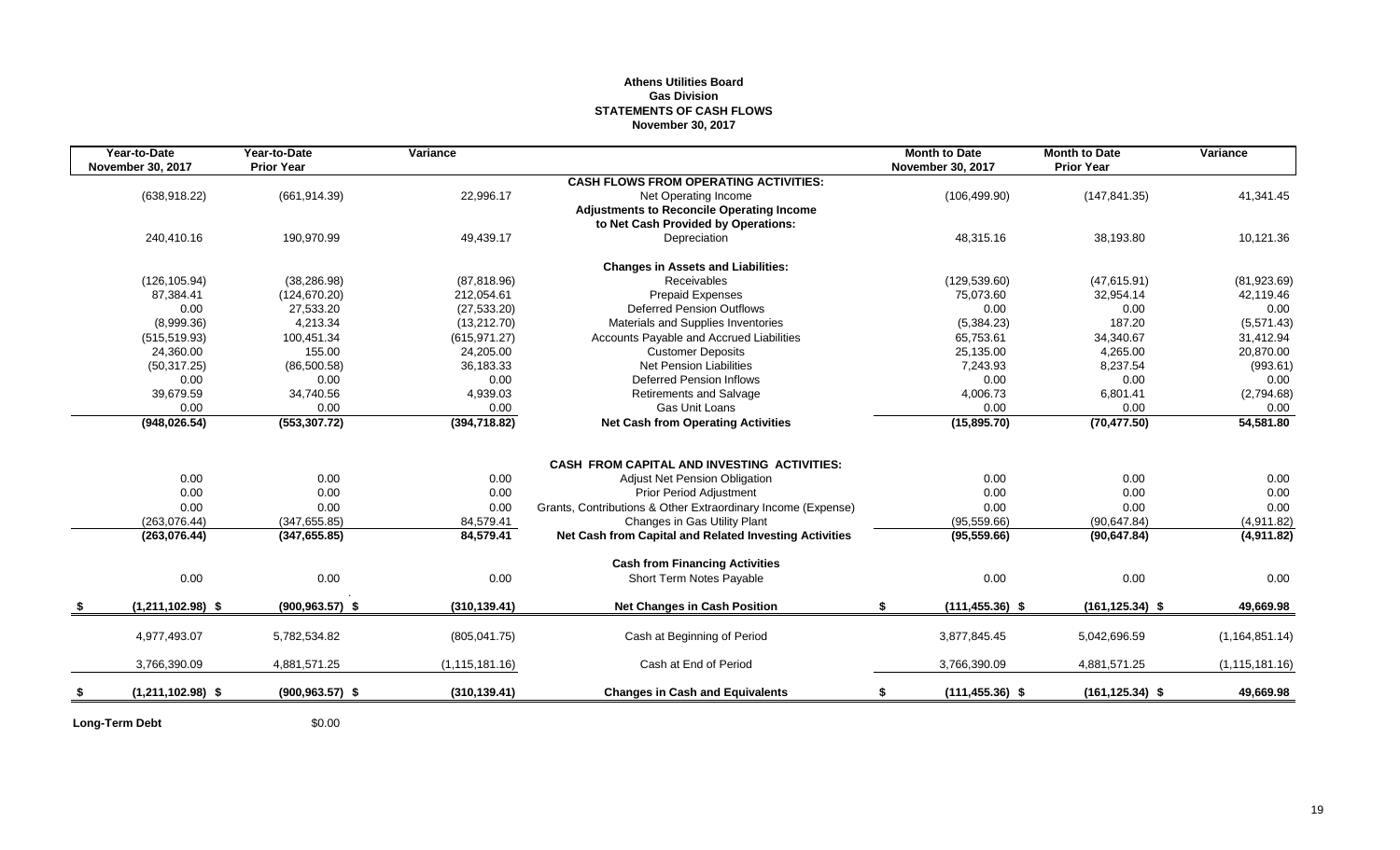### Athens Utilities Board Statistics Report November 30, 2017

| Gas:                |         |              |          |            |
|---------------------|---------|--------------|----------|------------|
|                     | Current | <b>Prior</b> |          | # Accounts |
| Number of services: | Month   | Year         | Change   | Change     |
| Residential         | 5,292   | 5,235        | 1.09%    | 57         |
| Small Commercial    | 906     | 887          | 2.14%    | 19         |
| Large Commercial    | 9       |              | $0.00\%$ | 0          |
| Interruptible       |         |              | 0.00%    |            |
| <b>CNG</b>          |         |              | 0.00%    |            |
| Total Services      | 6,214   | 6,138        | 1.24%    | 76         |

| <b>Sales Volumes:</b> |            | <b>Current Month</b> |        |            | Year-to-Date      |        |  |  |
|-----------------------|------------|----------------------|--------|------------|-------------------|--------|--|--|
| <b>Units Sold</b>     | 11/30/2017 | <b>Prior Year</b>    | Change | 11/30/2017 | <b>Prior Year</b> | Change |  |  |
| Residential           | 102,330    | 58,354               | 75.36% | 208,400    | 154,554           | 34.84% |  |  |
| Small Commercial      | 133,719    | 96,652               | 38.35% | 421,142    | 354,780           | 18.71% |  |  |
| Large Commercial      | 98,550     | 76,657               | 28.56% | 373,610    | 349,804           | 6.81%  |  |  |
| Interruptible         | 204,835    | 195,965              | 4.53%  | 857,117    | 796,128           | 7.66%  |  |  |
| <b>CNG</b>            | 2,389      | 2.161                | 10.55% | 13.108     | 13,073            | 0.27%  |  |  |
|                       | 541.823    | 429.789              | 26.07% | 1.873.377  | 1,668,339         | 12.29% |  |  |
|                       |            |                      |        |            |                   |        |  |  |

 $\overline{\phantom{0}}$ 

| Employment         |                   |                   |                   |
|--------------------|-------------------|-------------------|-------------------|
|                    | November 30, 2017 | <b>Prior Year</b> | <b>Difference</b> |
| Employee Headcount | 8.00              | 9.00              | $-1.00$           |
| <b>IFTE</b>        | 9.03              | 9.54              | $-0.51$           |
| Y-T-D FTE          | 9.49              | 9.53              | $-0.04$           |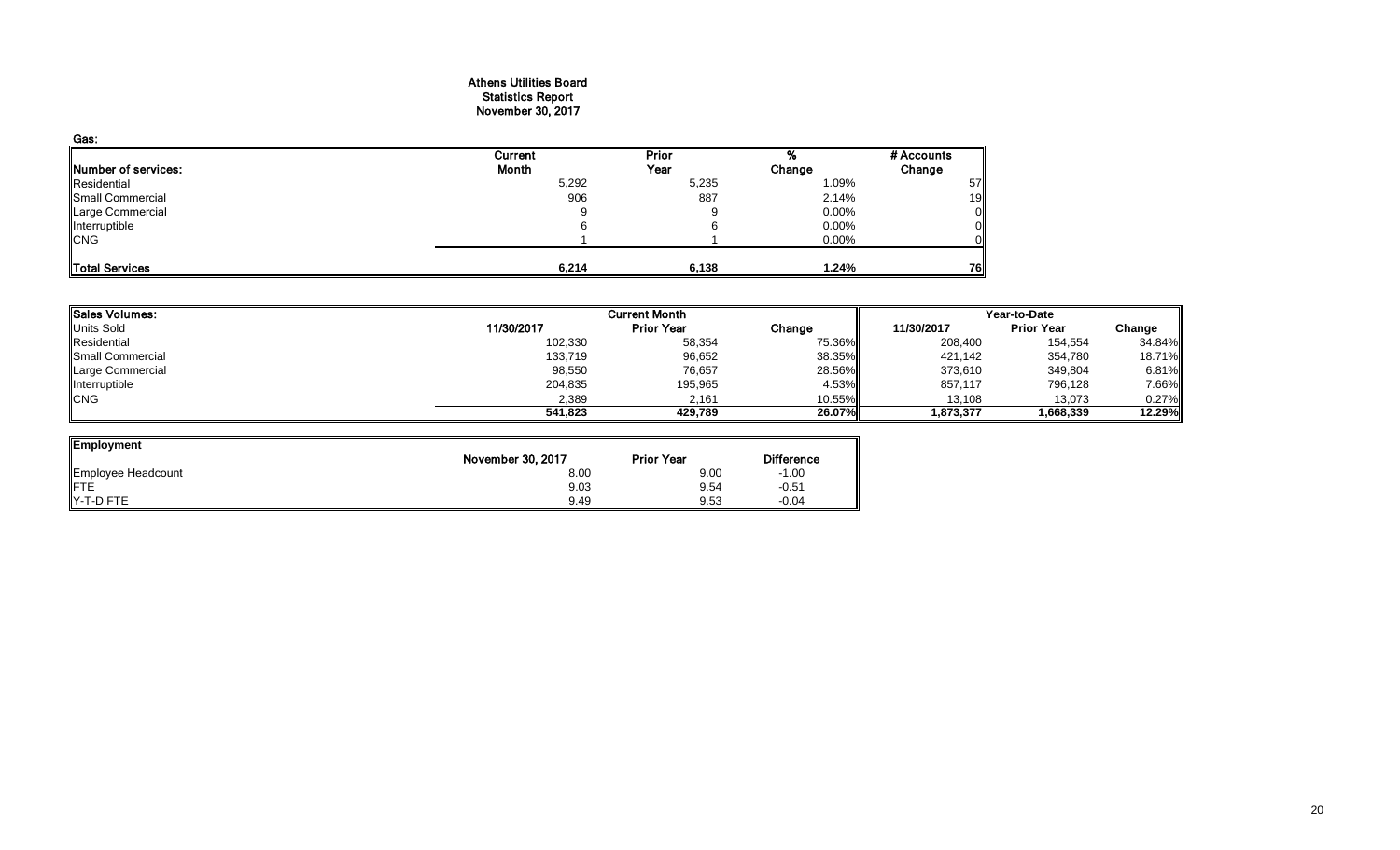|                                                     |                                         | <b>Athens Utilities Board</b>        |                                                |                                                    |                                          |
|-----------------------------------------------------|-----------------------------------------|--------------------------------------|------------------------------------------------|----------------------------------------------------|------------------------------------------|
|                                                     |                                         | <b>Gas Division</b>                  |                                                |                                                    |                                          |
|                                                     |                                         | <b>Capital Budget</b>                |                                                |                                                    |                                          |
|                                                     |                                         | Month Ending as of November 30, 2017 |                                                |                                                    |                                          |
|                                                     | <b>Budget</b>                           | <b>Actual</b>                        | Variance to date<br>Favorable<br>(Unfavorable) | <b>Estimated</b><br>% Project<br><b>Completion</b> | <b>Percent Budget</b><br><b>Expended</b> |
| <b>Planned Capital Improvements:</b>                |                                         |                                      |                                                |                                                    |                                          |
| Truck 30 (2010)                                     | 40,000                                  |                                      | 40,000                                         |                                                    |                                          |
| Truck 53                                            | 50,000                                  |                                      | 50,000                                         |                                                    |                                          |
| Upgrading Cathodic Protection Field -               | 15,000                                  |                                      | 15,000                                         |                                                    |                                          |
| <b>Replace Mechanical Correctors</b>                | 10,000                                  |                                      | 10,000                                         |                                                    |                                          |
| Replace Leak Machines                               | 10,000                                  |                                      | 10,000                                         |                                                    |                                          |
| Replace Locating Equipment - Digital (2)            | 12,000                                  |                                      | 12,000                                         |                                                    |                                          |
| Replace Locating Equipment - Pipe Horn              | 1,000<br>6,500                          | 1,174                                | 1,000                                          |                                                    | 18.07%                                   |
| Replace Pressue Charts<br>25% of 5 Year Leak Survey | 10,000                                  | 2,717                                | 5,326<br>7,283                                 | 50%                                                | 27.17%                                   |
| Uprate Cumber Hills 20 psi to 50 psi                | 25,000                                  |                                      | 25,000                                         |                                                    |                                          |
| 2" McElroy Butt Fusion Machine                      | 4,000                                   | 2,700                                | 1,300                                          |                                                    | 67.50%                                   |
| Rock Hammer for Komatsu (Trac Hoe)                  | 15,000                                  |                                      | 15,000                                         |                                                    |                                          |
| 2" Mole (Puncher)                                   | 2,500                                   |                                      | 2,500                                          |                                                    |                                          |
| System Improvement                                  | 60,000                                  | 1,440                                | 58,560                                         |                                                    | 2.40% Continuous                         |
| Main                                                | 100,000                                 | 56,842                               | 43,158                                         |                                                    | 56.84% Continuous                        |
| Services                                            | 130,000                                 | 90,874                               | 39,126                                         |                                                    | 69.90% Continuous                        |
| <b>Total Planned Capital Improvements:</b>          | \$<br>491,000 \$                        | 155,747 \$                           | 335,253                                        |                                                    |                                          |
| <b>Other Assets:</b>                                |                                         |                                      |                                                |                                                    |                                          |
| Other                                               |                                         | 27,775                               | (27, 775)                                      |                                                    |                                          |
| Niota City Gate (FY 2016 Budget)                    | 1,603,300                               | 1,190,728                            | 412,572                                        |                                                    |                                          |
| <b>Total Other Assets:</b>                          | $1,603,300.00$ \$                       | $1,218,503$ \$                       | 384,797                                        |                                                    |                                          |
| Totals:                                             | 2,094,300 \$                            | $1,374,251$ \$                       | 720,049                                        |                                                    |                                          |
|                                                     | Percentage of Budget Spent Year-to-date |                                      | 65.62%                                         |                                                    |                                          |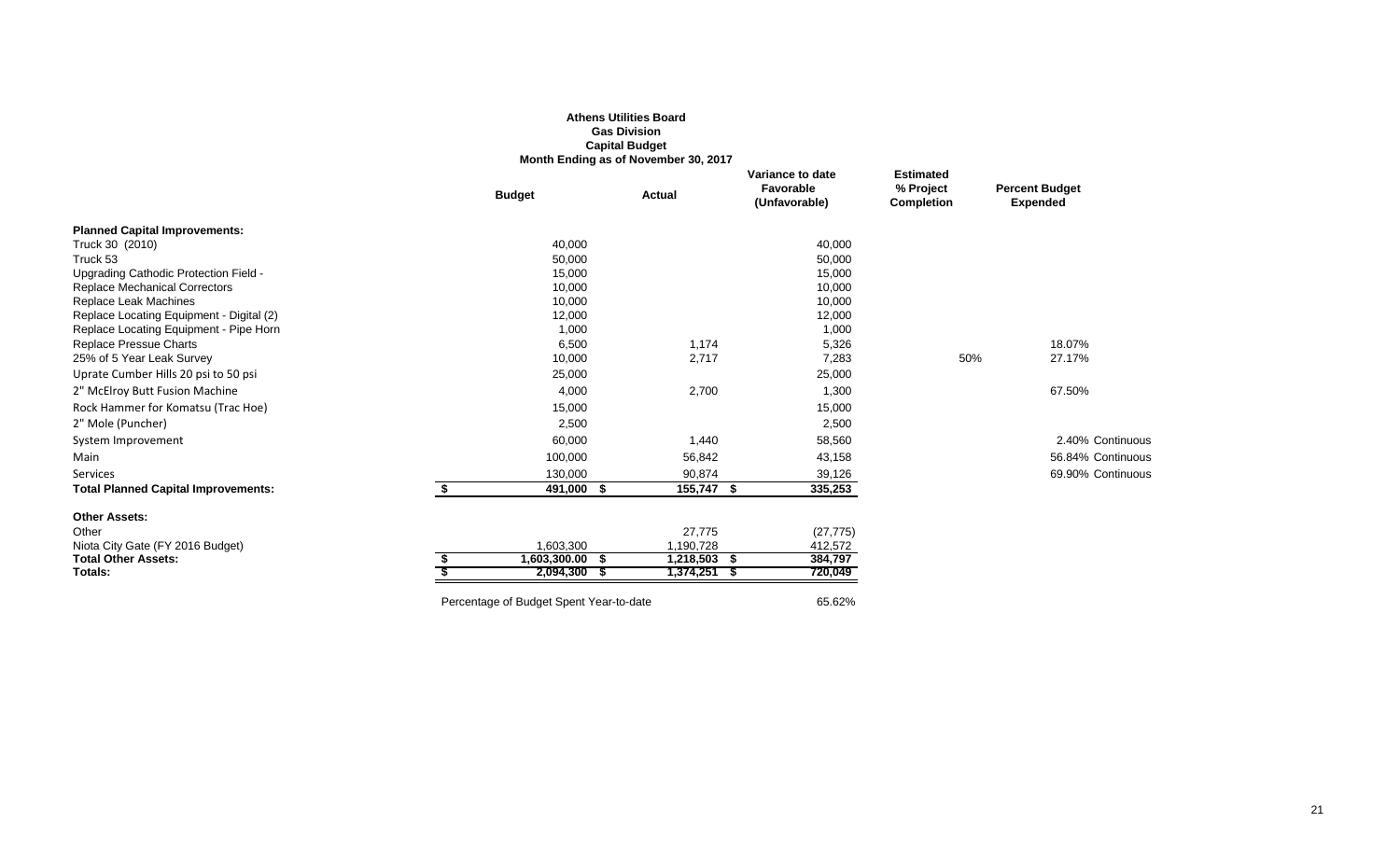# **ATHENS UTILITIES BOARD WASTEWATER DIVISION BALANCE SHEET November 30, 2017**

| <b>Current Period</b>  | <b>Prior Year</b> | Change from       |                                            | <b>Current Period</b>    | Prior            | Change<br>from prior |
|------------------------|-------------------|-------------------|--------------------------------------------|--------------------------|------------------|----------------------|
| November 30, 2017      |                   | <b>Prior Year</b> |                                            | <b>November 30, 2017</b> | <b>Month</b>     | Month                |
|                        |                   |                   | Assets:                                    |                          |                  |                      |
| 3,904,336.22           | 4,489,214.50      | (584, 878.28)     | Cash and Cash Equivalents                  | 3,904,336.22             | 3,867,509.88     | 36,826.34            |
| 384,788.47             | 372,827.25        | 11,961.22         | <b>Receivables</b>                         | 384,788.47               | 387,798.42       | (3,009.95)           |
| 0.00                   | 0.00              | 0.00              | Short Term Balances Due from Other Div.    | 0.00                     | 0.00             | 0.00                 |
| 111,904.23             | 109,578.07        | 2,326.16          | <b>Prepaid Expenses</b>                    | 111,904.23               | 126,187.87       | (14, 283.64)         |
| 310,335.91             | 270,226.97        | 40,108.94         | Materials and Supplies Inventory           | 310,335.91               | 314,498.94       | (4, 163.03)          |
| 4,711,364.83           | 5,241,846.79      | (530, 481.96)     | <b>Total Current Assets</b>                | 4,711,364.83             | 4,695,995.11     | 15,369.72            |
| 0.00                   | 0.00              | 0.00              | Bond and Interest Sinking Fund and Reserve | 0.00                     | 0.00             | 0.00                 |
| 0.00                   | 0.00              | 0.00              | Reserve and Other                          | 0.00                     | 0.00             | 0.00                 |
| 0.00                   | 0.00              | 0.00              | <b>Total Restricted Assets</b>             | 0.00                     | 0.00             | 0.00                 |
| 0.00                   | 0.00              | 0.00              | Debt Issue Costs, Net of Amortization      | 0.00                     | 0.00             | 0.00                 |
| 451,875.02             | 391,243.19        | 60,631.83         | <b>Deferred Pension Outflows</b>           | 451,875.02               | 451,875.02       | 0.00                 |
| 54,124,429.60          | 53,729,366.95     | 395,062.65        | Sewer Utility Plant, at Cost               | 54,124,429.60            | 54,002,245.93    | 122,183.67           |
| (18, 854, 800.07)      | (18, 489, 532.52) | (365, 267.55)     | Less: Accumulated Depreciation             | (18, 854, 800.07)        | (18,728,008.40)  | (126, 791.67)        |
| 35,269,629.53          | 35,239,834.43     | 29,795.10         | <b>Net Sewer Utility Plant</b>             | 35,269,629.53            | 35,274,237.53    | (4,608.00)           |
| 35,721,504.55          | 35,631,077.62     | 90,426.93         | <b>Total Long Term Assets</b>              | 35,721,504.55            | 35,726,112.55    | (4,608.00)           |
| 40,432,869.38 \$       | 40,872,924.41 \$  | (440, 055.03)     | <b>Total Assets</b>                        | 40,432,869.38 \$<br>\$   | 40,422,107.66 \$ | 10,761.72            |
|                        |                   |                   | <b>Liabilities and Retained Earnings:</b>  |                          |                  |                      |
| 50,088.03              | 16,232.09         | 33,855.94         | Accounts Payable                           | 50,088.03                | 62,243.73        | (12, 155.70)         |
| 64,235.00              | 58,220.00         | 6,015.00          | <b>Customer Deposits</b>                   | 64,235.00                | 62,885.00        | 1,350.00             |
| 119,604.01             | 118,291.59        | 1,312.42          | <b>Other Current Liabilities</b>           | 119,604.01               | 121,892.33       | (2,288.32)           |
| 233,927.04             | 192,743.68        | 41,183.36         | <b>Total Current Liabilities</b>           | 233,927.04               | 247,021.06       | (13,094.02)          |
| 0.00                   | 0.00              | 0.00              | <b>Bonds Payable</b>                       | 0.00                     | 0.00             | 0.00                 |
| 2,074,881.78           | 2,202,672.22      | (127, 790.44)     | Notes Payable - State of Tennessee         | 2,074,881.78             | 2,085,647.90     | (10, 766.12)         |
| 15,174,443.89          | 15,751,487.89     | (577, 044.00)     | Notes Payable - Other                      | 15,174,443.89            | 15,174,443.89    | 0.00                 |
| 508,010.52             | 430,813.83        | 77,196.69         | Net Pension Liability                      | 508,010.52               | 496,330.29       | 11,680.23            |
| 108,972.66             | 149.073.33        | (40, 100.67)      | <b>Deferred Pension Inflows</b>            | 108,972.66               | 108,972.66       | 0.00                 |
| 17,866,308.85          | 18,534,047.27     | (667, 738.42)     | <b>Total Long Term Liabilities</b>         | 17,866,308.85            | 17,865,394.74    | 914.11               |
| 22,332,633.49          | 22,146,133.46     | 186,500.03        | <b>Net Position</b>                        | 22,332,633.49            | 22,309,691.86    | 22,941.63            |
| \$<br>40,432,869.38 \$ | 40,872,924.41 \$  | (440, 055.03)     | <b>Total Liabilities and Net Assets</b>    | 40,432,869.38 \$<br>\$   | 40,422,107.66 \$ | 10,761.72            |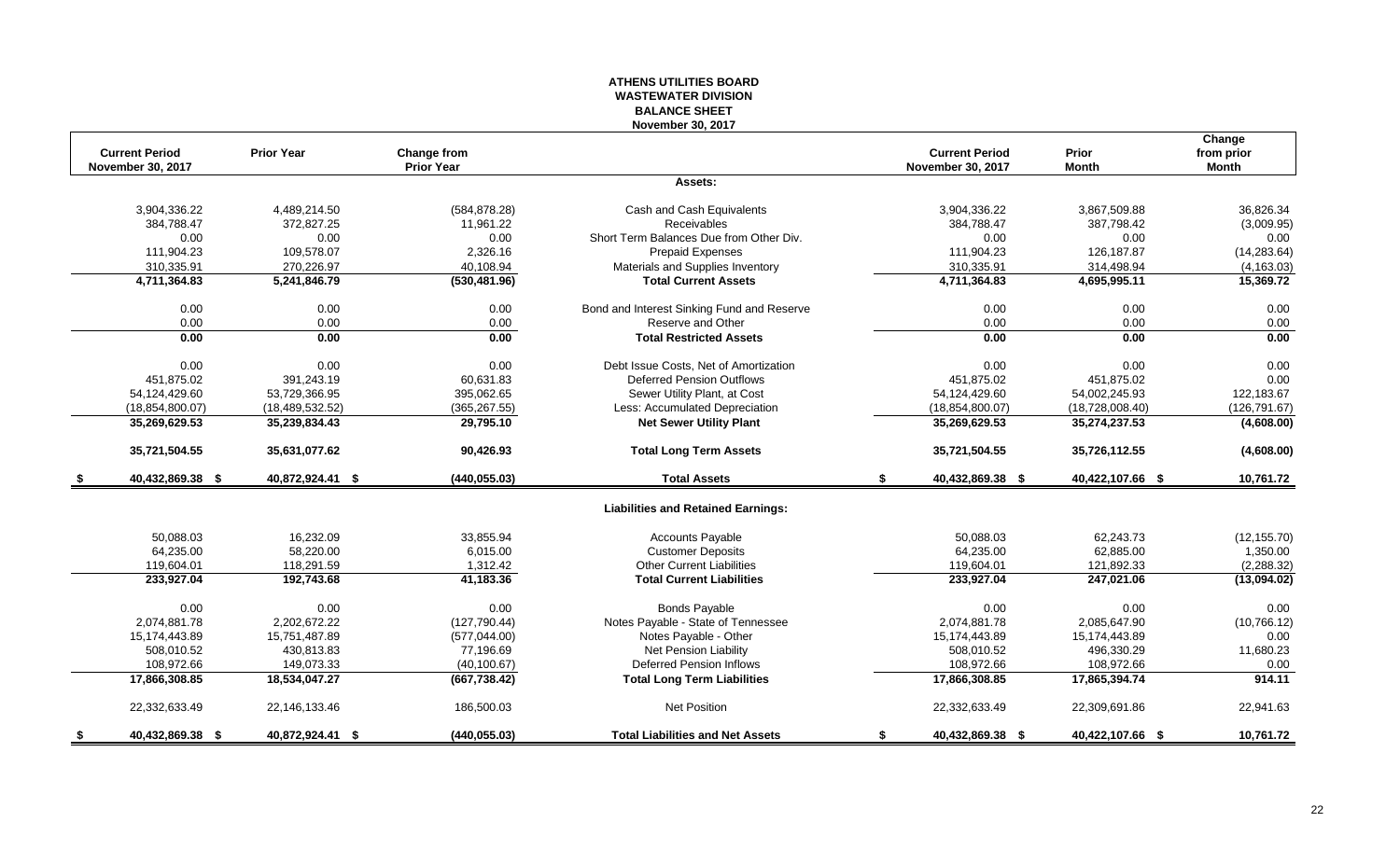# Athens Utilities Board Profit and Loss Statement - Wastewater November 30, 2017

| Year-to-Date<br>November 30, 2017 | Year-to-Date<br><b>Prior Year</b> | Variance<br>Favorable<br>(Unfavorable) |                                            | Current<br>Month<br>November 30, 2017 | Current<br>Month<br><b>Prior Year</b> | Variance<br>Favorable<br>(Unfavorable) |
|-----------------------------------|-----------------------------------|----------------------------------------|--------------------------------------------|---------------------------------------|---------------------------------------|----------------------------------------|
|                                   |                                   |                                        | <b>REVENUE:</b>                            |                                       |                                       |                                        |
| 814,790.08                        | 815,221.02                        | (430.94)                               | Residential                                | 162,004.21                            | 161,258.28                            | 745.93                                 |
| 693,322.08                        | 645,718.56                        | 47.603.52                              | <b>Small Commercial</b>                    | 141,271.28                            | 128,148.51                            | 13,122.77                              |
| 558,759.60                        | 642,900.60                        | (84, 141.00)                           | Large Commercial                           | 109,502.49                            | 122,055.54                            | (12, 553.05)                           |
| 101,993.00                        | 67,704.22                         | 34,288.78                              | Other                                      | 10,641.10                             | 10,435.35                             | 205.75                                 |
| 2,168,864.76                      | 2,171,544.40                      | (2,679.64)                             | <b>Total Revenue</b>                       | 423,419.08                            | 421,897.68                            | 1,521.40                               |
|                                   |                                   |                                        | <b>OPERATING AND MAINTENANCE EXPENSES:</b> |                                       |                                       |                                        |
| 503,225.94                        | 490,450.48                        | (12, 775.46)                           | Sewer Treatment Plant Expense              | 95,636.60                             | 89,000.06                             | (6,636.54)                             |
| 28,183.63                         | 24,536.86                         | (3,646.77)                             | <b>Pumping Station Expense</b>             | 6,495.34                              | 4,788.16                              | (1,707.18)                             |
| 101,432.25                        | 91,969.27                         | (9,462.98)                             | <b>General Expense</b>                     | 25,783.68                             | 15,764.42                             | (10,019.26)                            |
| 61,617.36                         | 56,536.41                         | (5,080.95)                             | Cust. Service and Cust. Acct. Expense      | 12,409.14                             | 11,408.72                             | (1,000.42)                             |
| 399,311.60                        | 382,992.14                        | (16, 319.46)                           | Administrative and General Expense         | 75,571.68                             | 70,971.69                             | (4,599.99)                             |
| 1,093,770.78                      | 1,046,485.16                      | (47, 285.62)                           | <b>Total Operating Expenses</b>            | 215,896.44                            | 191,933.05                            | (23,963.39)                            |
|                                   |                                   |                                        | <b>Maintenance Expense</b>                 |                                       |                                       |                                        |
| 84,385.40                         | 79,263.70                         | (5, 121.70)                            | Sewer Treatment Plant Expense              | 15,400.51                             | 14,532.64                             | (867.87)                               |
| 36,208.29                         | 28,211.97                         | (7,996.32)                             | <b>Pumping Station Expense</b>             | 6,965.37                              | 4,486.77                              | (2,478.60)                             |
| 112,019.45                        | 56,103.25                         | (55, 916.20)                           | <b>General Expense</b>                     | 22,685.07                             | 14,248.87                             | (8,436.20)                             |
| 1,557.27                          | 1,268.99                          | (288.28)                               | Administrative and General Expense         | 226.78                                | 281.66                                | 54.88                                  |
| 234,170.41                        | 164,847.91                        | (69, 322.50)                           | <b>Total Maintenance Expense</b>           | 45,277.73                             | 33,549.94                             | (11, 727.79)                           |
|                                   |                                   |                                        | <b>Other Operating Expenses</b>            |                                       |                                       |                                        |
| 603,088.50                        | 603,907.71                        | 819.21                                 | Depreciation                               | 121,378.62                            | 120,124.37                            | (1,254.25)                             |
| 603,088.50                        | 603,907.71                        | 819.21                                 | <b>Total Other Operating Expenses</b>      | 121,378.62                            | 120, 124.37                           | (1,254.25)                             |
| 1,931,029.69                      | 1,815,240.78                      | (115,788.91)                           | <b>Operating and Maintenance Expenses</b>  | 382,552.79                            | 345,607.36                            | (36,945.43)                            |
| 237,835.07                        | 356,303.62                        | (118, 468.55)                          | <b>Operating Income</b>                    | 40,866.29                             | 76,290.32                             | (35, 424.03)                           |
| 7,521.79                          | 7,574.57                          | (52.78)                                | Other Income                               | 1,367.12                              | 1,553.16                              | (186.04)                               |
| 245,356.86                        | 363,878.19                        | (118, 521.33)                          | <b>Total Income</b>                        | 42,233.41                             | 77,843.48                             | (35,610.07)                            |
| 331.25                            | 4,090.40                          | 3,759.15                               | Other Expense                              | 63.87                                 | 0.00                                  | (63.87)                                |
| 245,025.61                        | 359,787.79                        | (114, 762.18)                          | Net Income Before Debt Expense             | 42,169.54                             | 77,843.48                             | (35,673.94)                            |
|                                   |                                   |                                        | <b>DEBT RELATED EXPENSES:</b>              |                                       |                                       |                                        |
| 0.00                              | 0.00                              | 0.00                                   | Amortization of Debt Discount              | 0.00                                  | 0.00                                  | 0.00                                   |
| 0.00                              | 0.00                              | 0.00                                   | <b>Bond Interest</b>                       | 0.00                                  | 0.00                                  | 0.00                                   |
| 89,996.86                         | 71,273.98                         | (18, 722.88)                           | <b>Other Debt Interest</b>                 | 19,227.91                             | 14,239.28                             | (4,988.63)                             |
| 89,996.86                         | 71,273.98                         | (18, 722.88)                           | <b>Total debt related expenses</b>         | 19,227.91                             | 14,239.28                             | (4,988.63)                             |
| 155,028.75                        | 288,513.81                        | (133, 485.06)                          | <b>Net Before Extraordinary</b>            | 22,941.63                             | 63,604.20                             | (40, 662.57)                           |
| 11.600.00                         | 2.100.00                          | 9,500.00                               | Grants, Contributions, Extraordinary       | 0.00                                  | 0.00                                  | 0.00                                   |
| 166,628.75 \$                     | 290,613.81 \$                     | (123, 985.06)                          | <b>Change in Net Assets</b>                | 22,941.63 \$                          | 63,604.20 \$                          | (40, 662.57)                           |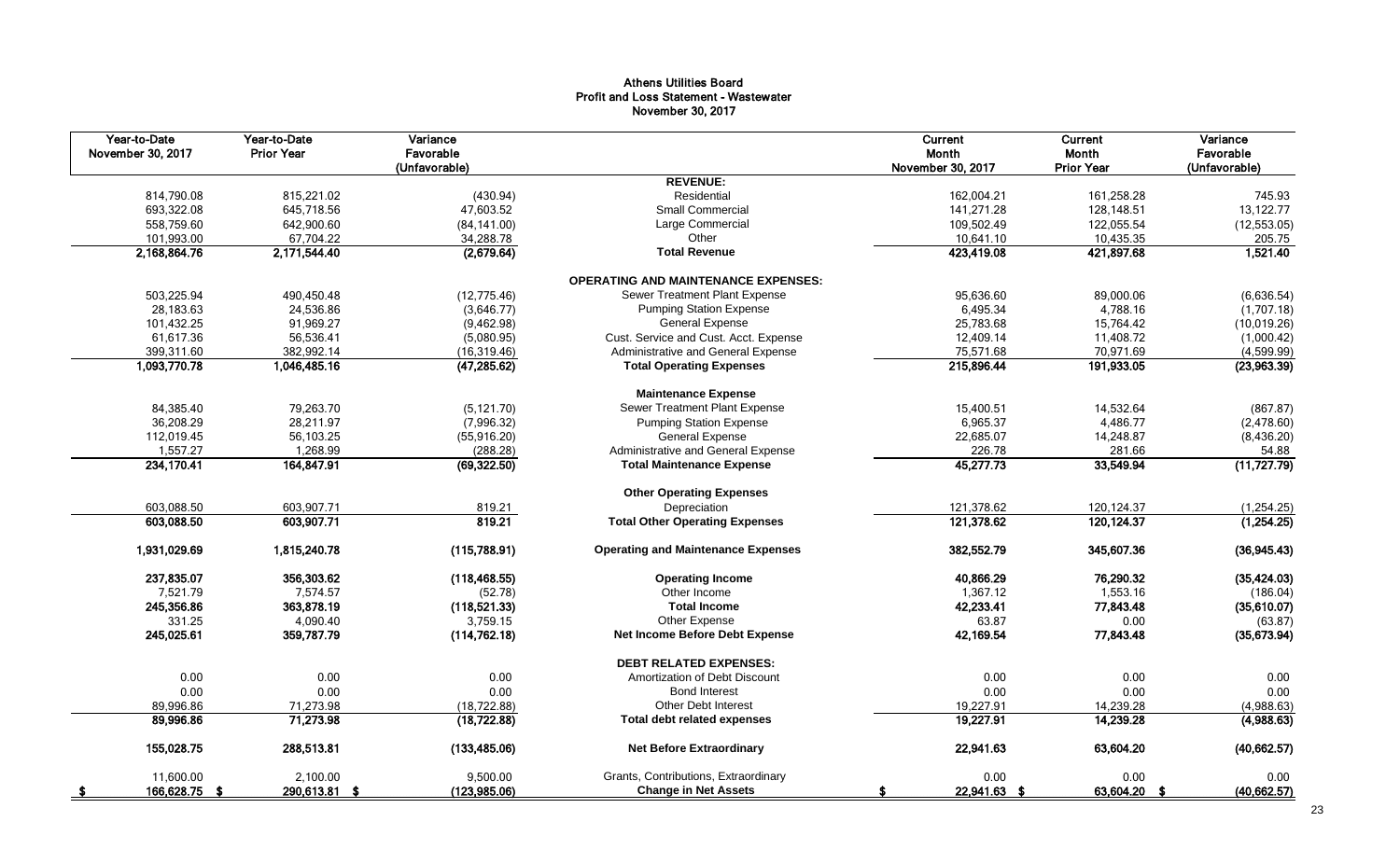# Athens Utilities Board Budget Comparison - Wastewater November 30, 2017

|      | Year-to-Date<br>November 30, 2017 | Year-to-Date<br><b>Budget</b> | $Y-T-D$<br>Variance   | <b>Description</b>                          | <b>Current Month</b><br>November 30, 2017 | <b>Monthly</b><br><b>Budget</b> | <b>Budget</b><br>Variance |
|------|-----------------------------------|-------------------------------|-----------------------|---------------------------------------------|-------------------------------------------|---------------------------------|---------------------------|
|      |                                   |                               |                       |                                             |                                           |                                 |                           |
|      |                                   |                               |                       | <b>REVENUE:</b>                             |                                           |                                 |                           |
|      | 814.790.08                        | 809.257.89                    | 5.532.19              | Residential                                 | 162.004.21                                | 157.403.46                      | 4,600.75                  |
|      | 693,322.08                        | 644,590.91                    | 48,731.17             | <b>Small Commercial</b>                     | 141,271.28                                | 129,679.14                      | 11,592.14                 |
|      | 558,759.60                        | 635,814.41                    | (77,054.81)           | Large Commercial                            | 109,502.49                                | 137, 175. 43                    | (27, 672.94)              |
|      | 101,993.00                        | 71,529.80                     | 30,463.20             | Other                                       | 10,641.10                                 | 16,252.76                       | (5,611.66)                |
|      | 2,168,864.76                      | 2,161,193.01                  | 7,671.75              | <b>Total Revenue</b>                        | 423,419.08                                | 440,510.80                      | (17,091.72)               |
|      |                                   |                               |                       | <b>OPERATING AND MAINTENANCE EXPENSES:</b>  |                                           |                                 |                           |
|      | 503,225.94                        | 498,625.78                    | (4,600.16)            | Sewer Treatment Plant Expense               | 95,636.60                                 | 91,885.23                       | (3,751.37)                |
|      | 28,183.63                         | 30,087.71                     | 1,904.08              | <b>Pumping Station Expense</b>              | 6,495.34                                  | 6,084.85                        | (410.49)                  |
|      | 101,432.25                        | 103,566.87                    | 2,134.62              | <b>General Expense</b>                      | 25,783.68                                 | 9,049.18                        | (16, 734.50)              |
|      | 61,617.36                         | 53,413.90                     | (8,203.46)            | Customer Service and Customer Acct. Expense | 12,409.14                                 | 11,069.67                       | (1,339.47)                |
|      | 399,311.60                        | 380,968.25                    | (18, 343.35)          | Administrative and General Expense          | 75,571.68                                 | 82,971.36                       | 7,399.68                  |
|      | 1,093,770.78                      | 1,066,662.51                  | (27, 108.27)          | <b>Total Operating Expenses</b>             | 215,896.44                                | 201,060.30                      | (14, 836.14)              |
|      |                                   |                               |                       | <b>Maintenance Expense</b>                  |                                           |                                 |                           |
|      | 84,385.40                         | 79,668.27                     | (4,717.13)            | Sewer Treatment Plant Expense               | 15,400.51                                 | 16,539.85                       | 1,139.34                  |
|      | 36,208.29                         | 30,848.44                     | (5,359.85)            | <b>Pumping Station Expense</b>              | 6,965.37                                  | 6,235.25                        | (730.12)                  |
|      | 112,019.45                        | 78,841.86                     | (33, 177.59)          | <b>General Expense</b>                      | 22,685.07                                 | 15,389.85                       | (7, 295.22)               |
|      |                                   | 1,798.01                      |                       | Administrative and General Expense          | 226.78                                    | 259.42                          | 32.64                     |
|      | 1,557.27<br>234,170.41            | 191,156.58                    | 240.74<br>(43,013.83) | <b>Total Maintenance Expense</b>            | 45,277.73                                 | 38,424.38                       | (6, 853.35)               |
|      |                                   |                               |                       |                                             |                                           |                                 |                           |
|      |                                   |                               |                       | <b>Other Operating Expenses</b>             |                                           |                                 |                           |
|      | 603,088.50                        | 613,188.94                    | 10,100.44             | Depreciation                                | 121,378.62                                | 124,009.59                      | 2,630.97                  |
|      | 603,088.50                        | 613,188.94                    | 10,100.44             | <b>Total Other Operating Expenses</b>       | 121,378.62                                | 124,009.59                      | 2,630.97                  |
|      | 1,931,029.69                      | 1,871,008.03                  | (60, 021.66)          | <b>Operating and Maintenance Expenses</b>   | 382,552.79                                | 363,494.27                      | (19,058.52)               |
|      | 237,835.07                        | 290,184.97                    | (52, 349.90)          | <b>Operating Income</b>                     | 40,866.29                                 | 77,016.52                       | (36, 150.23)              |
|      | 7,521.79                          | 7,301.28                      | 220.51                | Other Income                                | 1,367.12                                  | 860.70                          | 506.42                    |
|      | 245,356.86                        | 297,486.26                    | (52, 129.40)          | <b>Total Income</b>                         | 42,233.41                                 | 77,877.23                       | (35, 643.82)              |
|      | 331.25                            | 6,141.83                      | 5,810.58              | Other Expense                               | 63.87                                     | 9.33                            | (54.54)                   |
|      | 245,025.61                        | 291,344.43                    | (46, 318.82)          | Net Income Before Debt Expense              | 42,169.54                                 | 77,867.89                       | (35, 698.35)              |
|      |                                   |                               |                       | <b>DEBT RELATED EXPENSES:</b>               |                                           |                                 |                           |
|      | 0.00                              | 0.00                          | 0.00                  | Amortization of Debt Discount               | 0.00                                      | 0.00                            | 0.00                      |
|      | 0.00                              | 0.00                          | 0.00                  | <b>Bond Interest</b>                        | 0.00                                      | 0.00                            | 0.00                      |
|      | 89,996.86                         | 81,714.61                     | (8, 282.25)           | <b>Other Debt Interest</b>                  | 19,227.91                                 | 16,445.22                       | (2,782.69)                |
|      | 89,996.86                         | 81,714.61                     | (8, 282.25)           | <b>Total debt related expenses</b>          | 19,227.91                                 | 16,445.22                       | (2,782.69)                |
|      | 155,028.75                        | 209,629.82                    | (54,601.07)           | <b>Net Before Extraordinary</b>             | 22,941.63                                 | 61,422.67                       | (38, 481.04)              |
|      | 11,600.00                         | 104,166.67                    | (92, 566.67)          | Grants, Contributions, Extraordinary        | 0.00                                      | 20,833.33                       | (20, 833.33)              |
| - \$ | 166,628.75 \$                     | 313,796.48 \$                 | (147, 167.73)         | <b>Change in Net Assets</b>                 | 22,941.63 \$<br>\$                        | 82,256.01 \$                    | (59, 314.38)              |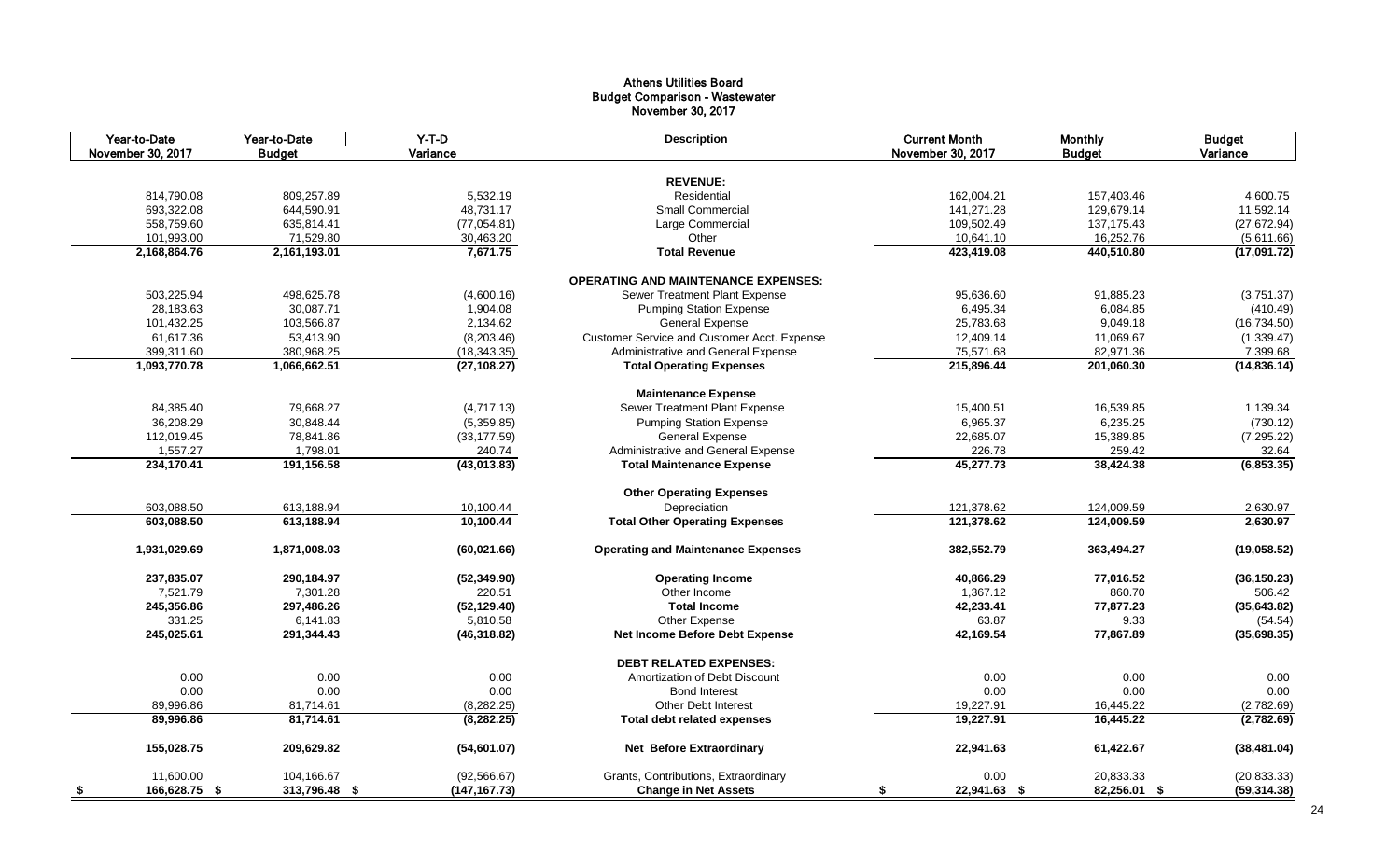# **Athens Utilities Board Wastewater Division STATEMENTS OF CASH FLOWS November 30, 2017**

|      | Year-to-Date<br><b>November 30, 2017</b> | Year-to-Date<br><b>Prior Year</b> | Variance                       |                                                                                | <b>Month to Date</b><br><b>November 30, 2017</b> | <b>Month to Date</b><br><b>Prior Year</b> | Variance             |
|------|------------------------------------------|-----------------------------------|--------------------------------|--------------------------------------------------------------------------------|--------------------------------------------------|-------------------------------------------|----------------------|
|      |                                          |                                   |                                | <b>CASH FLOWS FROM OPERATING ACTIVITIES:</b>                                   |                                                  |                                           |                      |
|      | 155,028.75                               | 288,513.81                        | (133, 485.06)                  | Net Operating Income                                                           | 22,941.63                                        | 63,604.20                                 | (40,662.57)          |
|      |                                          |                                   |                                | <b>Adjustments to Reconcile Operating Income</b>                               |                                                  |                                           |                      |
|      |                                          |                                   |                                | to Net Cash Provided by Operations:                                            |                                                  |                                           |                      |
|      | 603.088.50                               | 603,907.71                        | (819.21)                       | Depreciation                                                                   | 121.378.62                                       | 120.124.37                                | 1,254.25             |
|      |                                          |                                   |                                | <b>Changes in Assets and Liabilities:</b>                                      |                                                  |                                           |                      |
|      | (12, 327.34)                             | 12,608.96                         | (24,936.30)                    | Receivables                                                                    | 3,009.95                                         | 2.158.49                                  | 851.46               |
|      | 0.00                                     | 0.00                              | 0.00                           | Short Term Notes to Other Divisions                                            | 0.00                                             | 0.00                                      | 0.00                 |
|      | 75,812.90                                | 77,849.76                         | (2,036.86)                     | <b>Prepaid Expenses</b>                                                        | 14,283.64                                        | 13,958.24                                 | 325.40               |
|      | 0.00                                     | 45,248.70                         | (45, 248.70)                   | <b>Deferred Pension Outflows</b>                                               | 0.00                                             | 0.00                                      | 0.00                 |
|      | (84,958.18)                              | 53,275.29                         | (138, 233.47)                  | Materials and Supplies Inventory                                               | 4,163.03                                         | 39,514.27                                 | (35, 351.24)         |
|      | 0.00                                     | 0.00                              | 0.00                           | <b>Bond Sinking Funds</b>                                                      | 0.00                                             | 0.00                                      | $0.00\,$             |
|      | 0.00                                     | 0.00                              | 0.00                           | Reserve                                                                        | 0.00                                             | 0.00                                      | 0.00                 |
|      | 0.00                                     | 0.00                              | 0.00                           | <b>Other Assets</b>                                                            | 0.00                                             | 0.00                                      | 0.00                 |
|      | (191, 672.97)                            | (1, 105.28)                       | (190, 567.69)                  | <b>Accounts Payable</b>                                                        | (12, 155.70)                                     | (6,014.93)                                | (6, 140.77)          |
|      | (14, 135.69)                             | (18, 859.03)                      | 4,723.34                       | <b>Accrued Liabilities</b>                                                     | (2,288.32)                                       | (2,775.60)                                | 487.28               |
|      | 27,346.36                                | 35,742.70                         | (8,396.34)                     | <b>Retirements and Salvage</b>                                                 | 5,413.05                                         | 7,146.86                                  | (1,733.81)           |
|      | 1,415.00                                 | 2,225.00                          | (810.00)                       | <b>Customer Deposits</b>                                                       | 1,350.00                                         | 80.00                                     | 1,270.00             |
|      | (90, 930.17)                             | (146, 657.55)                     | 55,727.38                      | Net Pension Liability                                                          | 11,680.23                                        | 11,534.51                                 | 145.72               |
|      | 0.00<br>468,667.16                       | 0.00<br>952,750.07                | 0.00<br>(484, 082.91)          | <b>Deferred Pension Inflows</b><br><b>Total Cash from Operating Activities</b> | 0.00<br>169,776.13                               | 0.00<br>249,330.41                        | 0.00<br>(79, 554.28) |
|      |                                          |                                   |                                | <b>CASH FLOWS FROM NONCAPITAL FINANCING ACTIVITIES:</b>                        |                                                  |                                           |                      |
|      | 0.00                                     | 0.00                              | 0.00                           | Bonds payable                                                                  | 0.00                                             | 0.00                                      | 0.00                 |
|      | (53,617.05)                              | (52, 331.25)                      | (1,285.80)                     | Notes Payable                                                                  | (10, 766.12)                                     | (10,512.12)                               | (254.00)             |
|      | (53,617.05)                              | (52, 331.25)                      | (1, 285.80)                    | <b>Total Cash from Noncapital Financing Activities</b>                         | (10, 766.12)                                     | (10, 512.12)                              | (254.00)             |
|      |                                          |                                   |                                |                                                                                |                                                  |                                           |                      |
|      | 0.00                                     | 0.00                              | 0.00                           | <b>CASH FROM INVESTING ACTIVITIES:</b><br><b>Prior Period Adjustment</b>       | 0.00                                             | 0.00                                      | 0.00                 |
|      | 11,600.00                                | 2,100.00                          |                                | Grants Contributions & Other Extraordinary                                     |                                                  | 0.00                                      | 0.00                 |
|      | 0.00                                     | 0.00                              | 9,500.00<br>0.00               | Adjust Net Pension Obligation                                                  | 0.00<br>0.00                                     | 0.00                                      | 0.00                 |
|      |                                          |                                   |                                |                                                                                |                                                  |                                           | (11, 255.00)         |
|      | (704, 540.01)                            | (496, 988.22)                     | (207, 551.79)                  | <b>Total Cash from Capital and Related Investing Activities</b>                | (122, 183.67)                                    | (110, 928.67)                             | (11, 255.00)         |
|      |                                          | 403,430.60 \$                     |                                |                                                                                | 36,826.34 \$<br>\$                               | 127,889.62 \$                             | (91,063.28)          |
|      | (716, 140.01)<br>$(289, 489.90)$ \$      | (499, 088.22)                     | (217, 051.79)<br>(692, 920.50) | Sewer Utility Plant<br><b>Net Changes in Cash Position</b>                     | (122, 183.67)                                    | (110, 928.67)                             |                      |
|      | 4,193,826.12                             | 4,085,783.90                      | 108,042.22                     | Cash at Beginning of Period                                                    | 3,867,509.88                                     | 4,361,324.88                              | (493, 815.00)        |
|      | 3,904,336.22                             | 4,489,214.50                      | (584, 878.28)                  | Cash at End of Period                                                          | 3,904,336.22                                     | 4,489,214.50                              | (584, 878.28)        |
| - \$ | $(289, 489.90)$ \$                       | 403,430.60 \$                     | (692, 920.50)                  | <b>Changes in Cash and Equivalents</b>                                         | 36,826.34 \$<br>\$                               | 127,889.62 \$                             | (91,063.28)          |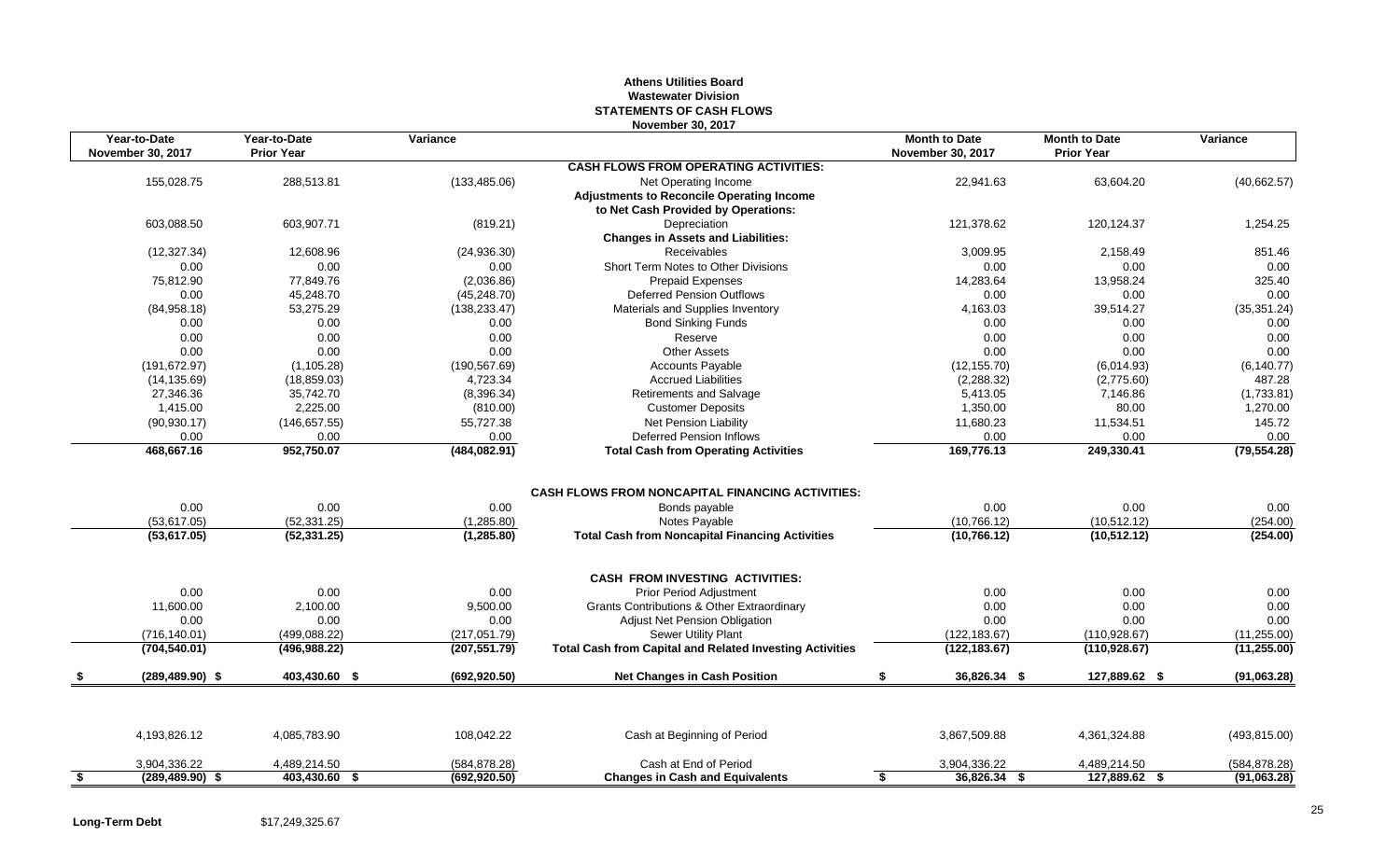# Athens Utilities Board Statistics Report November 30, 2017

| Wastewater:                 |              |       |          |            |
|-----------------------------|--------------|-------|----------|------------|
|                             | Current      | Prior |          | # Accounts |
| <b>INumber of services:</b> | <b>Month</b> | Year  | Change   | Change     |
| Residential - Inside City   | 4,277        | 4,288 | $-0.26%$ | $-11$      |
| Residential - Outside City  | 48           | 46    | 4.35%    |            |
| Commercial - Inside City    | 930          | 919   | 1.20%    | 11         |
| Commercial - Outside City   |              |       | 0.00%    |            |
| <b>ITotal Services</b>      | 5,259        | 5,257 | 0.04%    |            |

| <b>Sales Volumes:</b>      | <b>Current Month</b> |                   |           | Year-to-Date |                   |                 |  |  |
|----------------------------|----------------------|-------------------|-----------|--------------|-------------------|-----------------|--|--|
| Gallonsx100                | 11/30/2017           | <b>Prior Year</b> | Change    | 11/30/2017   | <b>Prior Year</b> | Change          |  |  |
| Residential - Inside City  | 152,891              | 157,172           | $-2.72\%$ | 778,358      | 806,795           | $-3.52%$        |  |  |
| Residential - Outside City | 2,462                | 2,356             | 4.50%     | 11,627       | 10.447            | 11.30%          |  |  |
| Commercial - Inside City   | 195,186              | 197,176           | $-1.01\%$ | 1,033,179    | 1,013,148         | .98%            |  |  |
| Commercial - Outside City  | 9,370                | 9,464             | $-0.99\%$ | 47.194       | 47.255            | -0.13% <b>"</b> |  |  |
|                            | 359.909              | 366.168           | $-1.71%$  | 1.870.358    | 1.877.645         | $-0.39%$        |  |  |

—

| <b>Employment</b>  |                          |                   |                   |
|--------------------|--------------------------|-------------------|-------------------|
|                    | <b>November 30, 2017</b> | <b>Prior Year</b> | <b>Difference</b> |
| Employee Headcount | 19.00                    | 19.00             | 0.00              |
| FTE                | 20.48                    | 19.81             | 0.67              |
| Y-T-D FTE          | 19.87                    | 19.88             | $-0.01$           |

| Total Company Employment |                          |                   |                   |
|--------------------------|--------------------------|-------------------|-------------------|
|                          | <b>November 30, 2017</b> | <b>Prior Year</b> | <b>Difference</b> |
| Company Total Headcount: | 98.00                    | 96.00             | 2.00              |
| Company Total FTE        | 105.44                   | 100.17            | 5.27              |
| Company Y-T-D FTE        | 105.39                   | 100.56            | 4.83              |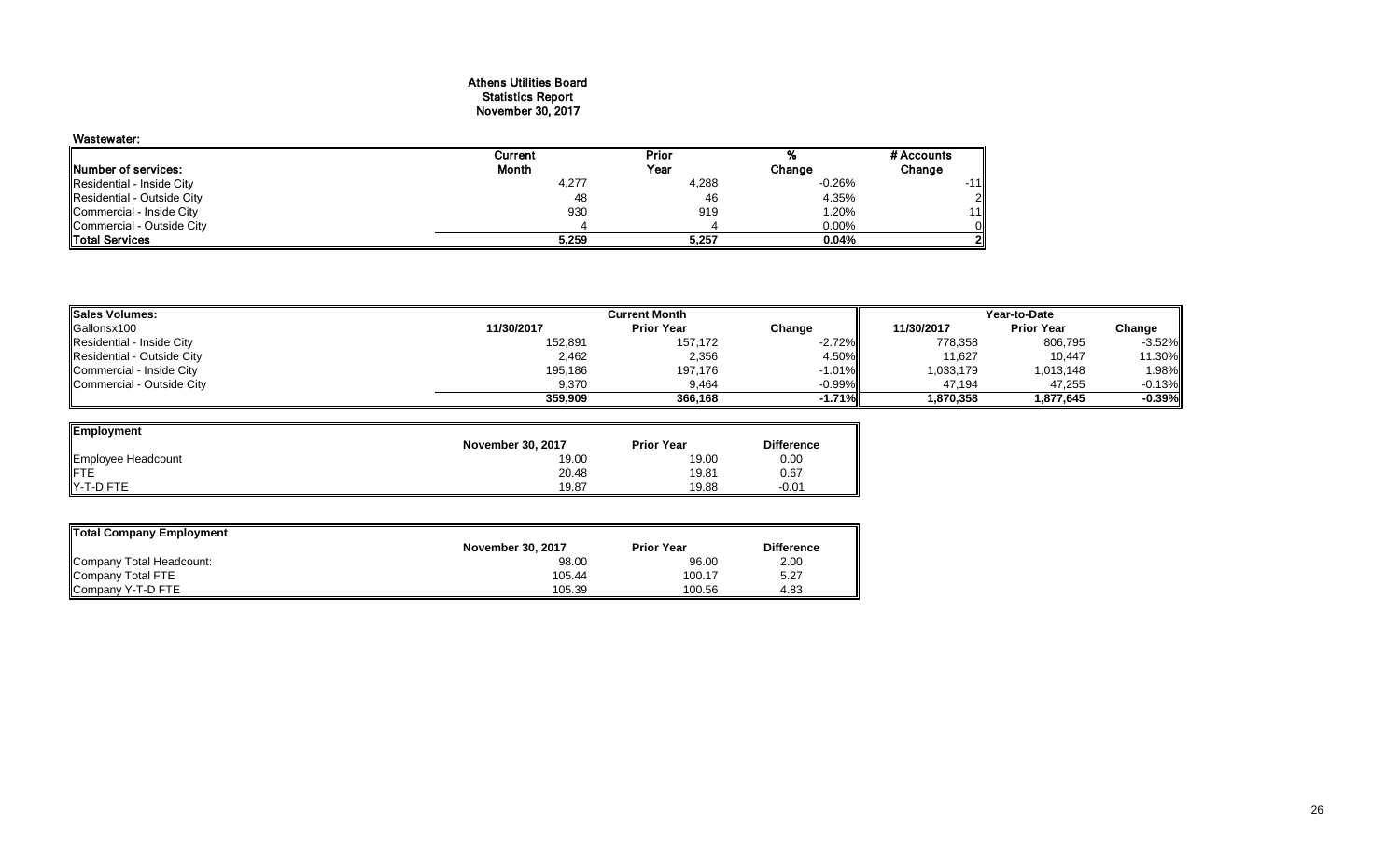# **Athens Utilities Board Wastewater Division Capital Budget Month Ending as of November 30, 2017**

|                                               | <b>Budget</b>                           | <b>Actual</b>           | <b>Variance to Date</b><br>Favorable<br>(Unfavorable) | <b>Estimated</b><br>% Project<br><b>Completion</b> | <b>Percent Budget</b><br><b>Expended</b> |
|-----------------------------------------------|-----------------------------------------|-------------------------|-------------------------------------------------------|----------------------------------------------------|------------------------------------------|
| <b>Planned Capital Improvements:</b>          |                                         |                         |                                                       |                                                    |                                          |
| Replace Truck 43                              | 80,000                                  |                         | 80,000                                                |                                                    |                                          |
| NMC WWTP T-Valve for Return Sludge            | 12,000                                  |                         | 12,000                                                |                                                    |                                          |
| NMC WWTP Valves Influent Fine Screens         | 10,000                                  | 3,755                   | 6,245                                                 |                                                    | 37.55%                                   |
| Oost WWTP UV Bulbs                            | 45,000                                  | 35,269                  | 9,731                                                 |                                                    | 78.37%                                   |
| NMC WWTP UV Bulbs                             | 15,000                                  | 17,142                  | (2, 142)                                              |                                                    | 114.28%                                  |
| Oost WWTP Material and Equip. Storage Finish  | 280,000                                 | 335,259                 | (55, 259)                                             | 90%                                                | 119.74%                                  |
| Highway 30 TDOT Project                       | 30,000                                  | 6,924                   | 23,076                                                | 10%                                                | 23.08%                                   |
| <b>NMC Clairfier Brushes</b>                  | 25,000                                  | 1,222                   | 23,778                                                | 5%                                                 | 4.89%                                    |
| <b>Boring Machine</b>                         | 15,000                                  |                         | 15,000                                                |                                                    |                                          |
| Oost WWTP Digester Liquid Motive Pumps (4)    | 80,000                                  | 35,701                  | 44,299                                                |                                                    | 44.63%                                   |
| Tellico Hills CDBG (\$500,000 grant)          | 335,000                                 |                         | 335,000                                               |                                                    |                                          |
| <b>Building Improvements</b>                  | 15,000                                  | 997                     | 14,003                                                | 7%                                                 | 6.65%                                    |
| Oostanaula WWTP Refurbishment                 | 100,000                                 | 3,528                   | 96,472                                                |                                                    | 3.53% Continuous                         |
| NMC WWTP Refurbishment                        | 100,000                                 | 23,765                  | 76,235                                                |                                                    | 23.77% Continuous                        |
| Admin and Operators Buildings Maint. - Oost.  | 10,000                                  | 2,931                   | 7,069                                                 |                                                    | 29.31% Continuous                        |
| Laboratory Equipment                          | 45,000                                  | 1,100                   | 43,900                                                |                                                    | 2.44% Continuous                         |
| <b>Lift Station Rehabilitation</b>            | 15,000                                  | 353                     | 14,647                                                |                                                    | 2.36% Continuous                         |
| Field and Safety Equipment - PE Welding Equip | 50,000                                  |                         | 50,000                                                |                                                    | Continuous                               |
| <b>Collection System Rehab</b>                | 500,000                                 | 40,472                  | 459,528                                               |                                                    | 8.09% Continuous                         |
| <b>Material Donations</b>                     | 5,000                                   |                         | 5,000                                                 |                                                    | Continuous                               |
| Technology (SCADA, Computers)                 | 30,000                                  | 6,391                   | 23,609                                                |                                                    | 21.30% Continuous                        |
| Services                                      | 100,000                                 | 86,010                  | 13,990                                                |                                                    | 86.01% Continuous                        |
| Extensions                                    | 50,000                                  |                         | 50,000                                                |                                                    | Continuous                               |
| <b>Grinder Pump Core Replacements</b>         | 25,000                                  | 2,432                   | 22,568                                                |                                                    | 9.73% Continuous                         |
| <b>Rehabilitation of Services</b>             | 75,000                                  | 2,574                   | 72,426                                                |                                                    | 3.43% Continuous                         |
| <b>Total Planned Capital Improvements:</b>    | \$<br>2,047,000                         | 605,827 \$<br>- \$      | 1,441,173                                             |                                                    |                                          |
| <b>Other Assets:</b>                          |                                         |                         |                                                       |                                                    |                                          |
| Railroad Ave Pump Station Rebuild             |                                         | 65,079                  | (65,079)                                              |                                                    |                                          |
| <b>Food City Relocate</b>                     |                                         | 12,771                  | (12, 771)                                             |                                                    |                                          |
| Other                                         |                                         | 22,998                  | (22,998)                                              |                                                    |                                          |
| <b>Total Other Assets</b>                     | - \$                                    | 100,848<br>- \$         | (100, 848)                                            |                                                    |                                          |
| Totals:                                       | 2,047,000                               | - \$<br>706,675<br>- \$ | 1,340,325                                             |                                                    |                                          |
|                                               | Percentage of Budget Spent Year-to-date |                         | 34.52%                                                |                                                    |                                          |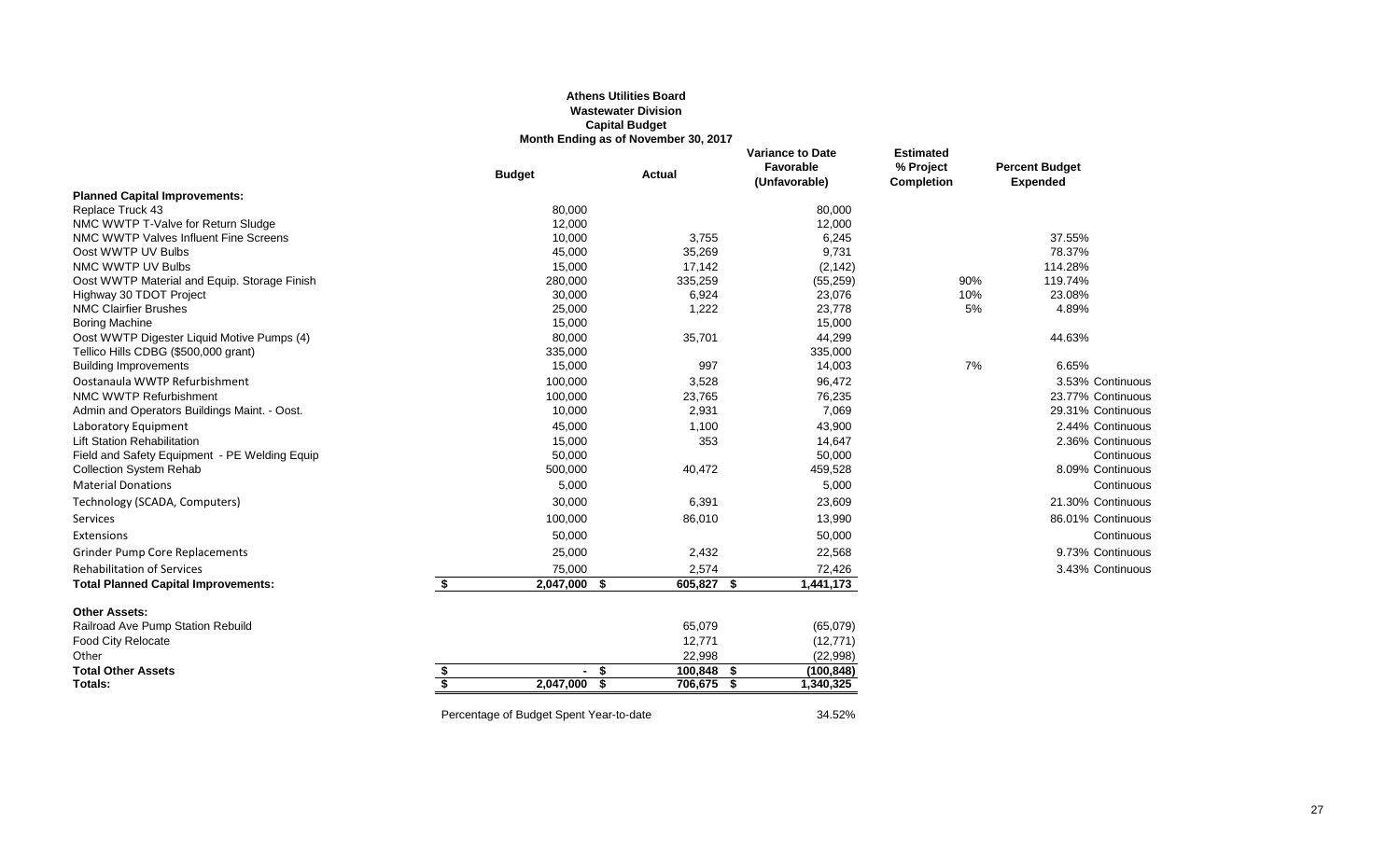|                                                   |                                   |                                  | <b>FIBER</b><br><b>BALANCE SHEET</b><br>November 30, 2017 |                                                  |                       |                               |
|---------------------------------------------------|-----------------------------------|----------------------------------|-----------------------------------------------------------|--------------------------------------------------|-----------------------|-------------------------------|
| <b>Current Period</b><br><b>November 30, 2017</b> | Year-to-Date<br><b>Prior Year</b> | Change from<br><b>Prior Year</b> |                                                           | <b>Current Period</b><br><b>January 31, 2016</b> | Prior<br><b>Month</b> | Change<br>from prior<br>Month |
|                                                   |                                   |                                  | <b>Assets</b>                                             |                                                  |                       |                               |
| 84,362.53                                         | 81,876.92                         | 2,485.61                         | <b>Services</b>                                           | 84,362.53                                        | 84,150.53             | 212.00                        |
| 20,445.71                                         | 14,134.47                         | 6,311.24                         | <b>Accumulated Depreciation</b>                           | 20,445.71                                        | 19,839.69             | 606.02                        |
| 63,916.82                                         | 67,742.45                         | (3,825.63)                       | <b>Total Fixed Assets</b>                                 | 63,916.82                                        | 64,310.84             | (394.02)                      |
|                                                   |                                   |                                  | <b>Current Assets</b>                                     |                                                  |                       |                               |
| 58,850.68                                         | 20,818.35                         | 38,032.33                        | Cash                                                      | 58,850.68                                        | 52,346.78             | 6,503.90                      |
| 1,695.52                                          | 250.00                            | 1,445.52                         | <b>Accounts Receivable</b>                                | 1,695.52                                         | 4,323.73              | (2,628.21)                    |
| 60,546.20                                         | 21,068.35                         | 39,477.85                        | <b>Total Current Assets</b>                               | 60,546.20                                        | 56,670.51             | 3,875.69                      |
| 124,463.02 \$                                     | 88,810.80 \$                      | 35,652.22                        | <b>Total Assets</b>                                       | 124,463.02 \$                                    | 120,981.35 \$         | 3,481.67                      |
| $\overline{\phantom{a}}$                          | $\blacksquare$                    | $\overline{\phantom{a}}$         | <b>Liabilities</b><br>Payable to Other Divisions          | $\overline{\phantom{a}}$                         |                       | $\sim$                        |
| 124,463.02                                        | 88,810.80                         | 35,652.22                        | <b>Retained Earnings</b>                                  | 124,463.02                                       | 120,981.35            | 3,481.67                      |
| \$<br>124,463.02 \$                               | 88,810.80 \$                      | 35,652.22                        | <b>Total Liabilities and Retained Earnings</b>            | \$<br>124,463.02 \$                              | 120,981.35 \$         | 3,481.67                      |

**ATHENS UTILITIES BOARD**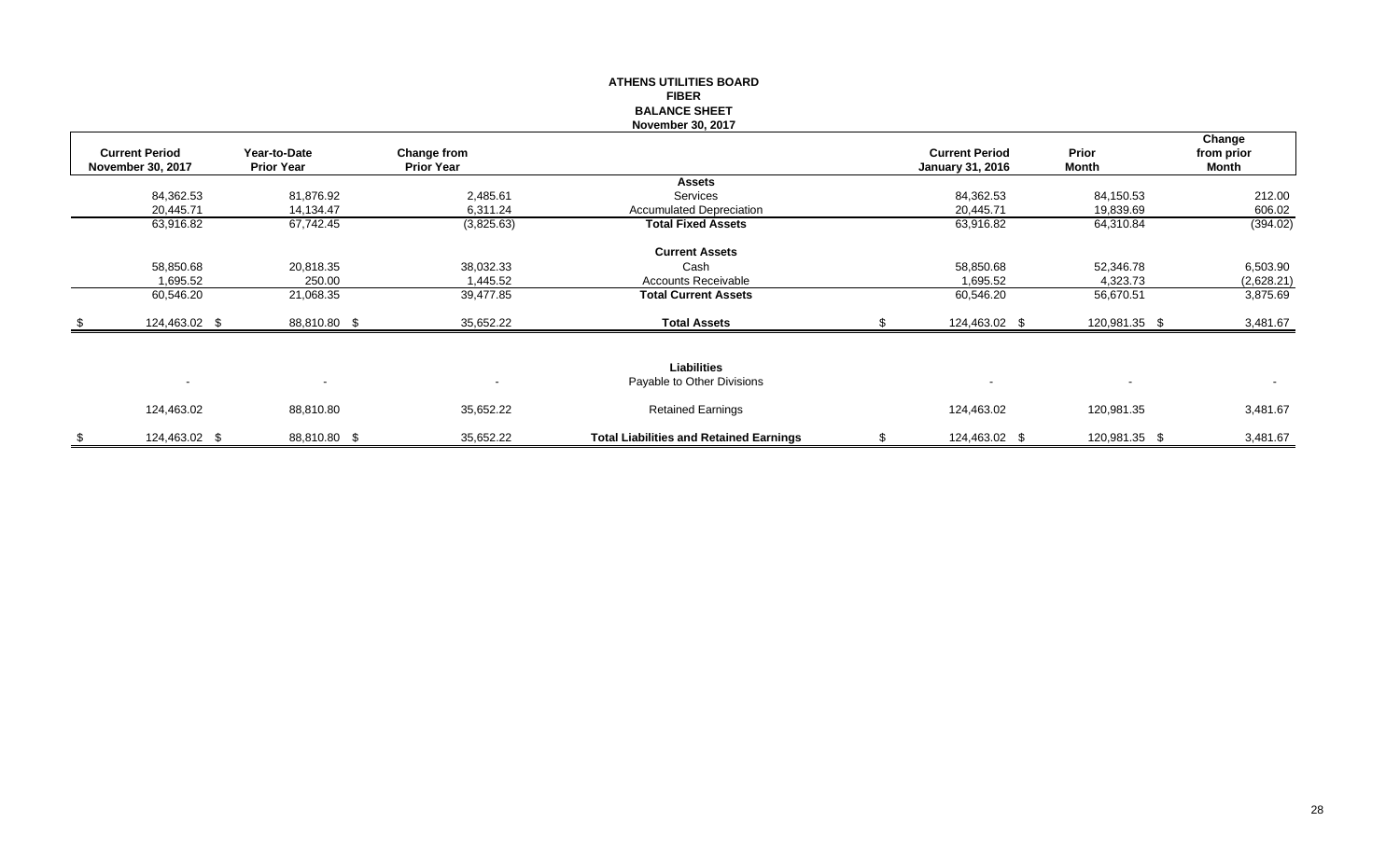| November 30, 2017 |                                   |                                   |                                        |                                                 |  |                                       |                                       |            |  |  |  |
|-------------------|-----------------------------------|-----------------------------------|----------------------------------------|-------------------------------------------------|--|---------------------------------------|---------------------------------------|------------|--|--|--|
|                   | Year-to-Date<br>November 30, 2017 | Year-to-Date<br><b>Prior Year</b> | Variance<br>Favorable<br>(Unfavorable) |                                                 |  | Current<br>Month<br>November 30, 2017 | Current<br>Month<br><b>Prior Year</b> |            |  |  |  |
|                   | 38,141.61                         | 24,320.00                         | 13,821.61                              | Revenue                                         |  | 8,405.07                              | 5,764.00                              | 2,641.07   |  |  |  |
|                   |                                   |                                   |                                        | <b>Operating and Maintenance Expenses</b>       |  |                                       |                                       |            |  |  |  |
|                   | $\overline{\phantom{0}}$          | $\overline{\phantom{a}}$          | $\sim$                                 | Overhead Line Expense                           |  | $\overline{\phantom{a}}$              | $\overline{\phantom{a}}$              | $\sim$     |  |  |  |
|                   | 1,655.35                          | 1,655.35                          | $\sim$                                 | Administrative and General Expense              |  | 331.07                                | 331.07                                | $\sim$     |  |  |  |
|                   | 17,314.65                         | 8,921.92                          | (8,392.73)                             | <b>Telecom Expense</b>                          |  | 4,002.33                              | 2,290.81                              | (1,711.52) |  |  |  |
|                   | 18,970.00 \$                      | 10,577.27 \$                      | (8,392.73)                             | <b>Total Operating and Maintenance Expenses</b> |  | 4,333.40 \$                           | 2,621.88 \$                           | (1,711.52) |  |  |  |
|                   | 73.33                             | 25.93                             | 47.40                                  | Interest Income                                 |  | 16.02                                 | 6.19                                  | 9.83       |  |  |  |
|                   |                                   |                                   |                                        | <b>Other Operating Expense</b>                  |  |                                       |                                       |            |  |  |  |
|                   | 2,741.80                          | 2,549.60                          | (192.20)                               | <b>Depreciation Expense</b>                     |  | 606.02                                | 509.92                                | (96.10)    |  |  |  |
| \$                | 16,503.14 \$                      | 11,219.06 \$                      | 5.284.08                               | Net Income                                      |  | 3,481.67 \$                           | 2,638.39 \$                           | 843.28     |  |  |  |

# Athens Utilities Board Profit and Loss Statement - Fiber